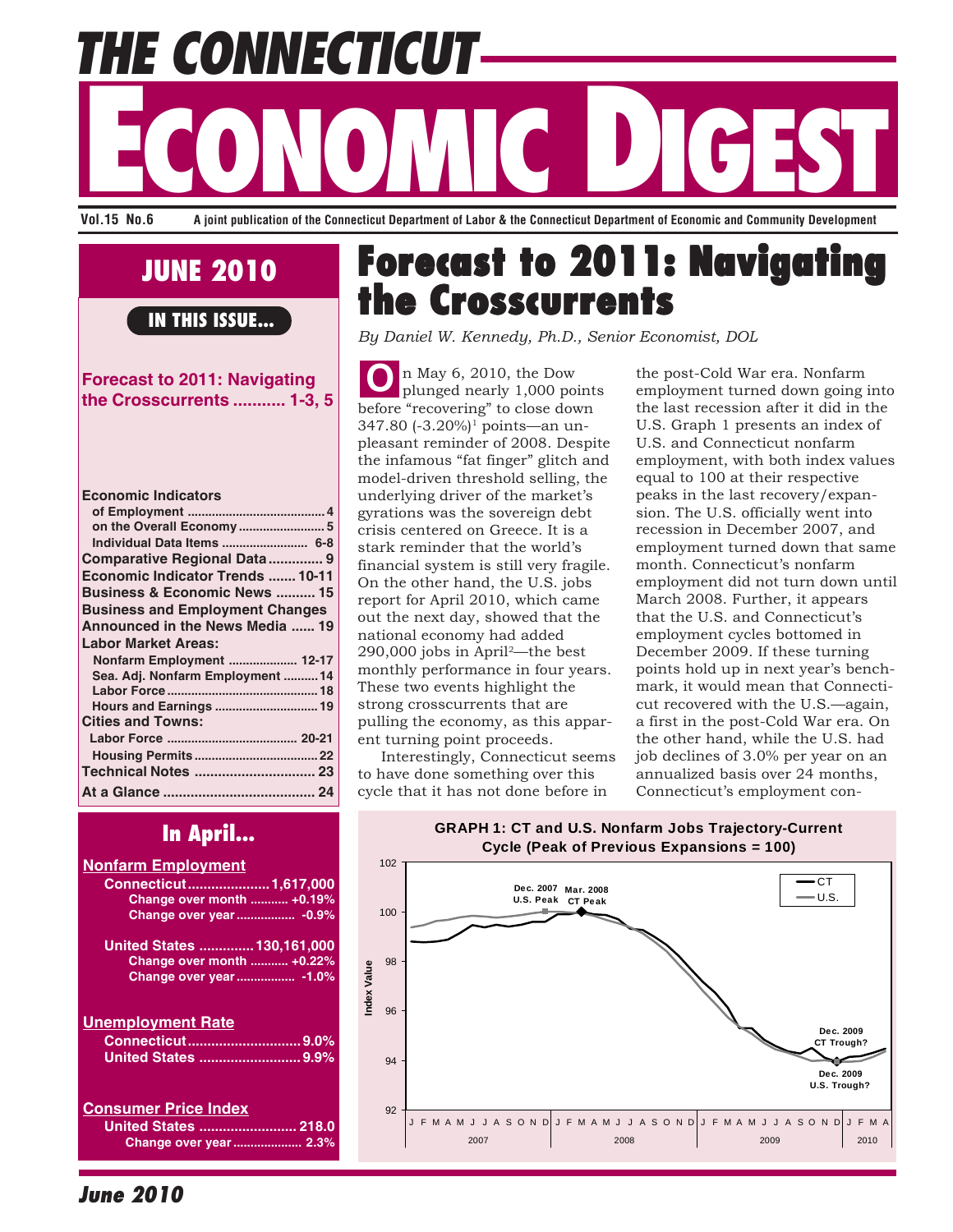# **THE CONNECTICUT ECONOMIC DIGEST**

*The Connecticut Economic Digest* is published monthly by the Connecticut Department of Labor, Office of Research and the Connecticut Department of Economic and Community Development. Its purpose is to regularly provide users with a comprehensive source for the most current, up-to-date data available on the workforce and economy of the state, within perspectives of the region and nation.

The annual subscription is \$50. Send subscription requests to: *The Connecticut Economic Digest*, Connecticut Department of Labor, Office of Research, 200 Folly Brook Boulevard, Wethersfield, CT 06109-1114. Make checks payable to the Connecticut Department of Labor. Back issues are \$4 per copy. The Digest can be accessed free of charge from the DOL Web site. Articles from *The Connecticut Economic Digest* may be reprinted if the source is credited. Please send copies of the reprinted material to the Managing Editor. The views expressed by the authors are theirs alone and may not reflect those of the DOL or DECD.

**Managing Editor:** Jungmin Charles Joo

We would like to acknowledge the contributions of many DOL Research and DECD staff and Rob Damroth (CCT) to the publication of the Digest.

## **Connecticut Department of Labor**

Linda L. Agnew, Acting Commissioner

Andrew Condon, Ph.D., Director Office of Research 200 Folly Brook Boulevard Wethersfield, CT 06109-1114  $\llbracket \mathbf{M} \rrbracket$ Phone: (860) 263-6275 Fax: (860) 263-6263 E-Mail: dol.econdigest@ct.gov Website: http://www.ctdol.state.ct.us/lmi

## **Connecticut Department of Economic and Community Development**

Joan McDonald, Commissioner Ronald Angelo, Deputy Commissioner

Stan McMillen, Ph.D., Managing Economist 505 Hudson Street Hartford, CT 06106-2502 Phone: (860) 270-8000 Fax: (860) 270-8200 E-Mail: decd@ct.gov DECD Website: http://www.decd.org

tracted at 3.5% per year annualized over 21 months.

### **RECESSION AND PANIC: Assessing the Damage to Labor Markets**

 Table 1 shows historical fourthquarter employment for 19 industry sectors and a 2011 forecast. Like the U.S., the steepest decline occurred in Connecticut's construction employment. Jobs declined by 24% in both the U.S. and Connecticut construction sectors between 2007Q4 and 2009Q4. This, of course, is the consequence of the collapse of the sub-prime mortgage/ housing asset bubble.

 The second largest decline for the U.S. was in manufacturing jobs (-16%). For Connecticut, manufacturing job losses were the third steepest sectoral decline, but they accounted for 59% of all jobs lost in the goods producing sector. Fiftyfour percent of Connecticut's manufacturing job losses were in the durable goods subsector. However, it was Connecticut's nondurable goods subsector that declined the most steeply, contracting by 22.4% compared to 9.2% for durable goods.

 Again in line with the U.S., a significant share of Connecticut job losses in the private service providing industries were concentrated in retail trade and administrative, support and waste management services (hereafter, admin and support). These two sectors accounted for 54% of U.S. job losses in services, and for 53% of Connecticut's employment losses. U.S. admin and support jobs fell by 14%, while Connecticut lost 16% of jobs in this sector. In addition, 70%

of Connecticut's admin and support job losses were in employment services, reflecting increased use of contingent and temporary workers. The decline in retail trade jobs was similar for both the U.S. and Connecticut: 7.3% for Connecticut and 7.6% for the U.S.

 Even during the most severe financial and economic crisis since the Great Depression, a few industry sectors actually added jobs. For both Connecticut and the U.S., educational services and health care and social assistance (HCSA) added jobs between 2007Q4 and 2009Q4. In addition, the U.S. utilities sector added jobs over the eight-quarter period. Educational services jobs grew at a weaker pace in Connecticut (+0.1%) than in the U.S. (+4.2%). On the other hand, HCSA jobs in Connecticut grew at 4.4% over the 2007Q4-2009Q4 period compared to 4.3% for the U.S.

### **WHAT'S AHEAD: The Outlook for 2011Q4**

 Graph 2 summarizes the annualized job changes from 2005 to 2009 and the expected annual job changes over the two forecast years: 2010 and 2011. On an annual average basis, it is expected that Connecticut's economy will recover from the steep losses of 2009, but still register a decline of 5,100 jobs in 2010. It is expected that annual job growth will turn positive again in 2011, and that the State's economy will recover 15,700 jobs. This would represent a net gain of 10,600 jobs over the two-

## **GRAPH 2: CT Annual Job Changes - History and Forecast: 2005-09 to 2009-11**



O**<sup>2</sup> THE CONNECTICUT ECONOMIC DIGEST June 2010**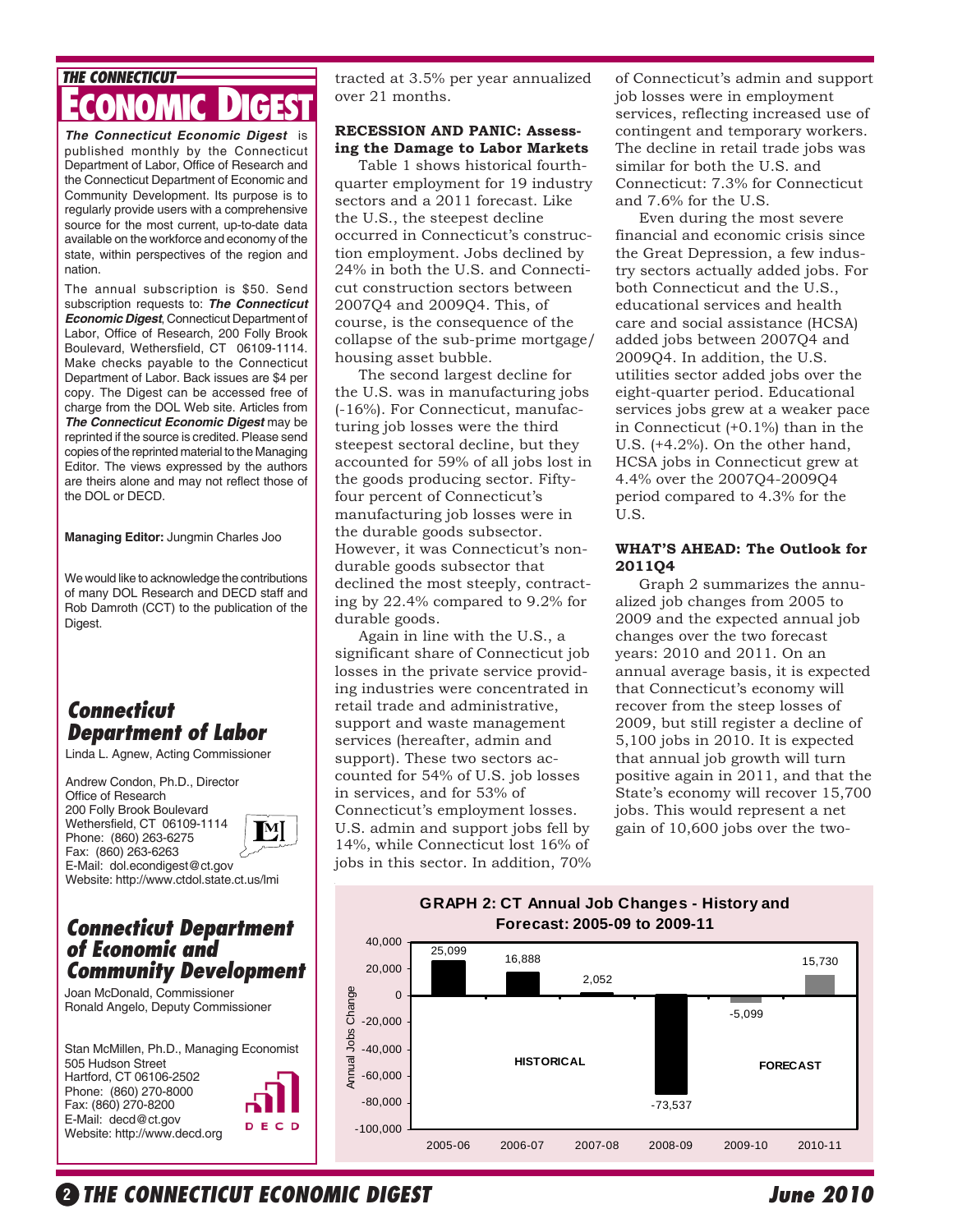year forecast period, on an annual basis.

 Turning to individual sector forecasts, the goods producing sector is expected to continue losing jobs over the forecast period. However, losses will decelerate from 40,800 between 2007Q4 and 2009Q4, to 4,500 jobs over 2009Q4-2011Q4. Though losses are expected to diminish in the construction sector, the continued drag of the housing market on the economy will limit growth. Manufacturing, after hemorrhaging 24,100 jobs between 2007Q4 and 2009Q4, is expected to return to trend losses. This implies the elimination of about 4,200 more jobs over the 2009Q4-2011Q4 forecast period. Manufacturing will continue to restructure, including downsizing and outsourcing.

 After losing 25,200 jobs over the 2007Q4-2009Q4 period, the service providing sector is expected to return to job growth over the forecast period, adding 24,600 jobs. Though a turnaround from recession lows, the projected job growth in services is quite modest compared to the 51,100 jobs created over the 2005Q4-2007Q4 period as the last expansion was coming to a close. Once again, health care and

social assistance (HCSA) is projected to account for a significant portion of net job gains over the forecast horizon as it has over the historical periods depicted in Table 1. HCSA is expected to add 9,400 jobs between 2009Q4 and 2011Q4, and account for 38% of all the net job gains in the service providing sector. However, the growth rate is expected to slow from the 4.4% pace between 2007Q4 and 2009Q4 to 3.7% over 2009Q4-2011Q4. The chief culprit affecting the slowdown in growth is the hospital subsector. Year-to-year, job growth at Connecticut's hospitals began slowing after the middle of 2008, and by the end of 2009 it was actually negative. It is expected that this drag on HCSA job growth will persist over the forecast horizon.

 Another previously stronggrowing sector, education, may also be facing some severe headwinds going into the forecast period. Its pace has already slowed from a 7.7% rate (+12,700) between 2005Q4-2007Q4 to flat over 2007Q4-2009Q4. However, the growth rate is expected to be slight at 4.0% (+7,100) over the 2009Q4- 2011Q4 forecast period. Student demand remains high, especially at

the community college level. Many take advantage of the downturn to change careers or improve their skills. However, budget cuts at the state level are restraining the response to the increase in demand. Further, given the state's budget deficit and consequent cuts to local government aid, education budgets are being slashed. Thus, even this modest job growth forecast may be overly optimistic.

 After losing 15,100 jobs over the 2007Q4-2009Q4 period, admin and support services is expected to add 4,100 jobs over the forecast period. Driving the change in this sector is employment services. It is expected that employers will rely very heavily on temporary and contingent workers over the coming recovery and beyond. In addition, changes in job growth in this industry seem to telegraph impending turning points in the business cycle.

*--Continued on page 5--* Another sector that experiences large swings over the business cycle is professional, technical, and scientific services. Computer systems and design is particularly sensitive to the recession, accounting for three-quarters of the sector's job growth between 2005Q4 and 2007Q4, and one-quarter of the

| <b>INDUSTRY</b>                                             |           | <b>HISTORICAL</b> |           | <b>FORECAST</b>                    |             | <b>NUMERICAL CHANGES</b> |          | <b>PERCENT CHANGES</b> |          |         |
|-------------------------------------------------------------|-----------|-------------------|-----------|------------------------------------|-------------|--------------------------|----------|------------------------|----------|---------|
|                                                             | 2005:Q4   | 2007:Q4           | 2009:Q4   | 2011:Q4                            | 2005-07     | 2007-09                  | 2009-11  | 2005-07                | 2007-09  | 2009-11 |
| <b>TOTAL</b>                                                | 1,649,936 | 1,692,218         | 1,624,730 | 1,646,119                          | 42,283      | $-67,489$                | 21,390   | 2.56                   | $-3.99$  | 1.32    |
|                                                             | 261,598   | 261,853           | 221,022   | 216,554                            | 255         | $-40,831$                | $-4.467$ | 0.10                   | $-15.59$ | $-2.02$ |
|                                                             | 749       | 749               | 609       | 685                                | $\mathbf 0$ | $-139$                   | 75       | $-0.04$                | $-18.61$ | 12.38   |
|                                                             | 66,446    | 70.464            | 53,854    | 53,553                             | 4,018       | $-16,609$                | $-302$   | 6.05                   | $-23.57$ | $-0.56$ |
|                                                             | 194,403   | 190,641           | 166,558   | 162,317                            | $-3,763$    | $-24,083$                | $-4,241$ | $-1.94$                | $-12.63$ | $-2.55$ |
|                                                             | 1,363,869 | 1,414,946         | 1,389,752 | 1,414,369                          | 51,077      | $-25,194$                | 24,617   | 3.74                   | $-1.78$  | 1.77    |
|                                                             | 66,951    | 68,279            | 63,853    | 65,087                             | 1,328       | $-4,425$                 | 1,234    | 1.98                   | $-6.48$  | 1.93    |
|                                                             | 197,475   | 197,521           | 183,095   | 183,041                            | 46          | $-14,426$                | $-54$    | 0.02                   | $-7.30$  | $-0.03$ |
| Transportation and Warehousing                              | 53,347    | 53,951            | 49,464    | 51,500                             | 604         | $-4,487$                 | 2,036    | 1.13                   | $-8.32$  | 4.12    |
|                                                             | 8.478     | 6,685             | 6,590     | 6.697                              | $-1.793$    | $-95$                    | 107      | $-21.15$               | $-1.42$  | 1.63    |
|                                                             | 37,629    | 38,153            | 34,009    | 33,158                             | 524         | $-4,144$                 | $-851$   | 1.39                   | $-10.86$ | $-2.50$ |
|                                                             | 118,479   | 123,339           | 116,694   | 114,933                            | 4,860       | $-6,645$                 | $-1.761$ | 4.10                   | $-5.39$  | $-1.51$ |
| Real Estate and Rental and Leasing                          | 20,946    | 20,937            | 18,977    | 18,498                             | -9          | $-1,960$                 | $-479$   | $-0.04$                | $-9.36$  | $-2.52$ |
| Professional, Scientific, and Technical Services            | 89,442    | 93,827            | 85,392    | 88,961                             | 4,385       | $-8,435$                 | 3,570    | 4.90                   | $-8.99$  | 4.18    |
| Management of Companies and Enterprises                     | 24,923    | 27,076            | 27.160    | 27,838                             | 2,153       | 84                       | 678      | 8.64                   | 0.31     | 2.50    |
| Admin and Support/Waste Manage/Remediation                  | 89,456    | 91,785            | 76,656    | 80.716                             | 2,330       | $-15.129$                | 4,060    | 2.60                   | $-16.48$ | 5.30    |
|                                                             | 164.730   | 177,404           | 177.556   | 184.632                            | 12.675      | 151                      | 7.076    | 7.69                   | 0.09     | 3.99    |
| Health Care and Social Assistance                           | 229,756   | 241,328           | 251,895   | 261,282                            | 11,572      | 10,567                   | 9,387    | 5.04                   | 4.38     | 3.73    |
| Arts, Entertainment, and Recreation                         | 43,437    | 42,540            | 40,638    | 41,637                             | $-896$      | $-1,902$                 | 999      | $-2.06$                | $-4.47$  | 2.46    |
| Accommodation and Food Services                             | 105,336   | 113,137           | 110,158   | 111,366                            | 7,801       | $-2,979$                 | 1,208    | 7.41                   | $-2.63$  | 1.10    |
|                                                             | 56,494    | 58,747            | 56,523    | 58,284                             | 2,254       | $-2,225$                 | 1.762    | 3.99                   | $-3.79$  | 3.12    |
|                                                             | 56,991    | 60,235            | 91,093    | 86,738                             | 3,244       | 30,858                   | $-4,355$ | 5.69                   | 51.23    | $-4.78$ |
| SOURCE: Connecticut Department of Labor, Office of Research |           |                   |           | NOTE: Data not seasonally adjusted |             |                          |          |                        |          |         |

**TABLE 1: Connecticut Nonfarm Employment: History and Forecast**

\*\*State and local government employment did not actually increase by 30,858 between 2007Q4 and 2009Q4. Reporting requirements changed, which caused

a jump in jobs reported by the State and local governments.

# **THE CONNECTICUT ECONOMIC DIGEST**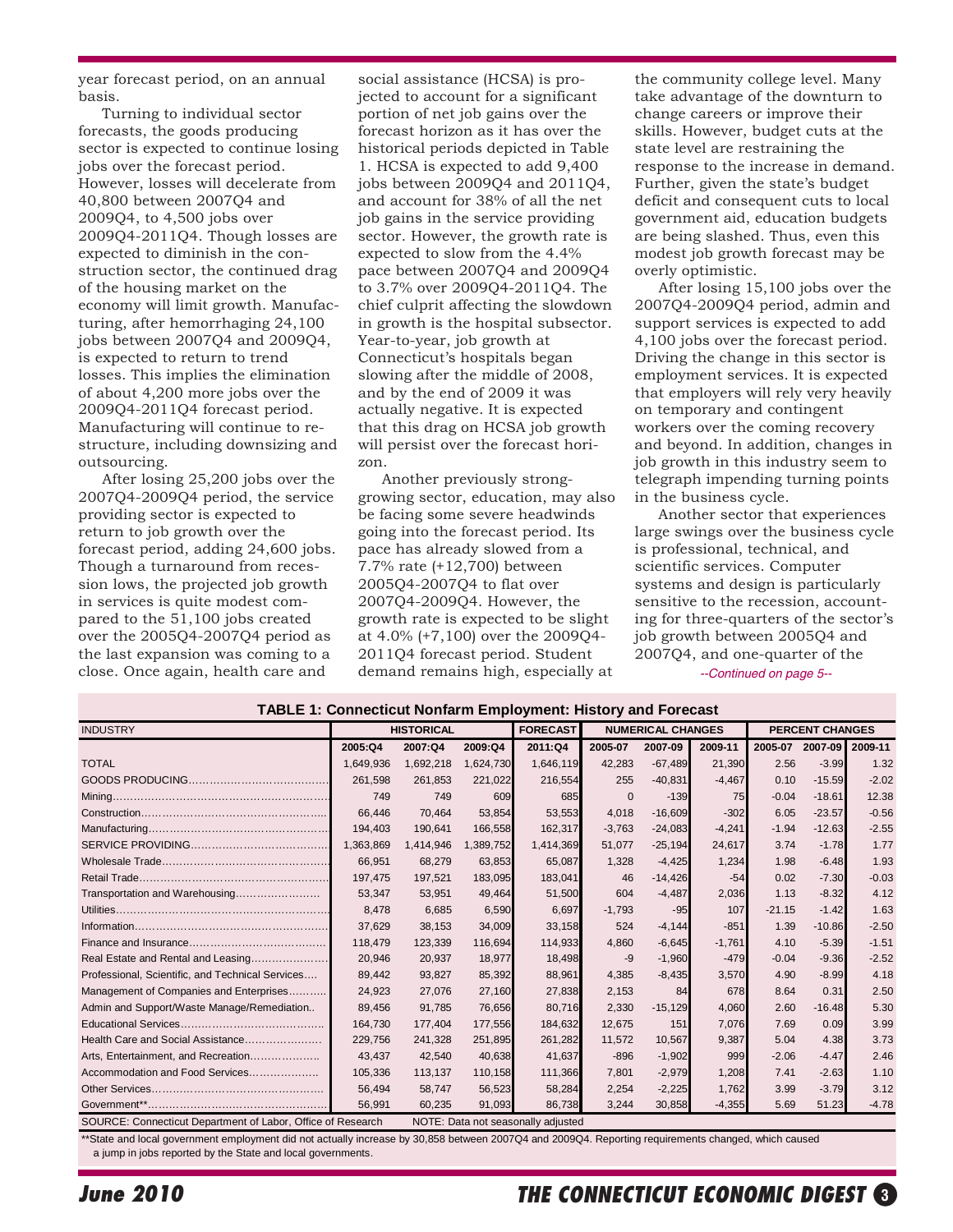# **EMPLOYMENT INDICATORS**



*The distance from peak to trough, indicated by the shaded areas, measures the duration of an employment cycle recession. The vertical scale in both charts is an index with 1992=100.*

# **Will Positive National Trends Portend Gains for Connecticut?**

### **The National Outlook**

 Real gross domestic product (RGDP) increased 3.2% in the first quarter of 2010 after increasing 5.6% in Q4 2009 and representing the third consecutive quarter-to-quarter gain. Although the number of unemployed persons reached 15.3 million and the nation's unemployment rate edged up to 9.9% in April 2010, nonfarm payroll employment rose by 290,000, the fourth and largest increase since the economy fell into recession in December 2007. Nonfarm payroll employment has expanded by 573,000 jobs in 2010. Factory employment grew by 101,000 jobs in the same period. There appears to be cause for optimism as 195,000 of the unemployed have returned to work as the labor force increased sharply by 805,000 (0.5%) in April. Manufacturers' durable goods orders increased for the third consecutive month by 11.8% on a year-over-year basis.

### **Connecticut**

 The DECD-ECRI Connecticut coincident employment index is a measure of contemporaneous activity and decreased from 104.7 in March 2009 to 102.1 in March 2010. Total employment (from the household survey) declined year-over-year (YOY) in March by 9,297 persons (-0.5%). Nonfarm employment (from the employer survey) declined by 30,600 jobs (-1.9%) YOY. The March 2010 insured unemployment rate of 4.59% climbed 0.10 percentage point YOY. The total unemployment rate rose to 9.2% compared to 7.7% a year ago. Each variable negatively influenced the year-over-year change in this index.

 On a month-over-month (MOM) basis, the March 2010 coincident employment index increased to 102.1 from 102.0 in February. This index's rate of decline is continuing to slow as shown by the current 12-month moving average growth rate (-0.8%) (It was -8.6% in April 2009). Total employment increased in March by 1,200 persons (0.07%), representing the third consecutive monthly gain since the state's recession began in March 2008. This contributed positively to the MOM change in this index as well as did the insured unemployment rate that decreased from 4.64% in February to 4.59% in March 2010 and nonfarm employment that increased by 3,000 jobs (0.01%) MOM. Only the total unemployment rate that increased in March by 0.1 percentage point to 9.2% had a negative influence.

The DECD-ECRI Connecticut leading employment index that estimates future economic activity increased from 110.6 a year ago to 114.9 in March 2010. The manufacturing sector that lost 8,300 jobs (-4.7%) and construction that lost 5,200 jobs (-10%) YOY had a negative influence on the YOY change in this index. Both manufacturing average weekly hours that increased from 39.1 a year ago to 39.8, and construction average weekly hours that increased from 35.5 last March to 35.9 in March 2010 had a positive influence on the index. Other positive contributors were short duration unemployment that decreased from 3.14% to 2.53% YOY, Moody's Baa bond rate that improved from 8.40% a year ago to 6.27% and initial claims that decreased by 15.6% to 27,356 in March 2010. Housing permits that rose 34.3%

from 221 units last March to 297 units in March 2010 had a positive influence. The Hartford Help-Wanted Index was unchanged from a year ago at 2 in March 2010.

On a month-over-month basis, Connecticut's leading employment index decreased from 115.4 in February 2010 to 114.9 in March. A decline by 0.07 percentage point in Moody's Baa interest rate from 6.34% to 6.27% was a positive contributor to the MOM change in this index. Additional positive contributors to the MOM change in this index were average weekly hours in construction, up from 34.6 to 35.9, and average weekly hours in manufacturing, up from 39.1 to 39.8. However, an increase in initial claims for unemployment insurance from 23,150 to 27,356 (18.2%) and a decrease in statewide housing permits from 322 to 297 were negative contributors. The unchanged short duration unemployment rate at 2.53% and the unchanged help-wanted index at its level of 2 MOM had neutral effects.

 Growth in real GDP, nonfarm payrolls, durable goods orders and the labor force were positive signs for the U.S. economy in March. Connecticut's economy gained jobs notably in the last three months, but it lacks consistency in granting housing permits, achieving increases in average weekly hours in manufacturing and construction, and in reducing initial claims that, while declining since March 2009, have been growing again in 2010. Connecticut is still plagued by high and rising unemployment. The nascent recovery in the nation has yet to spill over meaningfully into Connecticut.

*By Stan McMillen, Ph.D. , Managing Economist, DECD, (860) 270-8166. Mark Prisloe, Associate Economist, DECD, provides research assistance. Professors Pami Dua and Stephen M. Miller, in cooperation with Anirvan Banerji at the Economic Cycle Research Institute developed the leading and coincident employment indexes. The views expressed herein are the author's own and do not necessarily represent those of the Connecticut Department of Labor or the Connecticut Department of Economic and Community Development. Components of the indexes are described in the Technical Notes on page 23.*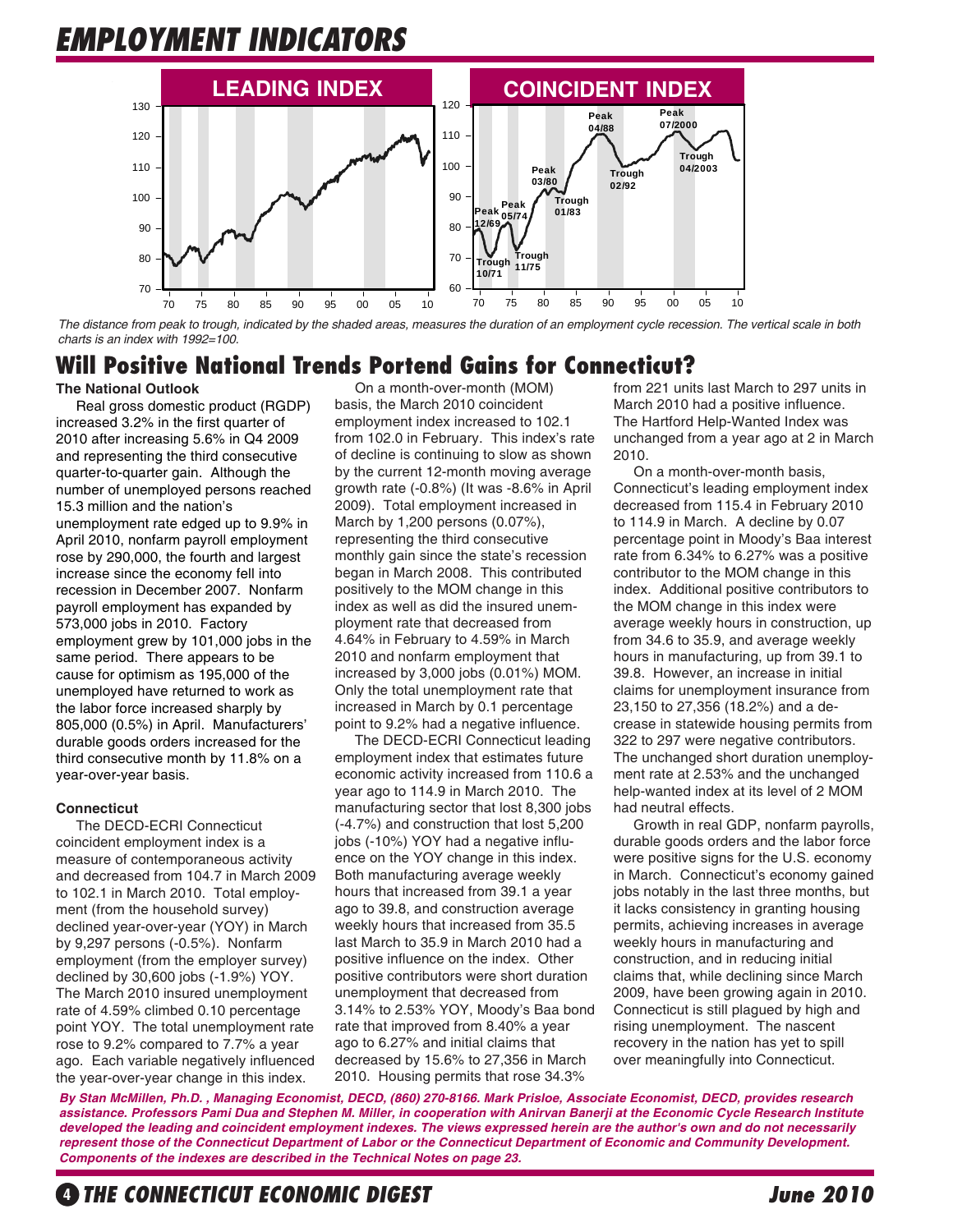#### *--Continued from page 3--*

sectoral losses over 2007Q4- 2009Q4. Also contributing 1,000 jobs each to the 8,400 jobs lost in professional, technical, and scientific services were architectural and engineering services, driven by the housing bust, which accounted for 26% of the job losses; advertising, which accounted for 16% of the losses; and legal services, which contributed to 14% of the sector's job losses. A good portion of the 3,600 expected new jobs in the professional, technical, and scientific services sector between 2009Q4 and 2011Q4 will be in computer systems and design. Jobs in this industry are tied to other sectors, including financial services.

 Though the finance and insurance sector's share of the state's employment at first declined and then recovered, its share of output and earnings have steadily grown over the last two decades. By 2009, in spite of the financial crisis, finance and insurance accounted for a larger share of Connecticut's economy than manufacturing, which has steadily declined.

 The finance subsector contributed 55% of the sector's job losses, even though it represents only 42% of the sector's total jobs. The

principal activity under this heading is credit intermediation, which includes banks and other depository and non-depository institutions. Though they accounted for only 26% of credit intermediation jobs in 2007Q4, non-depository institutions accounted for twothirds of the industry's job losses between 2007Q4 and 2009Q4. Reflecting the reach of the housing bust, the non-depository employment declines were concentrated in real estate credit and sales financing. Job losses in depository institutions, which include commercial banks and savings institutions, began to accelerate in 2009 on a YTY basis. Again, driven by the continued weakness in the housing market and the persistence of foreclosures, it is expected that employment losses in depository institutions, real estate credit, and sales financing will continue, though the pace will slow from a 6.4% decline between 2007Q4 and 2009Q4 to a 1.5% decline over the forecast period. Insurance, though recovering from the 2,700 job decline between 2007Q4 and 2009Q4, is still expected to shed another 650 jobs over the forecast period.

#### **RISKS TO THE FORECAST**

 A major risk on the downside is posed by the currently unfolding sovereign debt crisis in Europe, centered around Greece, but possibly other countries as well. After Canada and Mexico, Europe is the most important U.S. export market. This is particularly true for Connecticut, as two of the state's three largest export destinations, France and Germany, are members of the Eurozone. The end of the first-time homebuyer's tax credit and the Fed's exiting the secondary mortgage market may cut short what appeared to be possible lifesigns in the housing market. In addition, \$1 trillion in ARMs are scheduled to re-set in 2010 and 20113. This could set off a new wave of foreclosures. Thus, the housing sector, with its consequent multiplier effects, will continue to act as a drag on economic growth throughout the forecast period.  $\blacksquare$ 

1 YAHOO FINANCE, http://finance.yahoo.com/ g?s=^DJI Accessed on May 6, 2010. 2 THE EMPLOYMENT SITUATION – APRIL 2010, U.S. BLS (May 7, 2010) 3 See CSMonitor.Com, \$1 trillion mortgage bomb still ticking away (March 5, 2010 ) < http:// www.csmonitor.com/Money/The-Daily-Reckoning/2010/0305/1-trillion-mortgage-bombstill-ticking-away> Accessed on May 12, 2010.

\_\_\_\_\_\_\_\_\_\_\_\_\_\_\_\_\_\_\_\_\_\_\_\_\_\_\_\_

# **GENERAL ECONOMIC INDICATORS**

|                                                        | 10         | 1Q         | <b>CHANGE</b>    | 4Q         |
|--------------------------------------------------------|------------|------------|------------------|------------|
| (Seasonally adjusted)                                  | 2010       | 2009       | $\%$<br>NO.      | 2009       |
| Employment Indexes (1992=100)*                         |            |            |                  |            |
| Leading                                                | 115.1      | 111.6      | $3.5$ $3.1$      | 114.3      |
| Coincident                                             | 102.0      | 105.6      | $-3.6 - 3.4$     | 102.0      |
| General Drift Indicator (1986=100)*                    |            |            |                  |            |
| Leading                                                | ΝA         | NA.        | - NA<br>NA.      | NA.        |
| Coincident                                             | ΝA         | ΝA         | NA.<br><b>NA</b> | <b>NA</b>  |
| Farmington Bank Business Barometer (1992=100)**        | 117.9      | 120.8      | $-2.9 -2.4$      | 119.0      |
| Philadelphia Fed's Coincident Index (July 1992=100)*** | <b>APR</b> | <b>APR</b> |                  | <b>MAR</b> |
| (Not seasonally adjusted)                              | 2010       | 2009       |                  | 2010       |
| <b>Connecticut</b>                                     | 154.2      | 154.5      | $-0.3 - 0.2$     | 153.5      |
| <b>United States</b>                                   | 157.8      | 158.3      | $-0.5 -0.3$      | 157.2      |

*Sources: \*The Connecticut Economy, University of Connecticut \*\*Farmington Bank \*\*\*Federal Reserve Bank of Philadelphia*

*The Connecticut Economy*'s **General Drift Indicators** are composite measures of the four-quarter change in three coincident (Connecticut Manufacturing Production Index, nonfarm employment, and real personal income) and four leading (housing permits, manufacturing average weekly hours, Hartford help-wanted advertising, and initial unemployment claims) economic variables, and are indexed so 1986 = 100.

The **Farmington Bank Business Barometer** is a measure of overall economic growth in the state of Connecticut that is derived from non-manufacturing employment, real disposable personal income, and manufacturing production.

The **Philadelphia Fed's Coincident Index** summarizes current economic condition by using four coincident variables: nonfarm payroll employment, average hours worked in manufacturing, the unemployment rate, and wage and salary disbursements deflated by the consumer price index (U.S. city average).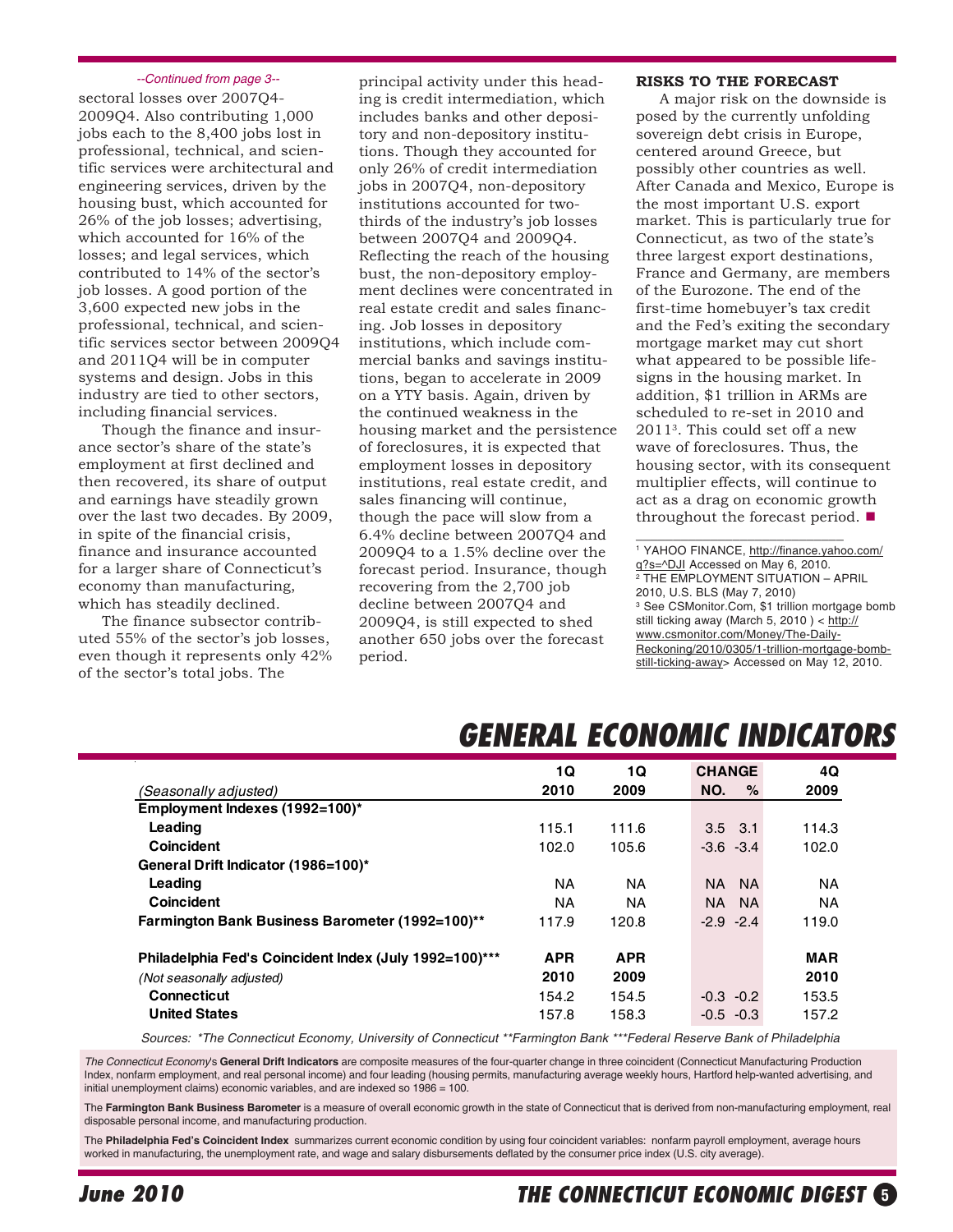# **STATE ECONOMIC INDICATORS**

|                      | <b>Total nonfarm EMPLOYMENT BY INDUSTRY SECTOR</b> |            |            |               |        |            |  |
|----------------------|----------------------------------------------------|------------|------------|---------------|--------|------------|--|
| employment decreased |                                                    | <b>APR</b> | <b>APR</b> | <b>CHANGE</b> |        | <b>MAR</b> |  |
| over the year.       | (Seasonally adjusted; 000s)                        | 2010       | 2009       | NO.           | %      | 2010       |  |
|                      | <b>TOTAL NONFARM</b>                               | 1.617.0    | 1,631.1    | $-14.1$       | $-0.9$ | 1,614.0    |  |
|                      | Natural Res & Mining (NSA)                         | 0.6        | 0.6        | 0.0           | 0.0    | 0.5        |  |
|                      | <b>Construction</b>                                | 52.2       | 54.9       | $-2.7$        | $-4.9$ | 52.4       |  |
|                      | <b>Manufacturing</b>                               | 168.2      | 174.2      | -6.0          | $-3.4$ | 167.4      |  |
|                      | <b>Trade, Transportation &amp; Utilities</b>       | 288.6      | 292.1      | $-3.5 -1.2$   |        | 290.3      |  |
|                      | <b>Information</b>                                 | 34.1       | 35.5       | $-1.4 -3.9$   |        | 34.3       |  |
|                      | <b>Financial Activities</b>                        | 134.4      | 138.6      | -4.2          | $-3.0$ | 135.1      |  |
|                      | <b>Professional and Business Services</b>          | 183.9      | 190.2      | $-6.3 -3.3$   |        | 178.8      |  |
|                      | <b>Educational and Health Services</b>             | 305.7      | 300.0      | 5.7           | 1.9    | 309.3      |  |
|                      | <b>Leisure and Hospitality Services</b>            | 142.1      | 133.1      | 9.0           | 6.8    | 140.5      |  |
|                      | <b>Other Services</b>                              | 60.3       | 61.4       | $-1.1$        | $-1.8$ | 60.2       |  |
|                      | Government*                                        | 246.9      | 250.5      | -3.6          | $-1.4$ | 245.2      |  |

*Source: Connecticut Department of Labor \* Includes Native American tribal government employment*

*Initial claims for unem-***UNEMPLOYMENT** *ployment insurance fell from a year ago.*

| UNEMFLU I MENI                       |                                  |            |                 |        |            |  |  |
|--------------------------------------|----------------------------------|------------|-----------------|--------|------------|--|--|
|                                      | <b>APR</b>                       | <b>APR</b> | <b>CHANGE</b>   |        | <b>MAR</b> |  |  |
| (Seasonally adjusted)                | 2010                             | 2009       | NO.             | %      | 2010       |  |  |
| Unemployment Rate, resident (%)      | 9.0                              | 8.0        | 1.0             | ---    | 9.2        |  |  |
| Labor Force, resident (000s)         | 1.903.9                          | 1.890.5    | 13.5            | 0.7    | 1,907.8    |  |  |
| Employed (000s)                      | 1,732.5                          | 1,739.3    | -6.8            | $-0.4$ | 1,732.7    |  |  |
| Unemployed (000s)                    | 171.4                            | 151.1      | 20.3 13.4       |        | 175.0      |  |  |
| <b>Average Weekly Initial Claims</b> | 5.333                            | 6.750      | $-1.417 - 21.0$ |        | 6.154      |  |  |
| Avg. Insured Unemp. Rate (%)         | 4.37                             | 5.27       | $-0.91$         | $---$  | 4.59       |  |  |
|                                      | 2Q09-1Q10 2Q08-1Q09<br>3Q08-2Q09 |            |                 |        |            |  |  |
| U-6 Unemployment Rate (%)            | 15.0                             | 11.3       | 3.7             | ---    | 12.4       |  |  |

*Sources: Connecticut Department of Labor; U.S. Bureau of Labor Statistics*

*The production worker weekly earnings rose over the year.*

| <b>MANUFACTURING ACTIVITY</b>           |            |            |               |        |            |            |  |  |  |  |
|-----------------------------------------|------------|------------|---------------|--------|------------|------------|--|--|--|--|
|                                         | <b>APR</b> | <b>APR</b> | <b>CHANGE</b> |        | <b>MAR</b> | <b>FEB</b> |  |  |  |  |
| (Not seasonally adjusted)               | 2010       | 2009       | NO.           | %      | 2010       | 2010       |  |  |  |  |
| <b>Average Weekly Hours</b>             | 41.4       | 39.5       | 1.9           | 4.8    | 41.6       | --         |  |  |  |  |
| <b>Average Hourly Earnings</b>          | 23.19      | 23.03      | 0.16          | 0.7    | 23.06      | --         |  |  |  |  |
| <b>Average Weekly Earnings</b>          | 960.07     | 909.69     | 50.38         | 5.5    | 959.30     | --         |  |  |  |  |
| CT Mfg. Production Index (2000=100)     | 87.8       | 94.7       | -6.9          | $-7.3$ | 90.2       | 87.1       |  |  |  |  |
| <b>Production Worker Hours (000s)</b>   | 4.181      | 4.076      | 106           | 2.6    | 4.177      | --         |  |  |  |  |
| Industrial Electricity Sales (mil kWh)* | 285        | 330        | $-45.2 -13.7$ |        | 297        | 285        |  |  |  |  |

*Sources: Connecticut Department of Labor; U.S. Department of Energy \*Latest two months are forecasted.*

*Personal income for third quarter 2010 is forecasted to increase 1.7 percent from a year earlier.*

| <b>INCOME</b>             |          |                     |               |           |
|---------------------------|----------|---------------------|---------------|-----------|
| (Seasonally adjusted)     | $3Q^*$   | 30                  | <b>CHANGE</b> | $2Q^*$    |
| (Annualized: \$ Millions) | 2010     | 2009                | %<br>NO.      | 2010      |
| <b>Personal Income</b>    |          | \$194,534 \$191,318 | $3.216$ 1.7   | \$192,802 |
| <b>UI Covered Wages</b>   | \$92.498 | \$92,016            | 482 0.5       | \$91.567  |

*Source: Bureau of Economic Analysis: March 2010 release \*Forecasted by Connecticut Department of Labor*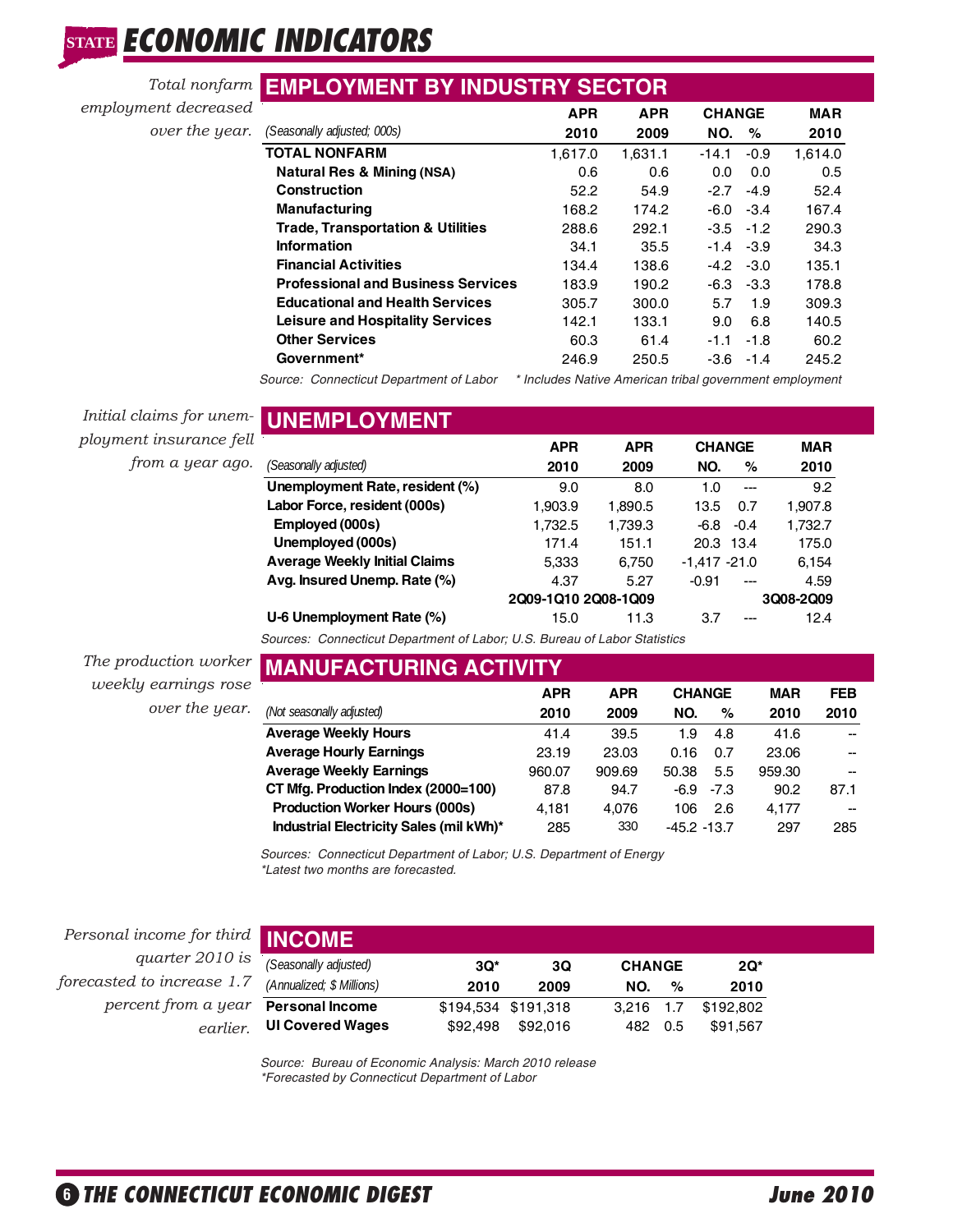# **ECONOMIC INDICATO**

**BUSINESS ACTIVITY** *New auto registrations increased over the year.*

**STATE**

|                                    |              |              |           | BUSINESS AUTIVITY   |                  |           |
|------------------------------------|--------------|--------------|-----------|---------------------|------------------|-----------|
|                                    |              |              | Y/Y %     | <b>YEAR TO DATE</b> |                  | %         |
|                                    | <b>MONTH</b> | <b>LEVEL</b> |           | <b>CHG CURRENT</b>  | <b>PRIOR CHG</b> |           |
| <b>New Housing Permits*</b>        | APR 2010     | 346          | 2.1       | 987                 | 858              | 15.0      |
| <b>Electricity Sales (mil kWh)</b> | FEB 2010     | 2.469        | $-7.0$    | 5.324               | 5.483            | $-2.9$    |
| <b>Construction Contracts</b>      |              |              |           |                     |                  |           |
| Index (1980=100)                   | APR 2010     | 208.4        | $-1.4$    |                     |                  |           |
| <b>New Auto Registrations</b>      | APR 2010     | 14.941       | 13.5      | 45,290              | 43,738           | 3.5       |
| <b>Air Cargo Tons</b>              | APR 2010     | <b>NA</b>    | <b>NA</b> | <b>NA</b>           | NA               | <b>NA</b> |
| Exports (Bil. \$)                  | 1Q 2010      | 3.71         | 4.7       | 3.71                | 3.54             | 4.7       |
| S&P 500: Monthly Close             | APR 2010     | 1.186.69     | 36.0      |                     |                  |           |

*Sources: Connecticut Department of Economic and Community Development; U.S. Department of Energy, Energy Information Administration; Connecticut Department of Revenue Services; F.W. Dodge; Connecticut Department of Motor Vehicles; Connecticut Department of Transportation, Bureau of Aviation and Ports*

*\* Estimated by the Bureau of the Census*

| <b>BUSINESS STARTS AND TERMINATIONS</b> |               |              |                          |                |              |            |  |  |  |
|-----------------------------------------|---------------|--------------|--------------------------|----------------|--------------|------------|--|--|--|
|                                         |               |              | YEAR TO DATE<br>Y/Y $\%$ |                |              | %          |  |  |  |
|                                         | <b>MO/QTR</b> | <b>LEVEL</b> | <b>CHG</b>               | <b>CURRENT</b> | <b>PRIOR</b> | <b>CHG</b> |  |  |  |
| <b>STARTS</b>                           |               |              |                          |                |              |            |  |  |  |
| <b>Secretary of the State APR 2010</b>  |               | NA.          | ΝA                       | ΝA             | ΝA           | NA.        |  |  |  |
| Department of Labor*                    | 3Q2009        | 1.392        | $-19.0$                  | 4.678          | 6.045        | $-22.6$    |  |  |  |
| <b>TERMINATIONS</b>                     |               |              |                          |                |              |            |  |  |  |
| Secretary of the State APR 2010         |               | NA.          | ΝA                       | ΝA             | ΝA           | NA.        |  |  |  |
| Department of Labor*                    | 302009        | 428          | $-75.4$                  | 3.325          | 5.323        | $-37.5$    |  |  |  |

**Net business formation, as** *measured by starts minus stops registered with the Secretary of the State, was up over the year.*

*Sources: Connecticut Secretary of the State; Connecticut Department of Labor*

*\* Revised methodology applied back to 1996; 3-months total*

|                              |            |                 |                     | <b>STATE REVENUES</b> |              |        |  |
|------------------------------|------------|-----------------|---------------------|-----------------------|--------------|--------|--|
|                              |            |                 | <b>YEAR TO DATE</b> |                       |              |        |  |
|                              | <b>APR</b> | <b>APR</b>      | %                   |                       |              | %      |  |
| (Millions of dollars)        | 2010       | 2009            | <b>CHG</b>          | <b>CURRENT</b>        | <b>PRIOR</b> | CHG    |  |
| <b>TOTAL ALL REVENUES*</b>   |            | 1.956.1 1.723.4 | 13.5                | 5.192.2               | 4.923.8      | 5.5    |  |
| <b>Corporate Tax</b>         | 63.3       | 65.1            | $-2.8$              | 251.7                 | 229.1        | 9.9    |  |
| <b>Personal Income Tax</b>   |            | 1,329.4 1,134.6 | 17.2                | 3.020.4               | 2.864.0      | 5.5    |  |
| <b>Real Estate Conv. Tax</b> | 6.7        | 5.2             | 28.8                | 25.6                  | 22.5         | 13.8   |  |
| <b>Sales &amp; Use Tax</b>   | 273.3      | 253.4           | 7.9                 | 1.060.1               | 1.073.8      | $-1.3$ |  |
| Indian Gaming Payments**     | 30.3       | 30.5            | $-0.5$              | 118.1                 | 121.3        | $-2.6$ |  |

*Total revenues were up from a year ago.*

*Sources: Connecticut Department of Revenue Services; Division of Special Revenue \*Includes all sources of revenue; Only selected sources are displayed; Most July receipts are credited to the prior fiscal year and are not shown. \*\*See page 23 for explanation.*

|                                        |                        |              |            | <b>TOURISM AND TRAVEL</b> |                     |           |
|----------------------------------------|------------------------|--------------|------------|---------------------------|---------------------|-----------|
|                                        |                        |              | Y/Y $%$    |                           | <b>YEAR TO DATE</b> | %         |
|                                        | <b>MONTH</b>           | <b>LEVEL</b> | <b>CHG</b> | <b>CURRENT</b>            | PRIOR CHG           |           |
| Info Center Visitors***                | APR 2010               | 21.705 -18.5 |            | 65.838                    | 80,434 -18.1        |           |
| <b>Major Attraction Visitors</b>       | APR 2010 141.784 -12.7 |              |            | 346,650                   | 415,787 -16.6       |           |
| <b>Air Passenger Count</b>             | APR 2010               | ΝA           | NA.        | <b>NA</b>                 | NA.                 | <b>NA</b> |
| Indian Gaming Slots (Mil.\$)* APR 2010 |                        | 1.431        | 1.4        | 5.549                     | 5.620               | $-1.3$    |
| Travel and Tourism Index**             | 10 2010                | $\sim$       | <b>NA</b>  |                           |                     |           |

*Sources: Connecticut Department of Transportation, Bureau of Aviation and Ports; Connecticut Commission on Culture and Tourism; Division of Special Revenue*

\*\*The Connecticut Economy, University of Connecticut *\*\*\*Due to state budget cuts CT Info Centers suspended some services causing a drop in visitors.* *Gaming slots rose over the year.*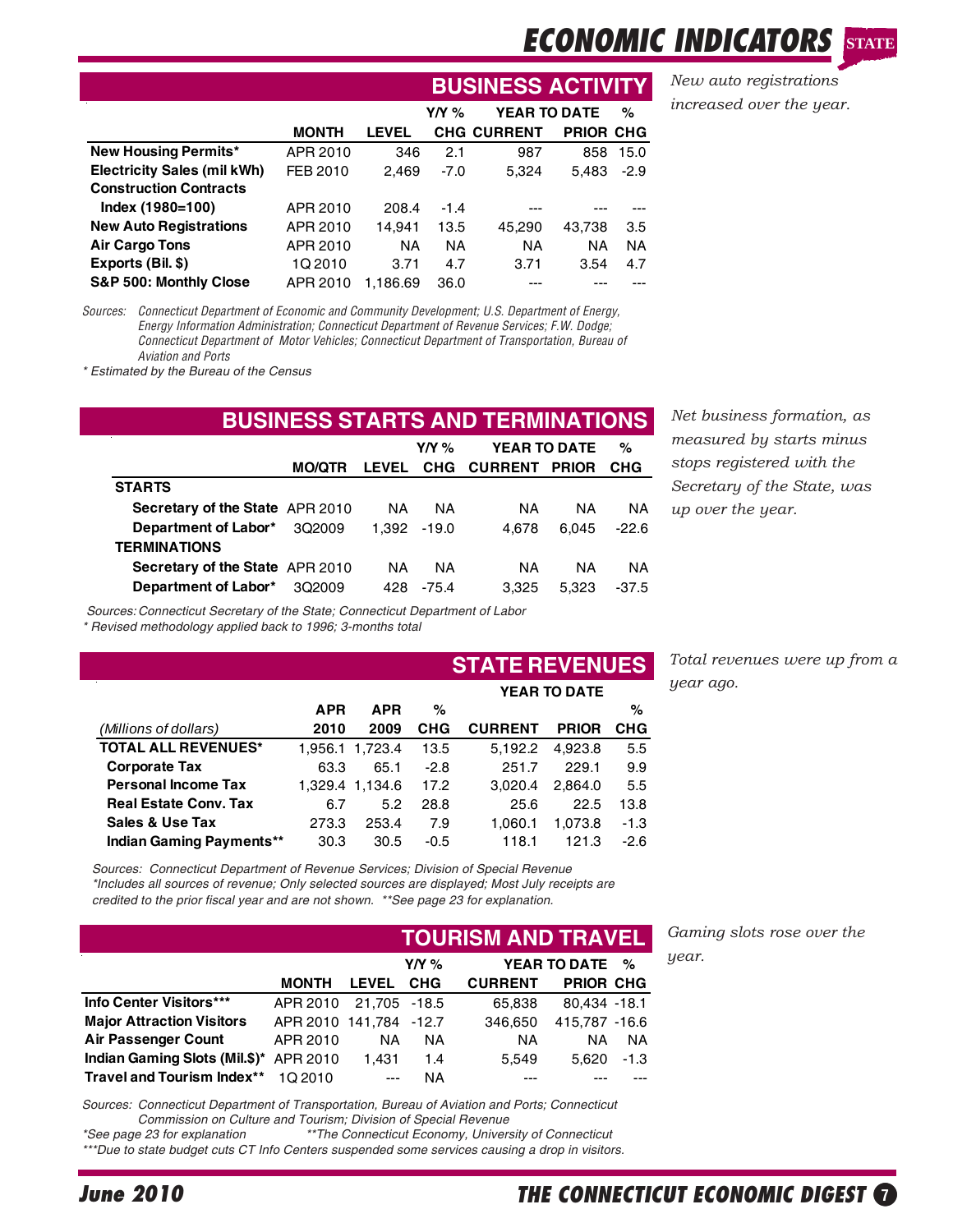STATE **ECONOMIC INDICATORS** 

*nation rose 1.6 percent over the year.*

# **EMPLOYMENT COST INDEX** *Compensation cost for the*

|                                 | <b>Seasonally Adjusted</b> |            |        | <b>Not Seasonally Adjusted</b> |       |           |
|---------------------------------|----------------------------|------------|--------|--------------------------------|-------|-----------|
| <b>Private Industry Workers</b> | MAR                        | <b>DEC</b> | $3-MO$ | MAR                            |       | MAR 12-Mo |
| $(Dec. 2005 = 100)$             | 2010                       | 2009       | % Cha  | 2010                           | 2009  | $%$ Chq   |
| <b>UNITED STATES TOTAL</b>      | 111.1                      | 110.4      | 0.6    | 111.1                          | 109.3 | 1.6       |
| <b>Wages and Salaries</b>       | 111.4                      | 111.0      | 0.4    | 111.4                          | 109.8 | 1.5       |
| <b>Benefit Costs</b>            | 110.4                      | 108.9      | 1.4    | 110.4                          | 108.2 | 2.0       |
|                                 |                            |            |        |                                |       |           |
| <b>NORTHEAST TOTAL</b>          |                            |            |        | 111.8                          | 109.8 | 1.8       |
| <b>Wages and Salaries</b>       |                            |            |        | 1117                           | 109.9 | 1.6       |
|                                 |                            |            |        |                                |       |           |

*Source: U.S. Department of Labor, Bureau of Labor Statistics*

*U.S. inflation rate increased 2.3 percent over the year.*

| <b>CONSUMER NEWS</b>                    |               |              |          |         |  |  |  |
|-----------------------------------------|---------------|--------------|----------|---------|--|--|--|
|                                         |               |              | % CHANGE |         |  |  |  |
| (Not seasonally adjusted)               | <b>MO/QTR</b> | <b>LEVEL</b> | YN       | $P/P^*$ |  |  |  |
| <b>CONSUMER PRICES</b>                  |               |              |          |         |  |  |  |
| CPI-U (1982-84=100)                     |               |              |          |         |  |  |  |
| <b>U.S. City Average</b>                | APR 2010      | 218.0        | 2.3      | 0.2     |  |  |  |
| Purchasing Power of \$ (1982-84=\$1.00) | APR 2010      | \$0.459      | $-2.2$   | $-0.2$  |  |  |  |
| <b>Northeast Region</b>                 | APR 2010      | 233.6        | 2.5      | 0.2     |  |  |  |
| NY-Northern NJ-Long Island              | APR 2010      | 240.5        | 2.1      | 0.2     |  |  |  |
| Boston-Brockton-Nashua**                | MAR 2010      | 238.0        | 2.5      | 0.3     |  |  |  |
| CPI-W (1982-84=100)                     |               |              |          |         |  |  |  |
| <b>U.S. City Average</b>                | APR 2010      | 214.0        | 2.9      | 0.2     |  |  |  |

*Sources: U.S. Department of Labor, Bureau of Labor Statistics; The Conference Board \*Change over prior monthly or quarterly period*

*\*\*The Boston CPI can be used as a proxy for New England and is measured every other month.*

*Conventional mortgage rose to 5.10 percent over the month.*

|                              | <b>APR</b> | <b>MAR</b> | APR  |
|------------------------------|------------|------------|------|
| (Percent)                    | 2010       | 2010       | 2009 |
| Prime                        | 3.25       | 3.25       | 3.25 |
| <b>Federal Funds</b>         | 0.20       | 0.16       | 0.15 |
| <b>3 Month Treasury Bill</b> | 0.16       | 0.15       | 0.16 |
| <b>6 Month Treasury Bill</b> | 0.24       | 0.23       | 0.35 |
| 1 Year Treasury Note         | 0.45       | 0.40       | 0.55 |
| <b>3 Year Treasury Note</b>  | 1.64       | 1.51       | 1.32 |
| 5 Year Treasury Note         | 2.58       | 2.43       | 1.86 |
| <b>7 Year Treasury Note</b>  | 3.28       | 3.16       | 2.47 |
| 10 Year Treasury Note        | 3.85       | 3.73       | 2.93 |
| 20 Year Treasury Note        | 4.53       | 4.49       | 3.84 |
| <b>Conventional Mortgage</b> | 5.10       | 4.97       | 4.81 |

*Sources: Federal Reserve; Federal Home Loan Mortgage Corp.*

**INTEREST RATES**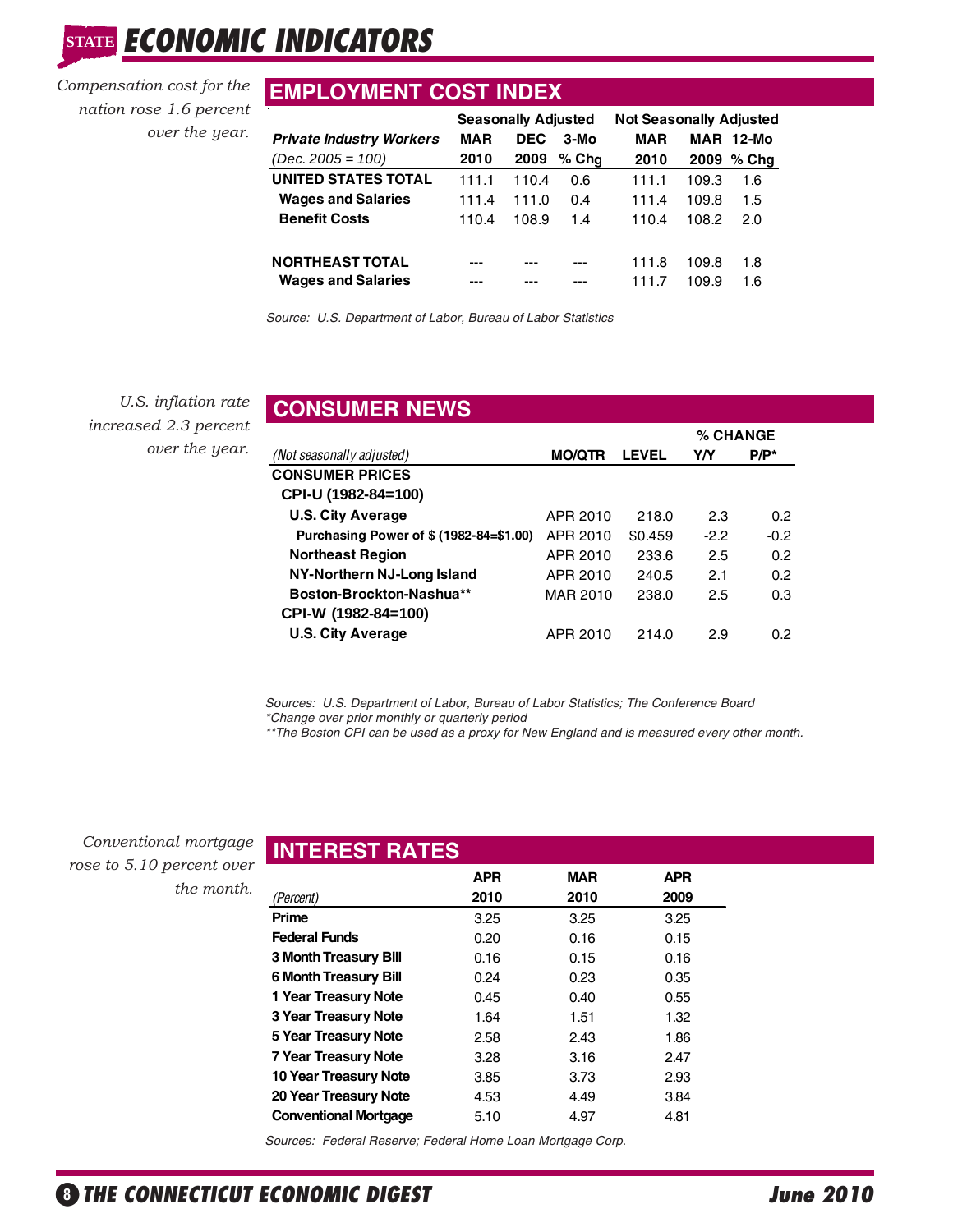## **COMPARATIVE REGIONAL DATA STATE**

|                             |            | <b>NONFARM EMPLOYMENT</b>   |            |        |           |  |  |  |
|-----------------------------|------------|-----------------------------|------------|--------|-----------|--|--|--|
|                             | <b>APR</b> | <b>CHANGE</b><br><b>APR</b> |            |        |           |  |  |  |
| (Seasonally adjusted; 000s) | 2010       | 2009                        | NO.        | ℅      | 2010      |  |  |  |
| <b>Connecticut</b>          | 1,617.0    | 1,631.1                     | $-14.1$    | $-0.9$ | 1.614.0   |  |  |  |
| <b>Maine</b>                | 584.9      | 597.8                       | $-12.9$    | $-2.2$ | 591.4     |  |  |  |
| <b>Massachusetts</b>        | 3,167.0    | 3.192.2                     | $-25.2$    | $-0.8$ | 3.147.9   |  |  |  |
| <b>New Hampshire</b>        | 623.3      | 626.4                       | $-3.1$     | $-0.5$ | 627.4     |  |  |  |
| <b>New Jersey</b>           | 3,858.5    | 3.905.1                     | $-46.6$    | $-1.2$ | 3.848.0   |  |  |  |
| <b>New York</b>             | 8.539.7    | 8.586.9                     | $-47.2$    | $-0.5$ | 8.507.0   |  |  |  |
| Pennsylvania                | 5,603.7    | 5,632.3                     | $-28.6$    | -0.5   | 5,569.7   |  |  |  |
| <b>Rhode Island</b>         | 448.0      | 460.4                       | $-12.4$    | $-2.7$ | 452.4     |  |  |  |
| <b>Vermont</b>              | 294.0      | 297.8                       | $-3.8$     | $-1.3$ | 295.9     |  |  |  |
| <b>United States</b>        | 130.161.0  | 131.542.0                   | $-1.381.0$ | $-1.0$ | 129.871.0 |  |  |  |
|                             |            |                             |            |        |           |  |  |  |

*All nine states in the region lost jobs over the year.*

*Source: U.S. Department of Labor, Bureau of Labor Statistics*

|                             |            |            |         |               | <b>LABOR FORCE</b> |
|-----------------------------|------------|------------|---------|---------------|--------------------|
|                             | <b>APR</b> | <b>APR</b> |         | <b>CHANGE</b> | <b>MAR</b>         |
| (Seasonally adjusted; 000s) | 2010       | 2009       | NO.     | ℅             | 2010               |
| <b>Connecticut</b>          | 1,903.9    | 1,890.5    | 13.4    | 0.7           | 1,907.8            |
| <b>Maine</b>                | 704.9      | 704.4      | 0.5     | 0.1           | 705.2              |
| <b>Massachusetts</b>        | 3,488.5    | 3.474.8    | 13.7    | 0.4           | 3,483.7            |
| <b>New Hampshire</b>        | 747.1      | 742.7      | 4.4     | 0.6           | 748.1              |
| <b>New Jersey</b>           | 4.570.8    | 4.544.6    | 26.2    | 0.6           | 4,563.4            |
| <b>New York</b>             | 9.682.1    | 9.730.5    | $-48.4$ | $-0.5$        | 9,653.0            |
| Pennsylvania                | 6.470.0    | 6.432.4    | 37.6    | 0.6           | 6,458.0            |
| <b>Rhode Island</b>         | 579.3      | 562.8      | 16.5    | 2.9           | 578.4              |
| <b>Vermont</b>              | 362.2      | 361.3      | 0.9     | 0.2           | 362.4              |
| <b>United States</b>        | 154.715.0  | 154.718.0  | $-3.0$  | 0.0           | 153.910.0          |

*Eight of nine states posted increases in the labor force from last year.*

*Source: U.S. Department of Labor, Bureau of Labor Statistics*

| (Seasonally adjusted) | <b>APR</b> | <b>APR</b> |               |                    |                              |
|-----------------------|------------|------------|---------------|--------------------|------------------------------|
|                       | 2010       | 2009       | <b>CHANGE</b> | <b>MAR</b><br>2010 | <i>its unemployment rate</i> |
| <b>Connecticut</b>    | 9.0        | 8.0        | 1.0           | 9.2                | over the year.               |
| Maine                 | 8.1        | 8.1        | 0.0           | 8.2                |                              |
| <b>Massachusetts</b>  | 9.2        | 8.0        | 1.2           | 9.3                |                              |
| <b>New Hampshire</b>  | 6.7        | 6.0        | 0.7           | 7.0                |                              |
| <b>New Jersey</b>     | 9.8        | 8.9        | 0.9           | 9.8                |                              |
| <b>New York</b>       | 8.4        | 8.1        | 0.3           | 8.6                |                              |
| Pennsylvania          | 9.0        | 7.8        | 1.2           | 9.0                |                              |
| <b>Rhode Island</b>   | 12.5       | 10.4       | 2.1           | 12.6               |                              |
| Vermont               | 6.4        | 7.2        | $-0.8$        | 6.6                |                              |
| <b>United States</b>  | 9.9        | 8.9        | 1.0           | 9.7                |                              |

*Source: U.S. Department of Labor, Bureau of Labor Statistics*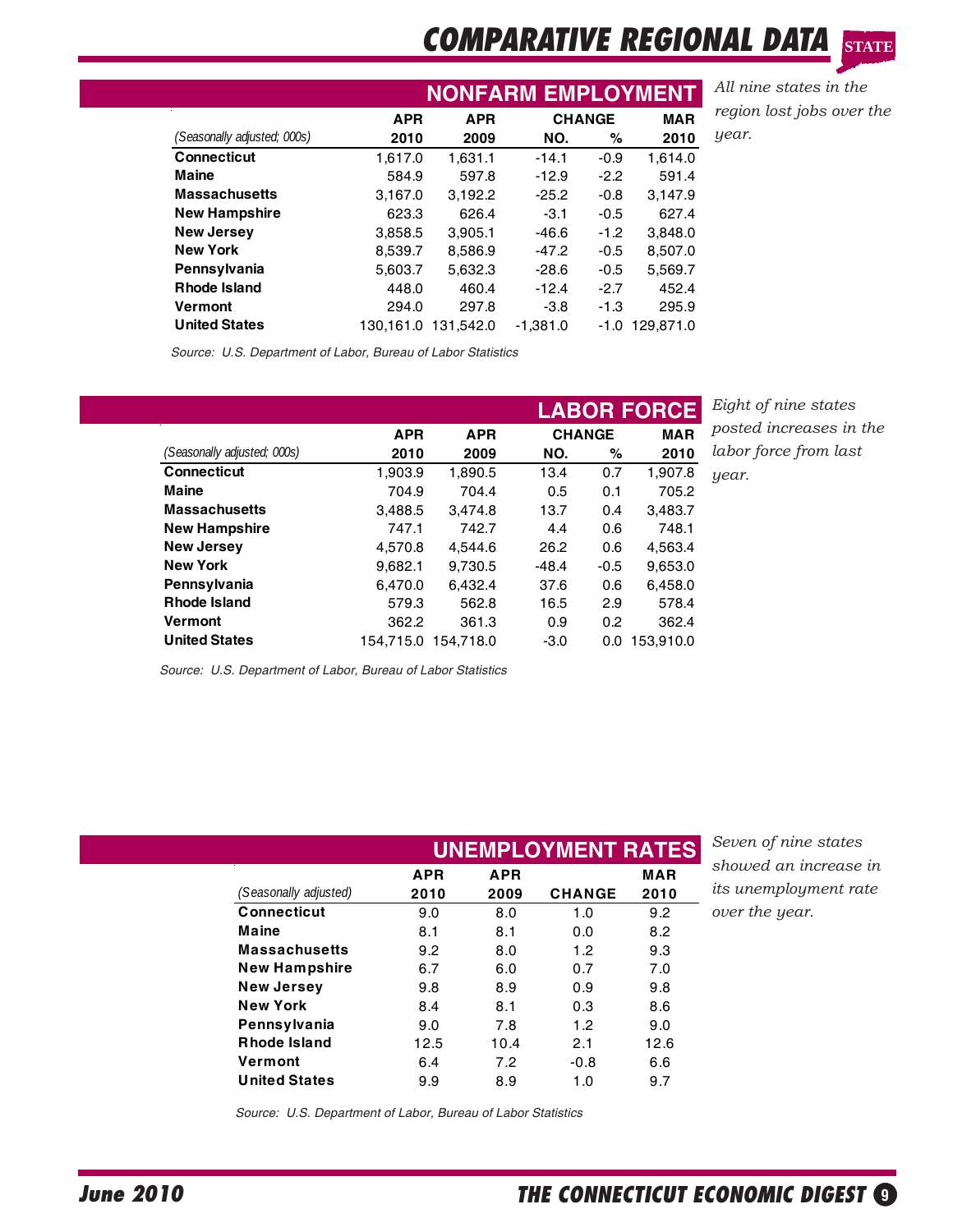# **STATE ECONOMIC INDICATOR TRENDS**



## **MANUFACTURING EMPLOYMENT** (Seasonally adjusted)







## **INFORMATION EMPLOYMENT** *(Seasonally adjusted)*



| <u>Month</u> | 2008  | 2009  | 2010  |
|--------------|-------|-------|-------|
| Jan          | 68.6  | 59.4  | 52.1  |
| Feb          | 68.6  | 58.6  | 52.1  |
| Mar          | 68.3  | 57.1  | 52.4  |
| Apr          | 67.4  | 54.9  | 52.2  |
| May          | 66.6  | 54.7  |       |
| Jun          | 65.7  | 54.1  |       |
| Jul          | 65.0  | 53.2  |       |
| Aug          | 64.5  | 52.6  |       |
| Sep          | 64.0  | 52.9  |       |
| Oct          | 63.1  | 53.7  |       |
| Nov          | 61.6  | 52.8  |       |
| Dec          | 60.4  | 52.9  |       |
| <u>Month</u> | 2008  | 2009  | 2010  |
| Jan          | 189.2 | 179.9 | 166.0 |
| Feb          | 188.8 | 177.6 | 166.8 |
| Mar          | 188.4 | 175.8 | 167.4 |
| Apr          | 188.9 | 174.2 | 168.2 |
| May          | 189.0 | 172.7 |       |
| Jun          | 188.5 | 171.1 |       |
| Jul          | 188.0 | 169.5 |       |
| Aug          | 187.6 | 168.4 |       |
| Sep          | 186.6 | 167.8 |       |
| Oct          | 185.6 | 168.5 |       |
| Nov          | 184.1 | 167.8 |       |
| Dec          | 182.4 | 168.0 |       |
|              |       |       |       |
| <u>Month</u> | 2008  | 2009  | 2010  |
| Jan          | 314.5 | 300.3 | 288.9 |
| Feb          | 313.3 | 299.3 | 289.0 |
| Mar          | 313.3 | 296.6 | 290.3 |
| Apr          | 312.5 | 292.1 | 288.6 |
| May          | 311.9 | 294.2 |       |
| Jun          | 310.8 | 293.6 |       |
| Jul          | 310.6 | 292.4 |       |
| Aug          | 309.9 | 292.0 |       |
| Sep          | 308.7 | 291.6 |       |
| Oct          | 307.0 | 290.3 |       |
| Nov          | 304.6 | 289.8 |       |
| Dec          | 302.7 | 288.4 |       |
| <u>Month</u> | 2008  | 2009  | 2010  |
| Jan          | 37.9  | 36.4  | 34.6  |
| Feb          | 38.1  | 36.2  | 33.8  |
| Mar          | 38.2  | 35.8  | 34.3  |
| Apr          | 38.8  | 35.5  | 34.1  |
| May          | 38.7  | 35.1  |       |
| Jun          | 38.5  | 35.0  |       |
| Jul          | 37.7  | 34.9  |       |
| Aug          | 37.9  | 34.7  |       |
| Sep          | 37.3  | 34.5  |       |
| Oct          | 37.0  | 34.3  |       |
| Nov          | 36.8  | 34.6  |       |
| Dec          | 36.7  | 34.4  |       |
|              |       |       |       |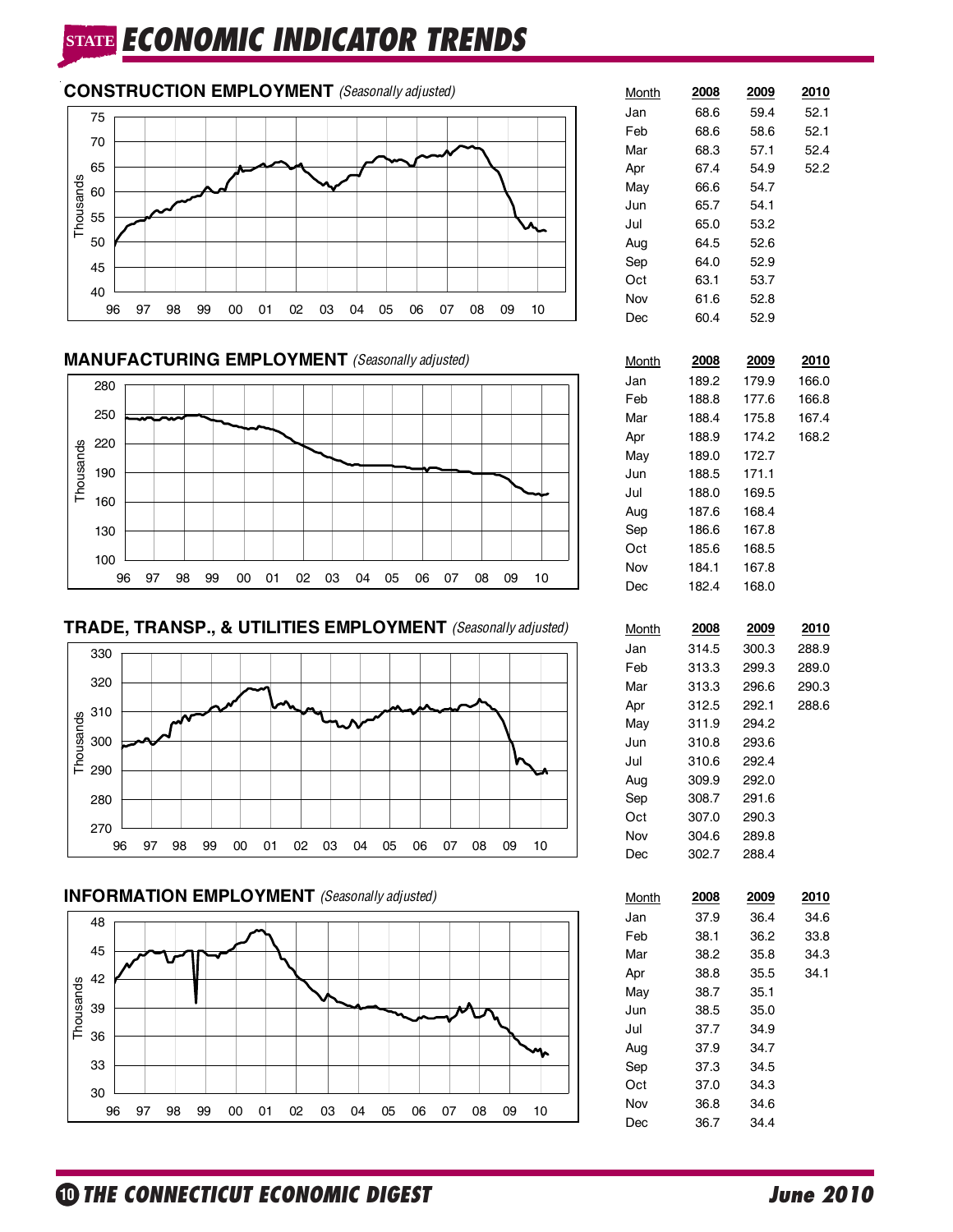# **ECONOMIC INDICATOR TRENDS STATE**

## **FINANCIAL ACTIVITIES EMPLOYMENT** *(Seasonally adjusted)*



### **PROFESSIONAL & BUSINESS SERV. EMPLOYMENT** *(Seasonally adjusted)*



**EDUCATIONAL & HEALTH SERV. EMPLOYMENT** *(Seasonally adjusted)* 







| <u>Month</u> | 2008  | 2009  | 2010  |
|--------------|-------|-------|-------|
| Jan          | 143.8 | 140.6 | 135.5 |
| Feb          | 144.1 | 140.2 | 135.7 |
| Mar          | 144.7 | 140.0 | 135.1 |
| Apr          | 144.1 | 138.6 | 134.4 |
| May          | 144.0 | 137.9 |       |
| Jun          | 143.9 | 137.1 |       |
| Jul          | 143.3 | 136.8 |       |
| Aug          | 143.5 | 136.3 |       |
| Sep          | 143.0 | 135.8 |       |
| Oct          | 142.5 | 136.1 |       |
| Nov          | 142.3 | 136.4 |       |
| Dec          | 141.7 | 136.1 |       |
|              |       |       |       |
| <b>Month</b> | 2008  | 2009  | 2010  |
| Jan          | 209.1 | 197.3 | 178.6 |
| Feb          | 208.2 | 194.3 | 178.6 |
| Mar          | 208.6 | 191.9 | 178.8 |
| Apr          | 207.8 | 190.2 | 183.9 |
| May          | 207.0 | 188.7 |       |
| Jun          | 206.6 | 186.7 |       |
| Jul          | 205.9 | 186.0 |       |
| Aug          | 204.3 | 185.5 |       |
| Sep          | 202.8 | 184.4 |       |
| Oct          | 201.5 | 186.6 |       |
| Nov          | 199.6 | 181.8 |       |
|              |       |       |       |
| Dec          | 197.6 | 180.8 |       |
|              |       |       |       |

| Month | 2008  | 2009  | 2010  |
|-------|-------|-------|-------|
| Jan   | 292.5 | 300.9 | 307.5 |
| Feb   | 293.4 | 301.8 | 308.5 |
| Mar   | 295.0 | 301.2 | 309.3 |
| Apr   | 294.9 | 300.0 | 305.7 |
| Mav   | 295.6 | 301.2 |       |
| Jun   | 297.2 | 301.8 |       |
| Jul   | 296.7 | 303.2 |       |
| Aug   | 297.7 | 304.2 |       |
| Sep   | 298.2 | 303.8 |       |
| Oct   | 298.8 | 303.1 |       |
| Nov   | 300.1 | 303.2 |       |
| Dec   | 300.6 | 303.9 |       |

| Month | 2008  | 2009  | 2010  |
|-------|-------|-------|-------|
| Jan   | 137.4 | 134.0 | 138.8 |
| Feb   | 137.8 | 134.3 | 139.5 |
| Mar   | 138.2 | 133.7 | 140.5 |
| Apr   | 138.1 | 133.1 | 142.1 |
| May   | 139.0 | 134.3 |       |
| Jun   | 137.9 | 133.1 |       |
| Jul   | 136.8 | 133.5 |       |
| Aug   | 137.1 | 133.2 |       |
| Sep   | 137.3 | 134.6 |       |
| Oct   | 136.7 | 135.3 |       |
| Nov   | 136.2 | 134.6 |       |
| Dec   | 135.3 | 135.0 |       |
|       |       |       |       |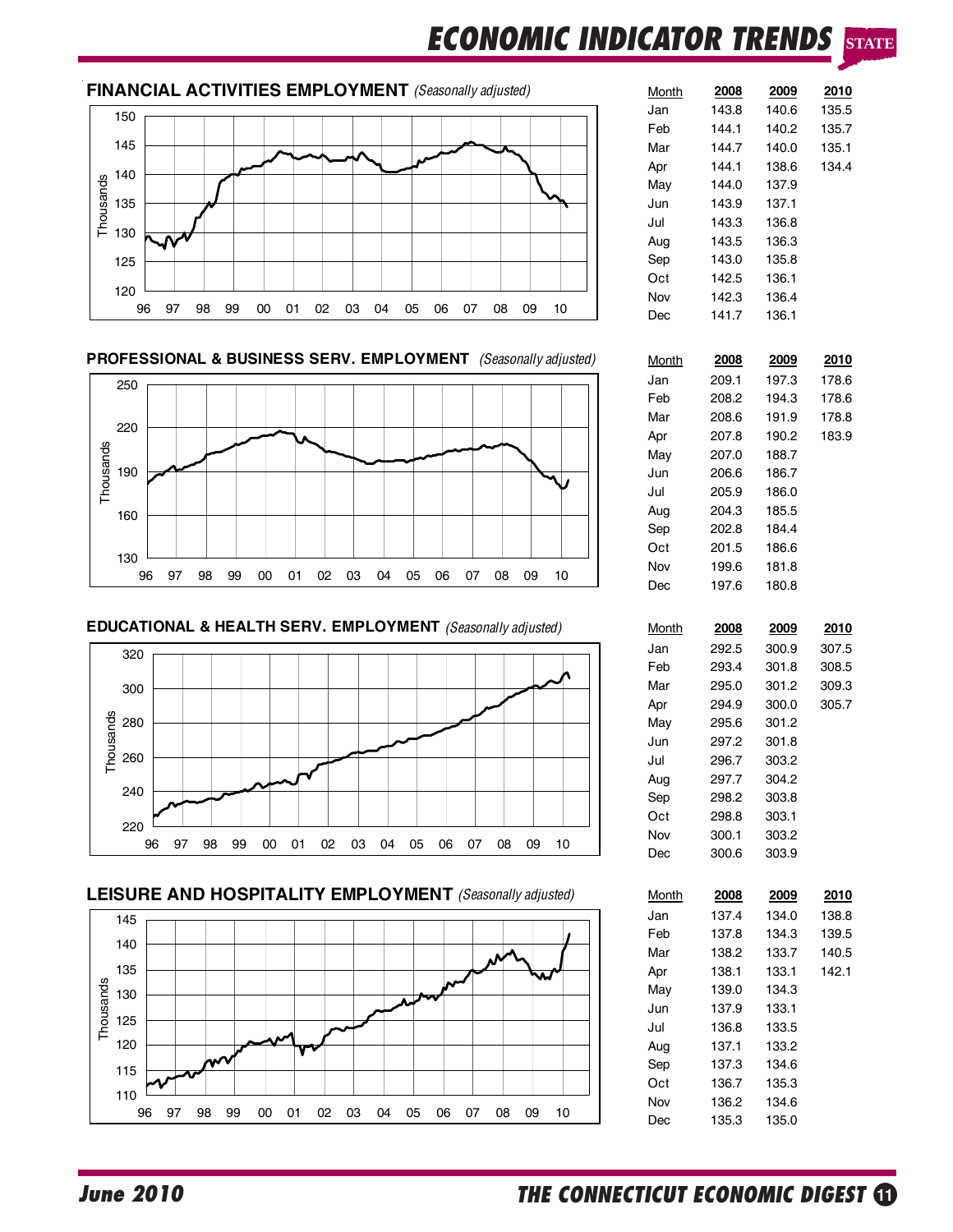| <b>CONNECTICUT</b>                          | <b>Not Seasonally Adjusted</b> |                        |                       |                  |                        |
|---------------------------------------------|--------------------------------|------------------------|-----------------------|------------------|------------------------|
|                                             | <b>APR</b>                     | <b>APR</b>             |                       | <b>CHANGE</b>    | <b>MAR</b>             |
|                                             | 2010                           | 2009                   | NO.                   | %                | 2010                   |
| <b>TOTAL NONFARM EMPLOYMENT</b>             | 1,614,600<br>1,363,100         | 1,626,900<br>1,372,200 | $-12,300$<br>$-9,100$ | $-0.8$<br>$-0.7$ | 1,596,100<br>1,346,700 |
| <b>GOODS PRODUCING INDUSTRIES</b>           | 218,300                        | 227,500                | $-9,200$              | $-4.0$           | 213,700                |
| <b>CONSTRUCTION, NAT. RES. &amp; MINING</b> | 50,700                         | 54,300                 | $-3,600$              | $-6.6$           | 47,000                 |
| <b>MANUFACTURING</b>                        | 167,600                        | 173,200                | $-5,600$              | $-3.2$           | 166,700                |
|                                             | 128,800                        | 133,600                | $-4,800$              | $-3.6$           | 128,100                |
| Fabricated Metal                            | 28,500                         | 29,800                 | $-1,300$              | $-4.4$           | 28,400                 |
|                                             | 15,500                         | 16,200                 | $-700$                | $-4.3$           | 15,400                 |
| Computer and Electronic Product             | 13,000                         | 13,600                 | $-600$                | $-4.4$           | 12,800                 |
| Transportation Equipment                    | 42,300                         | 43,400                 | $-1,100$              | $-2.5$           | 42,200                 |
| Aerospace Product and Parts                 | 30,100                         | 31,700                 | $-1,600$              | $-5.0$           | 30,000                 |
| Non-Durable Goods                           | 38,800                         | 39,600                 | $-800$                | $-2.0$           | 38,600                 |
|                                             | 12,500                         | 13,200                 | $-700$                | $-5.3$           | 12,500                 |
| <b>SERVICE PROVIDING INDUSTRIES</b>         | 1,396,300                      | 1,399,400              | $-3,100$              | $-0.2$           | 1,382,400              |
| <b>TRADE, TRANSPORTATION, UTILITIES</b>     | 285,300                        | 287,900                | $-2,600$              | $-0.9$           | 286,600                |
|                                             | 62,100                         | 65,200                 | $-3,100$              | $-4.8$           | 63,100                 |
|                                             | 176,100                        | 174,000                | 2,100                 | 1.2              | 174,900                |
| Motor Vehicle and Parts Dealers             | 19,100                         | 19.100                 | 0                     | 0.0              | 18,900                 |
|                                             | 14,600                         | 14,600                 | 0                     | 0.0              | 13,700                 |
| Food and Beverage Stores                    | 41,000                         | 40,100                 | 900                   | 2.2              | 41,300                 |
| General Merchandise Stores                  | 24,300                         | 24,700                 | $-400$                | $-1.6$           | 24,600                 |
| Transportation, Warehousing, & Utilities    | 47,100                         | 48.700                 | $-1,600$              | $-3.3$           | 48,600                 |
|                                             | 8,500                          | 8,600                  | $-100$                | $-1.2$           | 8,600                  |
| Transportation and Warehousing              | 38,600                         | 40,100                 | $-1,500$              | $-3.7$           | 40,000                 |
|                                             | 34,000                         | 35,200                 | $-1,200$              | $-3.4$           | 34,200                 |
| Telecommunications                          | 11,800                         | 12,200                 | $-400$                | $-3.3$           | 12,000                 |
| FINANCIAL ACTIVITIES                        | 134,000                        | 137,700                | $-3,700$              | $-2.7$           | 134,400                |
| Finance and Insurance                       | 115,600                        | 118,800                | $-3,200$              | $-2.7$           | 116,100                |
| Credit Intermediation                       | 27,200                         | 28,000                 | $-800$                | $-2.9$           | 27,400                 |
| Securities and Commodity Contracts          | 21,900                         | 21,900                 | 0                     | 0.0              | 22,000                 |
| Insurance Carriers & Related Activities     | 62,100                         | 64,400                 | $-2,300$              | $-3.6$           | 62,400                 |
| Real Estate and Rental and Leasing          | 18,400                         | 18,900                 | $-500$                | $-2.6$           | 18,300                 |
| PROFESSIONAL & BUSINESS SERVICES            | 184,300                        | 190,200                | $-5,900$              | $-3.1$           | 175,700                |
| Professional, Scientific                    | 82,200                         | 88,800                 | $-6,600$              | $-7.4$           | 80,000                 |
|                                             | 13,000                         | 13,300                 | $-300$                | $-2.3$           | 12,900                 |
| Computer Systems Design                     | 19,700                         | 20,900                 | $-1,200$              | $-5.7$           | 19,700                 |
| Management of Companies                     | 24,900                         | 25,500                 | $-600$                | $-2.4$           | 25,000                 |
| Administrative and Support                  | 77,200                         | 75,900                 | 1,300                 | 1.7              | 70,700                 |
| Employment Services                         | 23,400                         | 21,500                 | 1,900                 | 8.8              | 22,100                 |
| <b>EDUCATIONAL AND HEALTH SERVICES</b>      | 308,800                        | 302,900                | 5,900                 | 1.9              | 309,500                |
| Educational Services                        | 61,000                         | 60,600                 | 400                   | 0.7              | 59,900                 |
| Health Care and Social Assistance           | 247,800                        | 242,300                | 5,500                 | 2.3              | 249,600                |
|                                             | 60,500                         | 60,100                 | 400                   | 0.7              | 60,500                 |
| Nursing & Residential Care Facilities       | 61,400                         | 60,400                 | 1,000                 | 1.7              | 61,300                 |
|                                             | 45,400                         | 44,400                 | 1,000                 | 2.3              | 46,800                 |
| LEISURE AND HOSPITALITY                     | 138,300                        | 129,800                | 8,500                 | 6.5              | 133,000                |
| Arts, Entertainment, and Recreation         | 23,900                         | 21,800                 | 2,100                 | 9.6              | 22,200                 |
| Accommodation and Food Services             | 114,400                        | 108,000                | 6,400                 | 5.9              | 110,800                |
| Food Serv., Restaurants, Drinking Places.   | 103.700                        | 97,400                 | 6,300                 | 6.5              | 100,900                |
| <b>OTHER SERVICES</b>                       | 60,100                         | 61,000                 | $-900$                | -1.5             | 59,600                 |
|                                             | 251,500                        | 254,700                | $-3,200$              | $-1.3$           | 249,400                |
| Federal Government                          | 20,300                         | 20,600                 | $-300$                | $-1.5$           | 18,800                 |
|                                             | 69,100                         | 72,100                 | $-3,000$              | $-4.2$           | 68,500                 |
| Local Government**                          | 162,100                        | 162,000                | 100                   | 0.1              | 162,100                |
|                                             |                                |                        |                       |                  |                        |

 *Current month's data are preliminary. Prior months' data have been revised. All data are benchmarked to March 2009. \*Total excludes workers idled due to labor-management disputes. \*\*Includes Indian tribal government employment.*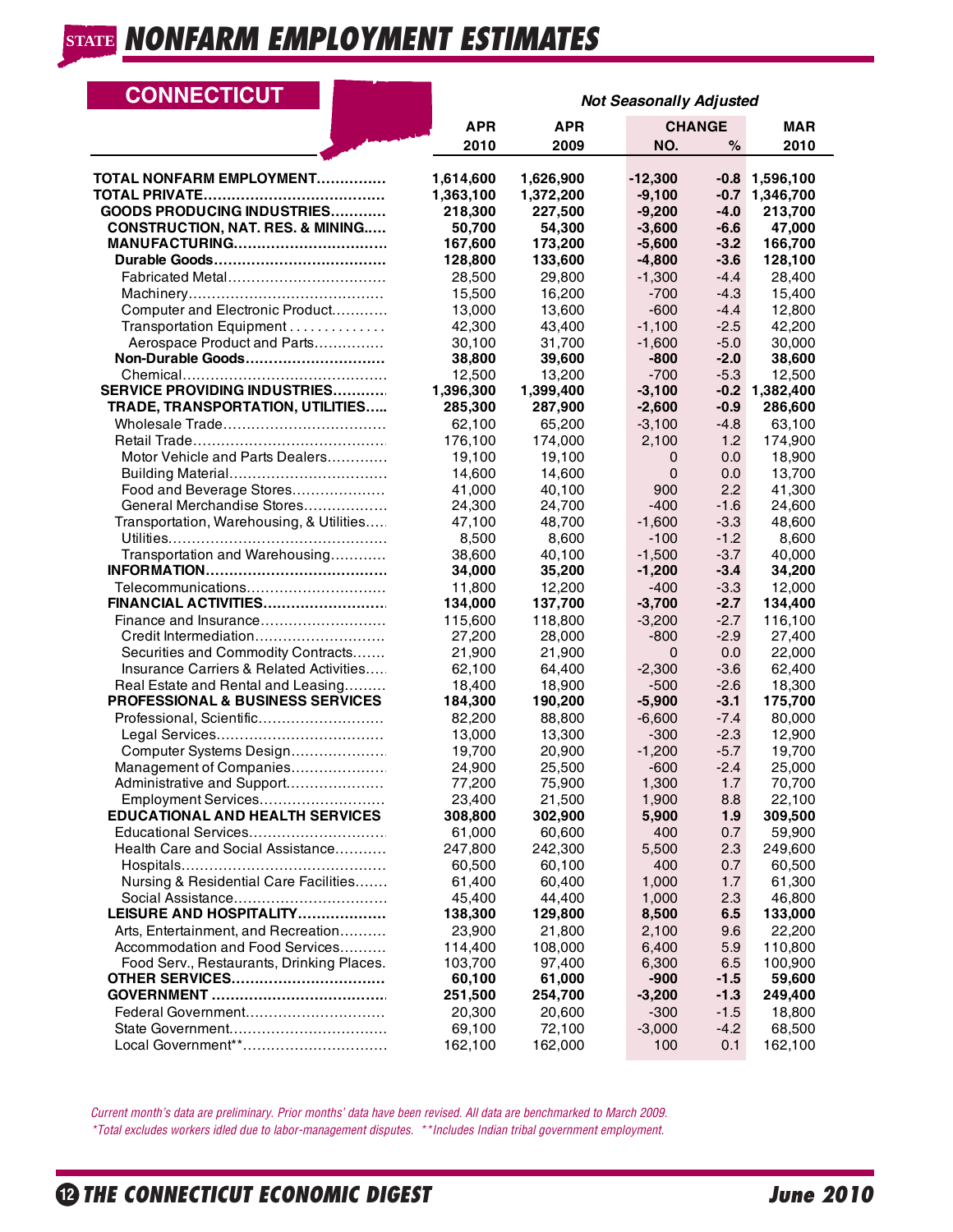| <b>BRIDGEPORT -</b>                         | <b>Not Seasonally Adjusted</b> |            |          |               |            |
|---------------------------------------------|--------------------------------|------------|----------|---------------|------------|
| <b>STAMFORD LMA</b>                         | <b>APR</b>                     | <b>APR</b> |          | <b>CHANGE</b> | <b>MAR</b> |
|                                             | 2010                           | 2009       | NO.      | $\%$          | 2010       |
|                                             |                                |            |          |               |            |
| <b>TOTAL NONFARM EMPLOYMENT</b>             | 395,200                        | 396,800    | $-1,600$ | $-0.4$        | 392,000    |
|                                             | 348.100                        | 349.900    | $-1,800$ | $-0.5$        | 344,900    |
| <b>GOODS PRODUCING INDUSTRIES</b>           | 46,500                         | 49,600     | $-3,100$ | $-6.3$        | 45,800     |
| <b>CONSTRUCTION, NAT. RES. &amp; MINING</b> | 11,000                         | 12,300     | $-1,300$ | $-10.6$       | 10,200     |
| <b>MANUFACTURING</b>                        | 35,500                         | 37,300     | $-1,800$ | $-4.8$        | 35,600     |
|                                             | 27,400                         | 28,500     | $-1,100$ | $-3.9$        | 27,400     |
| <b>SERVICE PROVIDING INDUSTRIES</b>         | 348,700                        | 347,200    | 1,500    | 0.4           | 346,200    |
| TRADE, TRANSPORTATION, UTILITIES            | 69.300                         | 70,000     | $-700$   | $-1.0$        | 70,100     |
| Wholesale Trade                             | 13.700                         | 14,000     | $-300$   | $-2.1$        | 13,800     |
|                                             | 45,200                         | 45.700     | $-500$   | $-1.1$        | 45,800     |
| Transportation, Warehousing, & Utilities    | 10.400                         | 10.300     | 100      | 1.0           | 10,500     |
|                                             | 11,100                         | 11,500     | $-400$   | $-3.5$        | 11,100     |
| FINANCIAL ACTIVITIES                        | 42,400                         | 43,000     | $-600$   | $-1.4$        | 42,800     |
| Finance and Insurance                       | 36,600                         | 36,900     | $-300$   | $-0.8$        | 36.700     |
| <b>PROFESSIONAL &amp; BUSINESS SERVICES</b> | 61,300                         | 63,200     | $-1,900$ | $-3.0$        | 59,200     |
| <b>EDUCATIONAL AND HEALTH SERVICES</b>      | 67.500                         | 64,400     | 3,100    | 4.8           | 67,500     |
| Health Care and Social Assistance           | 55,800                         | 53,600     | 2.200    | 4.1           | 55,600     |
| LEISURE AND HOSPITALITY                     | 33,800                         | 32,100     | 1,700    | 5.3           | 32,500     |
| Accommodation and Food Services             | 25,300                         | 24,300     | 1,000    | 4.1           | 24,800     |
| <b>OTHER SERVICES</b>                       | 16,200                         | 16,100     | 100      | 0.6           | 15,900     |
|                                             | 47,100                         | 46,900     | 200      | 0.4           | 47,100     |
|                                             | 3,300                          | 3,300      | 0        | 0.0           | 3,000      |
|                                             | 43,800                         | 43,600     | 200      | 0.5           | 44,100     |

For further information on the Bridgeport-Stamford Labor Market Area contact Arthur Famiglietti at (860) 263-6297.

| <b>DANBURY LMA</b>                          | <b>Not Seasonally Adjusted</b> |            |          |               |            |
|---------------------------------------------|--------------------------------|------------|----------|---------------|------------|
|                                             | <b>APR</b>                     | <b>APR</b> |          | <b>CHANGE</b> | <b>MAR</b> |
|                                             | 2010                           | 2009       | NO.      | $\%$          | 2010       |
|                                             |                                |            |          |               |            |
| <b>TOTAL NONFARM EMPLOYMENT</b>             | 64,600                         | 65,300     | $-700$   | $-1.1$        | 63,200     |
|                                             | 54,600                         | 56,800     | $-2.200$ | $-3.9$        | 53,400     |
| <b>GOODS PRODUCING INDUSTRIES</b>           | 10.900                         | 11.600     | $-700$   | $-6.0$        | 10.800     |
| <b>SERVICE PROVIDING INDUSTRIES</b>         | 53.700                         | 53.700     | $\bf{0}$ | 0.0           | 52,400     |
| TRADE, TRANSPORTATION, UTILITIES            | 14,000                         | 14,300     | $-300$   | $-2.1$        | 13,800     |
|                                             | 10.600                         | 10.700     | $-100$   | $-0.9$        | 10.400     |
| <b>PROFESSIONAL &amp; BUSINESS SERVICES</b> | 6.800                          | 7.400      | -600     | $-8.1$        | 6,500      |
| LEISURE AND HOSPITALITY                     | 5.000                          | 5,200      | $-200$   | $-3.8$        | 4,800      |
|                                             | 10.000                         | 8,500      | 1.500    | 17.6          | 9,800      |
|                                             | 600                            | 600        | $\Omega$ | 0.0           | 600        |
|                                             | 9.400                          | 7.900      | 1.500    | 19.0          | 9.200      |

For further information on the Danbury Labor Market Area contact Arthur Famiglietti at (860) 263-6297.

 *Current month's data are preliminary. Prior months' data have been revised. All data are benchmarked to March 2009. \*Total excludes workers idled due to labor-management disputes.*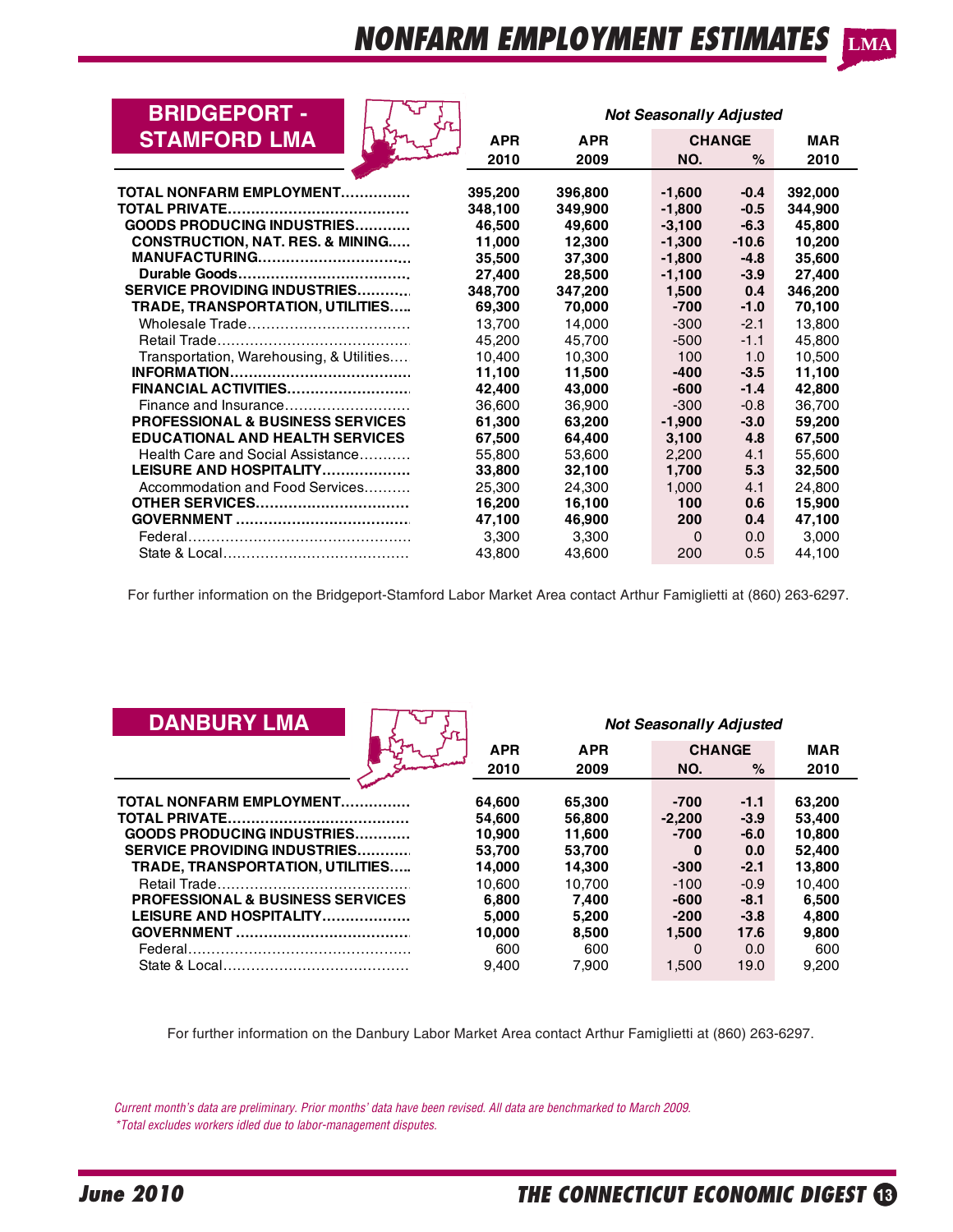## **HARTFORD LMA**

| <b>HARTFORD LMA</b>                                |                  |                   | <b>Not Seasonally Adjusted</b> |                  |                  |
|----------------------------------------------------|------------------|-------------------|--------------------------------|------------------|------------------|
|                                                    | <b>APR</b>       | <b>APR</b>        | <b>CHANGE</b>                  |                  | <b>MAR</b>       |
|                                                    | 2010             | 2009              | NO.                            | $\%$             | 2010             |
|                                                    |                  |                   |                                |                  |                  |
| TOTAL NONFARM EMPLOYMENT                           | 534,600          | 541,200           | $-6,600$                       | $-1.2$           | 529,500          |
| TOTAL PRIVATE<br><b>GOODS PRODUCING INDUSTRIES</b> | 445,400          | 450,100<br>77,100 | $-4.700$                       | $-1.0$<br>$-4.7$ | 441,100          |
| <b>CONSTRUCTION, NAT. RES. &amp; MINING</b>        | 73,500<br>17,000 | 17,900            | $-3,600$<br>$-900$             | $-5.0$           | 71,800<br>15,700 |
| <b>MANUFACTURING</b>                               | 56,500           | 59,200            | $-2,700$                       | $-4.6$           | 56,100           |
|                                                    | 47,100           | 49.300            | $-2.200$                       | $-4.5$           | 46.900           |
| <b>SERVICE PROVIDING INDUSTRIES</b>                | 461,100          | 464,100           | $-3,000$                       | $-0.6$           | 457,700          |
| TRADE, TRANSPORTATION, UTILITIES                   | 83,700           | 84,600            | $-900$                         | $-1.1$           | 84,200           |
|                                                    | 18,200           | 18.800            | $-600$                         | $-3.2$           | 18,300           |
|                                                    | 51,400           | 51.300            | 100                            | 0.2              | 51.400           |
| Transportation, Warehousing, & Utilities           | 14,100           | 14,500            | $-400$                         | $-2.8$           | 14,500           |
| Transportation and Warehousing                     | 10,900           | 11.100            | $-200$                         | $-1.8$           | 11.300           |
|                                                    | 11,400           | 11,800            | $-400$                         | $-3.4$           | 11,500           |
| FINANCIAL ACTIVITIES                               | 61,400           | 63,800            | $-2,400$                       | $-3.8$           | 60,500           |
| Depository Credit Institutions                     | 6,800            | 7,200             | $-400$                         | $-5.6$           | 6,900            |
| Insurance Carriers & Related Activities            | 41.400           | 43.800            | $-2.400$                       | $-5.5$           | 41.600           |
| <b>PROFESSIONAL &amp; BUSINESS SERVICES</b>        | 57,400           | 58,400            | $-1,000$                       | $-1.7$           | 55,600           |
| Professional. Scientific                           | 27.700           | 28,000            | $-300$                         | $-1.1$           | 27.400           |
| Administrative and Support                         | 22,000           | 23,300            | $-1,300$                       | $-5.6$           | 20,800           |
| <b>EDUCATIONAL AND HEALTH SERVICES</b>             | 97,900           | 95,100            | 2,800                          | 2.9              | 98,000           |
| Health Care and Social Assistance                  | 84.800           | 81.700            | 3.100                          | 3.8              | 84.700           |
| Ambulatory Health Care                             | 25,400           | 24,600            | 800                            | 3.3              | 25,300           |
| LEISURE AND HOSPITALITY                            | 40,200           | 39,100            | 1,100                          | 2.8              | 39,700           |
| Accommodation and Food Services                    | 35.800           | 33.400            | 2.400                          | 7.2              | 35.300           |
| <b>OTHER SERVICES</b>                              | 19,900           | 20,200            | $-300$                         | $-1.5$           | 19,800           |
|                                                    | 89,200           | 91,100            | $-1,900$                       | $-2.1$           | 88,400           |
|                                                    | 5,700            | 6,100             | $-400$                         | $-6.6$           | 5,400            |
|                                                    | 83,500           | 85,000            | $-1,500$                       | $-1.8$           | 83,000           |

For further information on the Hartford Labor Market Area contact Arthur Famiglietti at (860) 263-6297.

 *Current month's data are preliminary. Prior months' data have been revised. All data are benchmarked to March 2009. \*Total excludes workers idled due to labor-management disputes.*

# **SEASONALLY ADJUSTED TOTAL NONFARM EMPLOYMENT**

|                           |            | <b>Seasonally Adjusted</b> |               |        |            |  |  |  |  |  |
|---------------------------|------------|----------------------------|---------------|--------|------------|--|--|--|--|--|
|                           | <b>APR</b> | <b>APR</b>                 | <b>CHANGE</b> |        | <b>MAR</b> |  |  |  |  |  |
| <b>Labor Market Areas</b> | 2010       | 2009                       | NO.           | $\%$   | 2010       |  |  |  |  |  |
| BRIDGEPORT-STAMFORD LMA   | 396.700    | 399.200                    | $-2.500$      | $-0.6$ | 397.200    |  |  |  |  |  |
|                           | 64.900     | 65.600                     | $-700$        | $-1.1$ | 64.200     |  |  |  |  |  |
|                           | 532.400    | 541.800                    | $-9.400$      | $-1.7$ | 532.400    |  |  |  |  |  |
|                           | 266.100    | 266,800                    | $-700$        | $-0.3$ | 267.000    |  |  |  |  |  |
| NORWICH-NEW LONDON LMA    | 131.300    | 131.800                    | $-500$        | $-0.4$ | 130.900    |  |  |  |  |  |
| <b>WATERBURY LMA</b>      | 60.700     | 63.300                     | $-2.600$      | $-4.1$ | 61.100     |  |  |  |  |  |

 *Current month's data are preliminary. Prior months' data have been revised. All data are benchmarked to March 2009. \*Total excludes workers idled due to labor-management disputes.*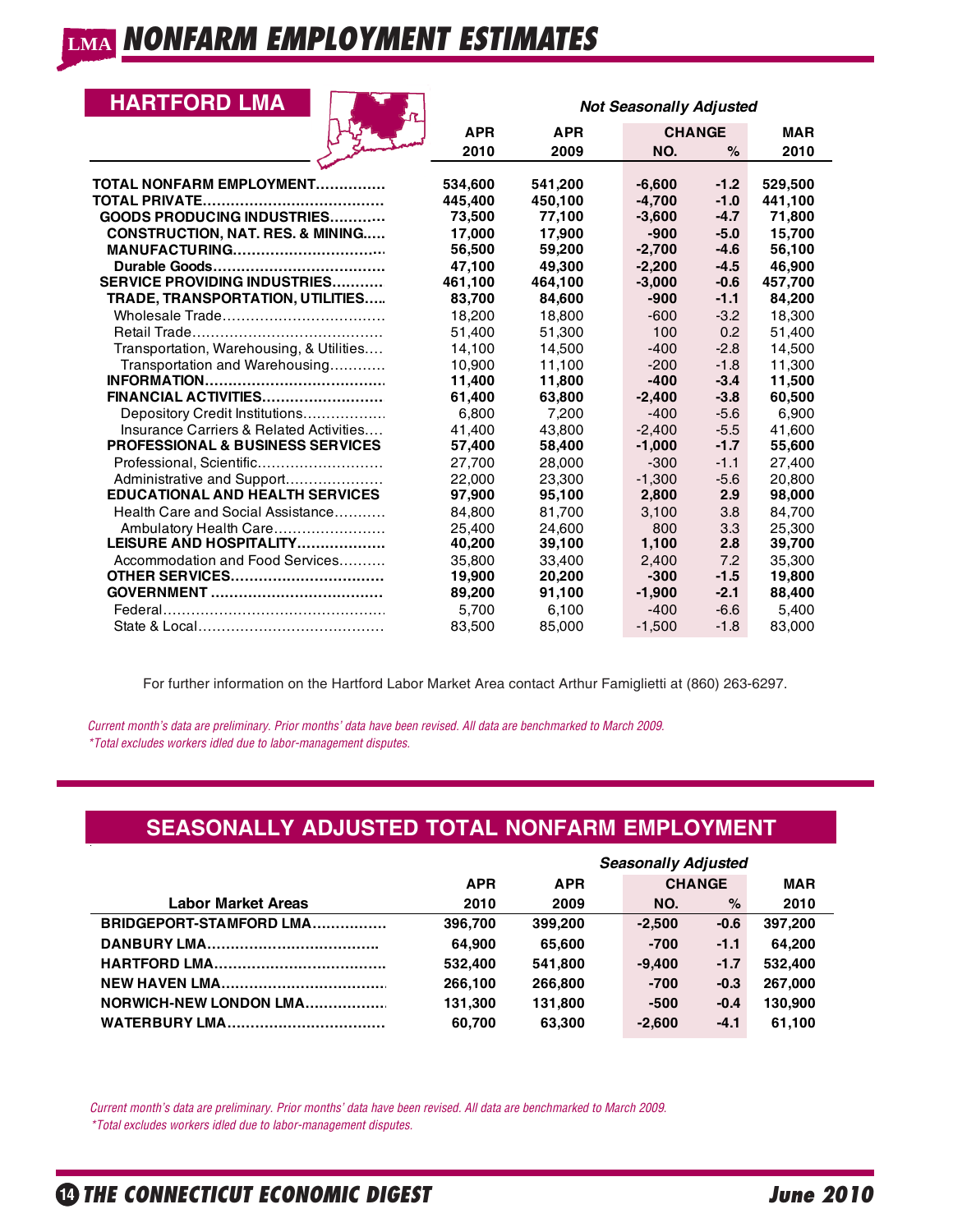| <b>NEW HAVEN LMA</b>                        |            |            | <b>Not Seasonally Adjusted</b> |                  |            |
|---------------------------------------------|------------|------------|--------------------------------|------------------|------------|
|                                             | <b>APR</b> | <b>APR</b> |                                | <b>CHANGE</b>    | <b>MAR</b> |
|                                             | 2010       | 2009       | NO.                            | $\%$             | 2010       |
|                                             |            |            |                                |                  |            |
| <b>TOTAL NONFARM EMPLOYMENT</b>             | 266,900    | 266,600    | 300                            | 0.1              | 264,500    |
|                                             | 232.900    | 231,700    | 1,200                          | 0.5              | 230,300    |
| <b>GOODS PRODUCING INDUSTRIES</b>           | 36,200     | 37.500     | $-1.300$                       | $-3.5$           | 35,700     |
| <b>CONSTRUCTION, NAT. RES. &amp; MINING</b> | 9.400      | 9.400      | $\Omega$                       | 0.0              | 8,900      |
| <b>MANUFACTURING</b>                        | 26,800     | 28,100     | $-1.300$                       | $-4.6$           | 26,800     |
|                                             | 19,500     | 20,500     | $-1,000$                       | $-4.9$           | 19,400     |
| <b>SERVICE PROVIDING INDUSTRIES</b>         | 230,700    | 229,100    | 1,600                          | 0.7              | 228,800    |
| TRADE, TRANSPORTATION, UTILITIES            | 48,100     | 47.400     | 700                            | 1.5              | 47,800     |
| Wholesale Trade                             | 11,500     | 11,500     | $\Omega$                       | 0.0              | 11,300     |
|                                             | 28,200     | 27.600     | 600                            | 2.2              | 28,100     |
| Transportation, Warehousing, & Utilities    | 8.400      | 8.300      | 100                            | 1.2              | 8.400      |
|                                             | 6,300      | 6,900      | $-600$                         | $-8.7$           | 6,300      |
| FINANCIAL ACTIVITIES                        | 12,000     | 12,400     | $-400$                         | $-3.2$           | 12,100     |
| Finance and Insurance                       | 8.800      | 9.100      | $-300$                         | $-3.3$           | 8.800      |
| PROFESSIONAL & BUSINESS SERVICES            | 24,200     | 23,700     | 500                            | 2.1              | 23,800     |
| Administrative and Support                  | 10,300     | 10.500     | $-200$                         | $-1.9$           | 10.000     |
| <b>EDUCATIONAL AND HEALTH SERVICES</b>      | 73,900     | 72,100     | 1,800                          | 2.5              | 72,600     |
| Educational Services                        | 28.700     | 27,000     | 1.700                          | 6.3              | 27,200     |
| Health Care and Social Assistance           | 45.200     | 45,100     | 100                            | 0.2 <sub>0</sub> | 45.400     |
| LEISURE AND HOSPITALITY                     | 21,700     | 21,000     | 700                            | 3.3              | 21,400     |
| Accommodation and Food Services             | 18.500     | 18.200     | 300                            | 1.6              | 18,300     |
| <b>OTHER SERVICES</b>                       | 10,500     | 10,700     | $-200$                         | $-1.9$           | 10,600     |
|                                             | 34.000     | 34,900     | $-900$                         | $-2.6$           | 34,200     |
|                                             | 4.800      | 5.200      | $-400$                         | $-7.7$           | 4,800      |
|                                             | 29,200     | 29.700     | $-500$                         | $-1.7$           | 29,400     |

For further information on the New Haven Labor Market Area contact Joseph Slepski at (860) 263-6278.

 *Current month's data are preliminary. Prior months' data have been revised. All data are benchmarked to March 2009. \*Total excludes workers idled due to labor-management disputes. \*\*Value less than 50*

# **BUSINESS AND ECONOMIC NEWS**

## **College enrollment up among 2009 high school grads**

Of the 2.9 million youth age 16 to 24 who graduated from high school in January through October 2009, 2.1 million (70.1 percent) were enrolled in college in October 2009. This was a historical high for the series, which began in 1959. For 2009 graduates, the college enrollment rate was 73.8 percent for young women and 66.0 percent for young men. The college enrollment rate of 2009 Asian graduates (92.2 percent) was higher than for recent white (69.2 percent), black (68.7 percent), and Hispanic (59.3 percent) graduates. The labor force participation rate (the proportion of the population working or looking for work) for recent high school graduates enrolled in college was 42.1 percent. The participation rates for male and female graduates enrolled in college were about the same (40.8 percent and 43.2 percent, respectively). Among recent high school graduates enrolled in college in October 2009, 91.6 percent were full-time students. Recent graduates enrolled as full-time students were about half as likely to be in the labor force (38.7 percent) than their peers enrolled part time (79.3 percent). About 6 in 10 recent high school graduates who were enrolled in college attended 4-year institutions. Of these students, 30.9 percent participated in the labor force, compared with 59.2 percent of recent graduates enrolled in 2-year colleges. This information is from a supplement to the October 2009 Current Population Survey. Additional information is available from "College Enrollment and Work Activity of 2009 High School Graduates" (HTML) (PDF), news release USDL-10-0533.

*Source: The Editor's Desk, Bureau of Labor Statistics, April 28, 2010*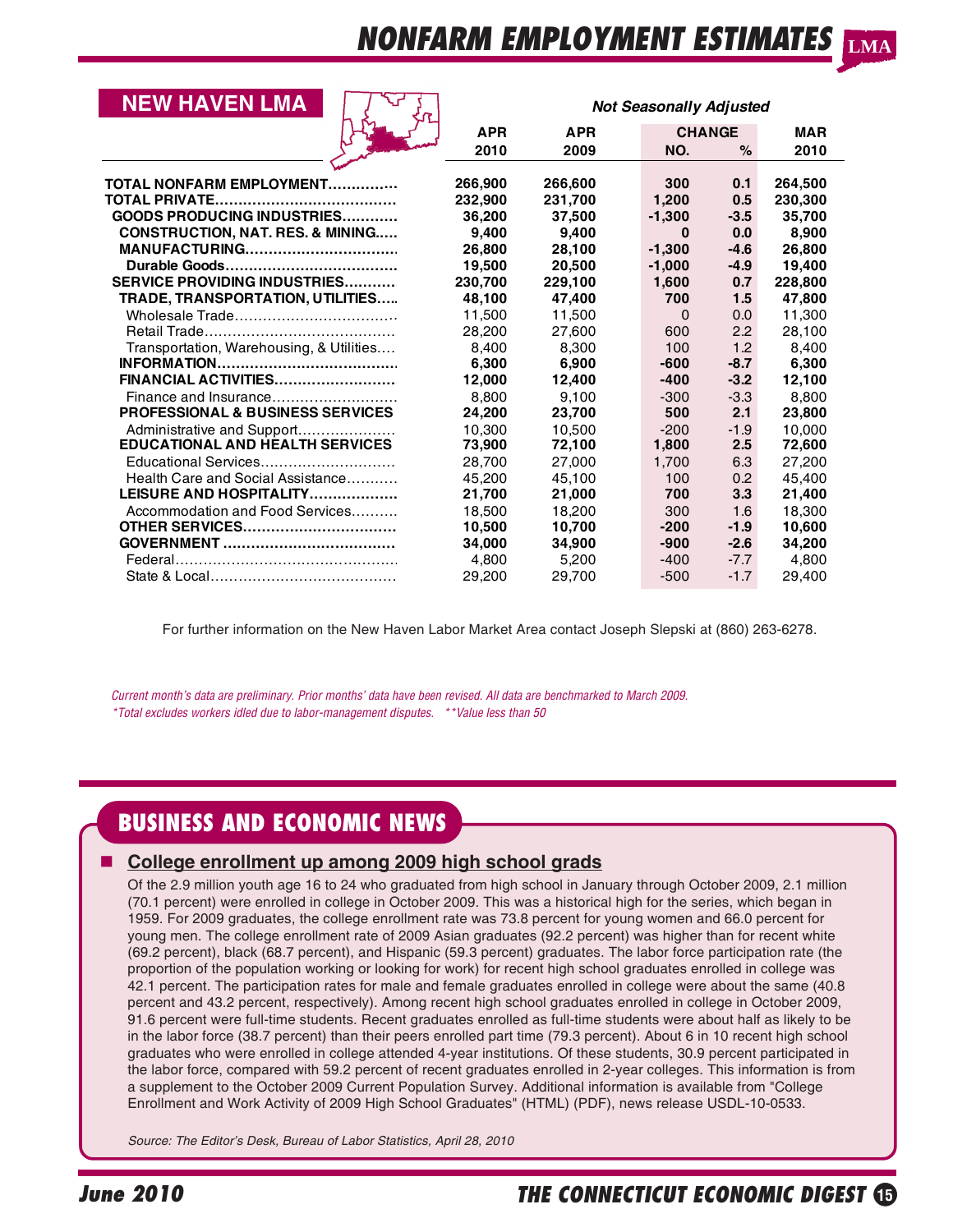| <b>NORWICH - NEW</b>                        |            | <b>Not Seasonally Adjusted</b> |               |        |            |  |  |  |  |  |
|---------------------------------------------|------------|--------------------------------|---------------|--------|------------|--|--|--|--|--|
| <b>LONDON LMA</b>                           | <b>APR</b> | <b>APR</b>                     | <b>CHANGE</b> |        | <b>MAR</b> |  |  |  |  |  |
|                                             | 2010       | 2009                           | NO.           | $\%$   | 2010       |  |  |  |  |  |
|                                             |            |                                |               |        |            |  |  |  |  |  |
| <b>TOTAL NONFARM EMPLOYMENT</b>             | 130.300    | 130.800                        | -500          | $-0.4$ | 128,500    |  |  |  |  |  |
|                                             | 92.500     | 91.700                         | 800           | 0.9    | 90.700     |  |  |  |  |  |
| <b>GOODS PRODUCING INDUSTRIES</b>           | 18.100     | 18.500                         | $-400$        | $-2.2$ | 17.800     |  |  |  |  |  |
| <b>CONSTRUCTION, NAT. RES. &amp; MINING</b> | 3.200      | 3.400                          | $-200$        | $-5.9$ | 3,000      |  |  |  |  |  |
| <b>MANUFACTURING</b>                        | 14,900     | 15,100                         | $-200$        | $-1.3$ | 14,800     |  |  |  |  |  |
|                                             | 10,600     | 10.700                         | $-100$        | $-0.9$ | 10,500     |  |  |  |  |  |
| Non-Durable Goods                           | 4,300      | 4.400                          | $-100$        | $-2.3$ | 4,300      |  |  |  |  |  |
| <b>SERVICE PROVIDING INDUSTRIES</b>         | 112,200    | 112.300                        | $-100$        | $-0.1$ | 110,700    |  |  |  |  |  |
| TRADE, TRANSPORTATION, UTILITIES            | 22,400     | 21,600                         | 800           | 3.7    | 22,100     |  |  |  |  |  |
|                                             | 2.400      | 2.500                          | $-100$        | $-4.0$ | 2.400      |  |  |  |  |  |
|                                             | 15.000     | 14,500                         | 500           | 3.4    | 14,700     |  |  |  |  |  |
| Transportation, Warehousing, & Utilities    | 5.000      | 4.600                          | 400           | 8.7    | 5.000      |  |  |  |  |  |
|                                             | 1,700      | 1,700                          | $\bf{0}$      | 0.0    | 1,700      |  |  |  |  |  |
| FINANCIAL ACTIVITIES                        | 3,100      | 3,100                          | $\bf{0}$      | 0.0    | 3,100      |  |  |  |  |  |
| <b>PROFESSIONAL &amp; BUSINESS SERVICES</b> | 9.300      | 9.600                          | $-300$        | $-3.1$ | 9.000      |  |  |  |  |  |
| <b>EDUCATIONAL AND HEALTH SERVICES</b>      | 20,300     | 20,000                         | 300           | 1.5    | 20,200     |  |  |  |  |  |
| Health Care and Social Assistance           | 17.300     | 17,100                         | 200           | 1.2    | 17,400     |  |  |  |  |  |
| LEISURE AND HOSPITALITY                     | 14.300     | 13,700                         | 600           | 4.4    | 13,500     |  |  |  |  |  |
| Accommodation and Food Services             | 12.400     | 11.700                         | 700           | 6.0    | 11.800     |  |  |  |  |  |
| Food Serv., Restaurants, Drinking Places.   | 10.800     | 10.000                         | 800           | 8.0    | 10.400     |  |  |  |  |  |
| <b>OTHER SERVICES</b>                       | 3,300      | 3,500                          | $-200$        | $-5.7$ | 3,300      |  |  |  |  |  |
|                                             | 37,800     | 39,100                         | $-1.300$      | $-3.3$ | 37,800     |  |  |  |  |  |
|                                             | 2.900      | 2.800                          | 100           | 3.6    | 2.800      |  |  |  |  |  |
|                                             | 34,900     | 36,300                         | $-1,400$      | $-3.9$ | 35,000     |  |  |  |  |  |

For further information on the Norwich-New London Labor Market Area contact Lincoln Dyer at (860) 263-6292.

| <b>WATERBURY LMA</b>                        |            |            | <b>Not Seasonally Adjusted</b> |               |            |
|---------------------------------------------|------------|------------|--------------------------------|---------------|------------|
|                                             | <b>APR</b> | <b>APR</b> |                                | <b>CHANGE</b> | <b>MAR</b> |
|                                             | 2010       | 2009       | NO.                            | $\%$          | 2010       |
|                                             |            |            |                                |               |            |
| TOTAL NONFARM EMPLOYMENT                    | 60,900     | 63,300     | $-2,400$                       | $-3.8$        | 60,700     |
|                                             | 51,500     | 52,900     | $-1,400$                       | $-2.6$        | 51,200     |
| <b>GOODS PRODUCING INDUSTRIES</b>           | 9,800      | 10,400     | $-600$                         | $-5.8$        | 9,600      |
| <b>CONSTRUCTION, NAT. RES. &amp; MINING</b> | 2,200      | 2,200      | $\bf{0}$                       | 0.0           | 2,200      |
| <b>MANUFACTURING</b>                        | 7,600      | 8,200      | $-600$                         | $-7.3$        | 7,400      |
| <b>SERVICE PROVIDING INDUSTRIES</b>         | 51,100     | 52,900     | $-1,800$                       | $-3.4$        | 51,100     |
| TRADE, TRANSPORTATION, UTILITIES            | 12,200     | 12,000     | 200                            | 1.7           | 12,100     |
|                                             | 2.000      | 2.000      | $\Omega$                       | 0.0           | 2,000      |
|                                             | 8,300      | 8,200      | 100                            | 1.2           | 8,300      |
| Transportation, Warehousing, & Utilities    | 1,900      | 1,800      | 100                            | 5.6           | 1,800      |
| <b>INFORMATION.</b><br>                     | 700        | 700        | $\bf{0}$                       | 0.0           | 700        |
| FINANCIAL ACTIVITIES                        | 1,900      | 2,100      | $-200$                         | $-9.5$        | 2,000      |
| <b>PROFESSIONAL &amp; BUSINESS SERVICES</b> | 4.400      | 5,000      | $-600$                         | $-12.0$       | 4,200      |
| <b>EDUCATIONAL AND HEALTH SERVICES</b>      | 15,100     | 15,200     | $-100$                         | $-0.7$        | 15,400     |
| Health Care and Social Assistance           | 13.900     | 13.800     | 100                            | 0.7           | 14.000     |
| LEISURE AND HOSPITALITY                     | 5,500      | 5,200      | 300                            | 5.8           | 5,300      |
| <b>OTHER SERVICES</b>                       | 1,900      | 2,300      | $-400$                         | $-17.4$       | 1,900      |
|                                             | 9,400      | 10,400     | $-1,000$                       | $-9.6$        | 9,500      |
|                                             | 500        | 600        | $-100$                         | $-16.7$       | 500        |
|                                             | 8,900      | 9,800      | $-900$                         | $-9.2$        | 9,000      |

For further information on the Waterbury Labor Market Area contact Joseph Slepski at (860) 263-6278.

 *Current month's data are preliminary. Prior months' data have been revised. All data are benchmarked to March 2009.*

 *\*Total excludes workers idled due to labor-management disputes. \*\*Includes Indian tribal government employment.*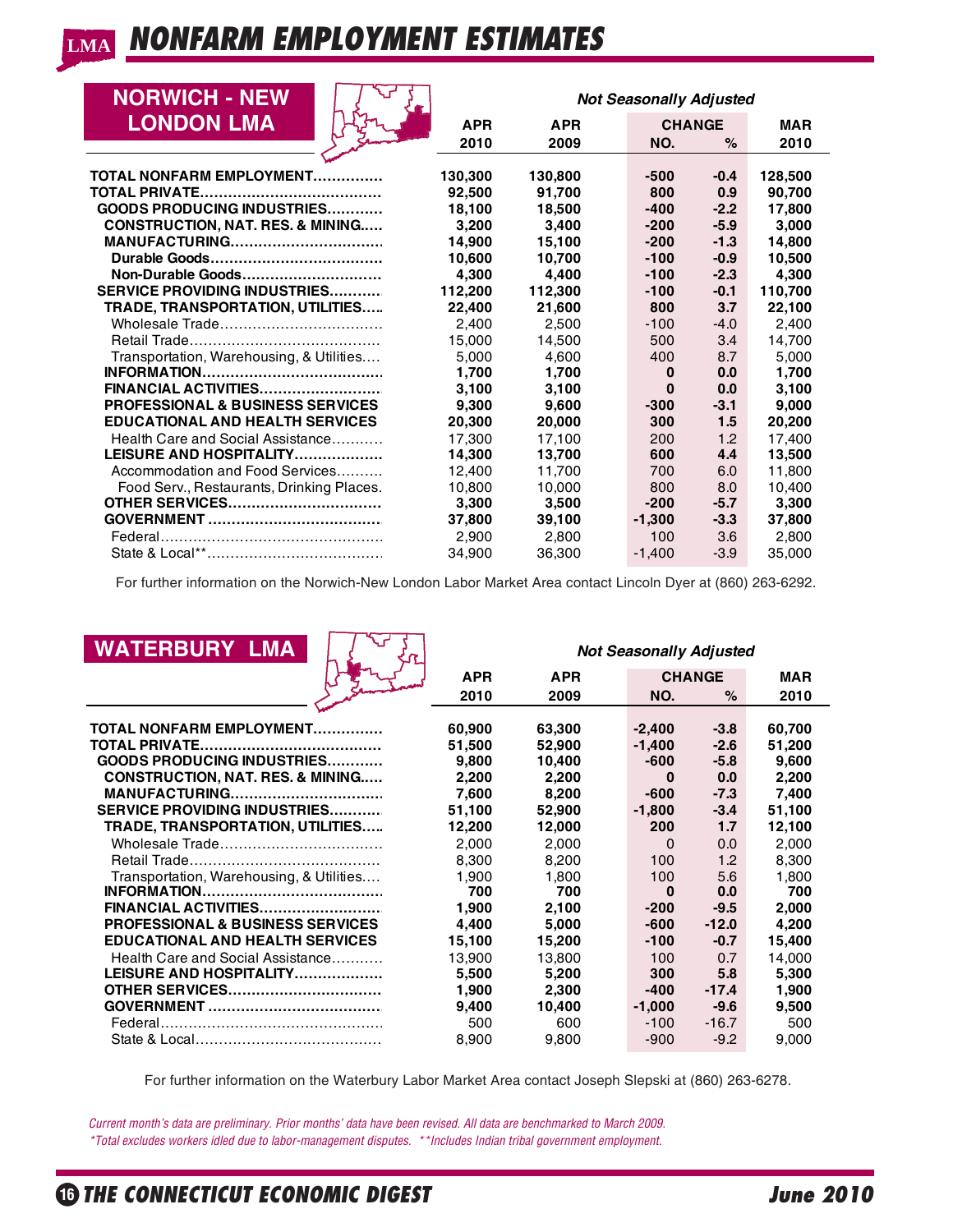| <b>SMALLER LMAS</b>                                                                            |                            |                            | <b>Not Seasonally Adjusted</b> |                         |                            |
|------------------------------------------------------------------------------------------------|----------------------------|----------------------------|--------------------------------|-------------------------|----------------------------|
|                                                                                                | <b>APR</b>                 | <b>APR</b>                 |                                | <b>CHANGE</b>           | <b>MAR</b>                 |
|                                                                                                | 2010                       | 2009                       | NO.                            | $\%$                    | 2010                       |
| <b>TOTAL NONFARM EMPLOYMENT</b><br><b>TORRINGTON LMA</b><br><b>WILLIMANTIC - DANIELSON LMA</b> | 46.200<br>34.300<br>35,600 | 46.900<br>34,900<br>35.500 | $-700$<br>$-600$<br>100        | $-1.5$<br>$-1.7$<br>0.3 | 45.800<br>33,900<br>35.600 |

NOTE: More industry detail data is available for the State and its nine labor market areas at: http:// www.ctdol.state.ct.us/lmi/202/covered.htm. The data published there differ from the data in the preceding tables in that they are developed from a near-universe count of Connecticut employment covered by the unemployment insurance (UI) program, while the data here is sample-based. The data drawn from the UI program does not contain estimates of employment not covered by unemployment insurance, and is lagged several months behind the current employment estimates presented here.

| <b>SPRINGFIELD, MA-CT</b>                   |            |                  | <b>Not Seasonally Adjusted</b> |                   |            |
|---------------------------------------------|------------|------------------|--------------------------------|-------------------|------------|
| <b>NECTA*</b>                               | <b>APR</b> | <b>APR</b>       |                                | <b>CHANGE</b>     | <b>MAR</b> |
|                                             | 2010       | 2009             | NO.                            | $\%$              | 2010       |
|                                             |            |                  |                                |                   |            |
| TOTAL NONFARM EMPLOYMENT                    | 279.000    | 289,100          | $-10.100$                      | $-3.5$            | 275,300    |
| <b>GOODS PRODUCING INDUSTRIES</b>           | 229.000    | 237.900          | $-8.900$                       | $-3.7$<br>$-9.0$  | 225,400    |
|                                             | 37,600     | 41.300           | $-3.700$                       |                   | 36,900     |
| <b>CONSTRUCTION, NAT. RES. &amp; MINING</b> | 8,100      | 8.800            | $-700$                         | $-8.0$            | 7,200      |
| <b>MANUFACTURING</b>                        | 29.500     | 32.500           | $-3,000$                       | $-9.2$            | 29.700     |
| Non-Durable Goods                           | 19,300     | 21.100<br>11.400 | $-1.800$                       | $-8.5$<br>$-10.5$ | 19,500     |
| <b>SERVICE PROVIDING INDUSTRIES</b>         | 10,200     |                  | $-1,200$                       | $-2.6$            | 10,200     |
|                                             | 241,400    | 247,800          | $-6,400$                       | $-3.2$            | 238,400    |
| TRADE, TRANSPORTATION, UTILITIES            | 54,300     | 56,100           | $-1.800$                       |                   | 54,100     |
| Wholesale Trade                             | 10.400     | 10.800           | $-400$                         | $-3.7$            | 10.300     |
|                                             | 32,100     | 32,800           | $-700$                         | $-2.1$            | 31.900     |
| Transportation, Warehousing, & Utilities    | 11.800     | 12.500           | $-700$                         | $-5.6$<br>$-7.1$  | 11.900     |
| FINANCIAL ACTIVITIES                        | 3,900      | 4,200            | $-300$                         | $-2.9$            | 3,900      |
|                                             | 16.500     | 17.000           | $-500$                         |                   | 16,400     |
| Finance and Insurance                       | 13.100     | 13.300           | $-200$                         | $-1.5$            | 13,100     |
| Insurance Carriers & Related Activities     | 8,100      | 8.400            | $-300$                         | $-3.6$            | 8,100      |
| <b>PROFESSIONAL &amp; BUSINESS SERVICES</b> | 20,600     | 22,400           | $-1,800$<br>300                | $-8.0$            | 19,800     |
| <b>EDUCATIONAL AND HEALTH SERVICES</b>      | 59,000     | 58,700           |                                | 0.5               | 58,600     |
| Educational Services                        | 13.200     | 13.300           | $-100$                         | $-0.8$            | 13.200     |
| Health Care and Social Assistance           | 45.800     | 45.400           | 400                            | 0.9               | 45.400     |
| LEISURE AND HOSPITALITY                     | 26,000     | 27,000           | $-1,000$                       | $-3.7$            | 24,600     |
| <b>OTHER SERVICES</b>                       | 11,100     | 11,200           | $-100$                         | $-0.9$            | 11,100     |
|                                             | 50,000     | 51,200           | $-1,200$                       | $-2.3$            | 49,900     |
|                                             | 6.500      | 6.800            | $-300$                         | $-4.4$            | 6.300      |
|                                             | 43.500     | 44.400           | $-900$                         | $-2.0$            | 43.600     |

\* New England City and Town Area

 *Current month's data are preliminary. Prior months' data have been revised. All data are benchmarked to March 2009. \*Total excludes workers idled due to labor-management disputes.*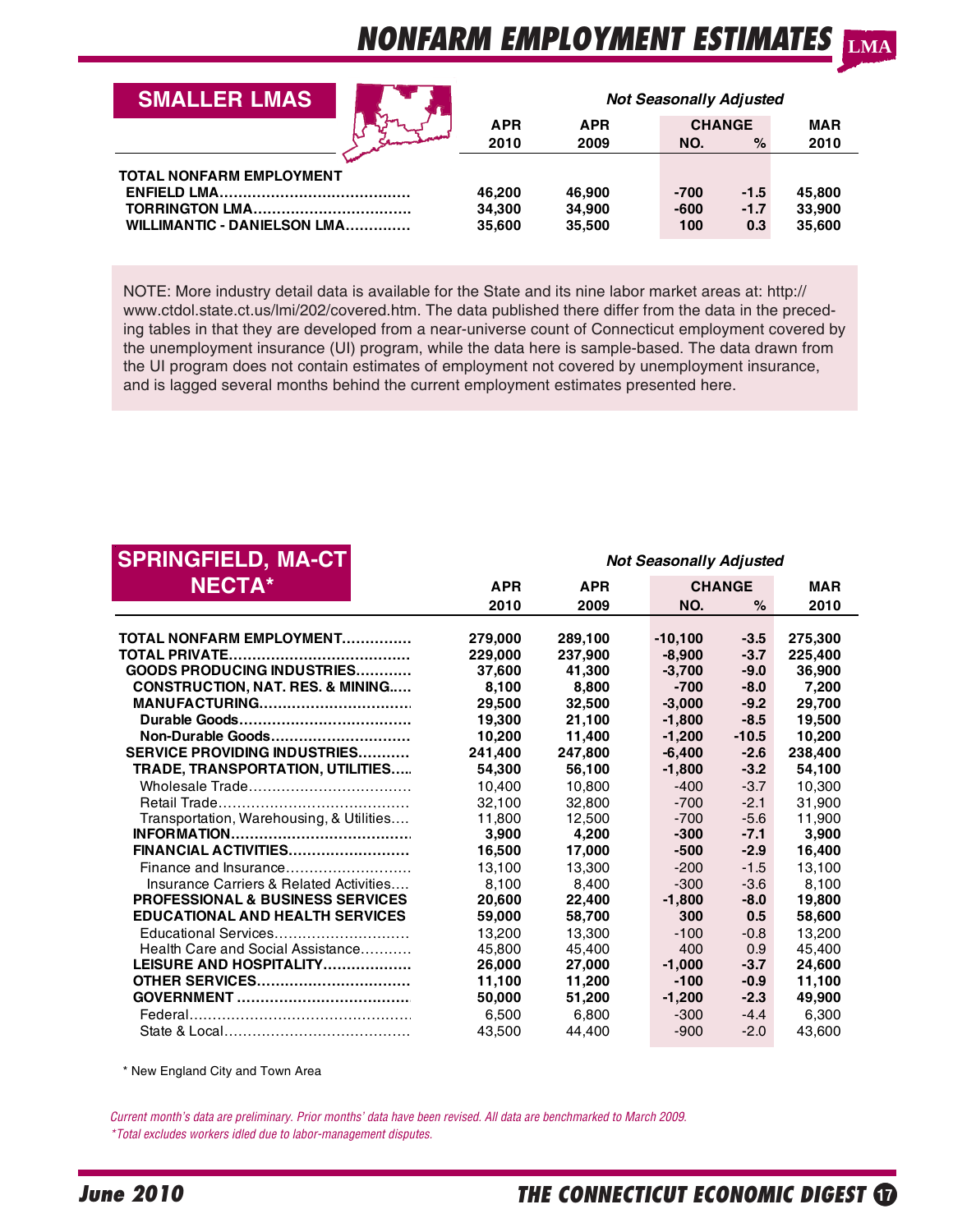# **LABOR FORCE ESTIMATES LMA**

| (Not seasonally adjusted)                             | <b>EMPLOYMENT</b><br><b>STATUS</b>                                                     | <b>APR</b><br>2010                                    | <b>APR</b><br>2009                  | <b>CHANGE</b><br>NO.                       | %                            | <b>MAR</b><br>2010                               |
|-------------------------------------------------------|----------------------------------------------------------------------------------------|-------------------------------------------------------|-------------------------------------|--------------------------------------------|------------------------------|--------------------------------------------------|
| <b>CONNECTICUT</b>                                    | Civilian Labor Force                                                                   | 1,879,800                                             | 1,883,900                           | $-4,100$                                   | $-0.2$                       | 1,891,300                                        |
|                                                       | Employed                                                                               | 1,719,800                                             | 1,736,800                           | $-17,000$                                  | $-1.0$                       | 1,716,000                                        |
|                                                       | Unemployed                                                                             | 159,900                                               | 147,200                             | 12,700                                     | 8.6                          | 175,400                                          |
|                                                       | <b>Unemployment Rate</b>                                                               | 8.5                                                   | 7.8                                 | 0.7                                        | ---                          | 9.3                                              |
| <b>BRIDGEPORT - STAMFORD LMA</b> Civilian Labor Force | Employed<br>Unemployed<br>Unemployment Rate                                            | 474,700<br>437,100<br>37,500<br>7.9                   | 474,900<br>439,400<br>35,600<br>7.5 | $-200$<br>$-2,300$<br>1,900<br>0.4         | 0.0<br>$-0.5$<br>5.3<br>---  | 477,400<br>436,800<br>40,600<br>8.5              |
| <b>DANBURY LMA</b>                                    | Civilian Labor Force                                                                   | 90,400                                                | 91,500                              | $-1,100$                                   | $-1.2$                       | 90,600                                           |
|                                                       | Employed                                                                               | 84,100                                                | 85,000                              | $-900$                                     | $-1.1$                       | 83,300                                           |
|                                                       | Unemployed                                                                             | 6,300                                                 | 6,500                               | $-200$                                     | $-3.1$                       | 7,300                                            |
|                                                       | <b>Unemployment Rate</b>                                                               | 7.0                                                   | 7.1                                 | $-0.1$                                     | ---                          | 8.1                                              |
| <b>ENFIELD LMA</b>                                    | Civilian Labor Force                                                                   | 49,700                                                | 50,400                              | $-700$                                     | $-1.4$                       | 49,400                                           |
|                                                       | Employed                                                                               | 45,300                                                | 46,800                              | $-1,500$                                   | $-3.2$                       | 45,000                                           |
|                                                       | Unemployed                                                                             | 4,400                                                 | 3,600                               | 800                                        | 22.2                         | 4,400                                            |
|                                                       | <b>Unemployment Rate</b>                                                               | 8.9                                                   | 7.2                                 | 1.7                                        | $\overline{a}$               | 8.9                                              |
| <b>HARTFORD LMA</b>                                   | Civilian Labor Force                                                                   | 596,000                                               | 598,200                             | $-2,200$                                   | $-0.4$                       | 600,800                                          |
|                                                       | Employed                                                                               | 545,000                                               | 552,000                             | $-7,000$                                   | $-1.3$                       | 543,900                                          |
|                                                       | Unemployed                                                                             | 51,000                                                | 46,200                              | 4,800                                      | 10.4                         | 56,900                                           |
|                                                       | <b>Unemployment Rate</b>                                                               | 8.6                                                   | 7.7                                 | 0.9                                        | ---                          | 9.5                                              |
| <b>NEW HAVEN LMA</b>                                  | Civilian Labor Force                                                                   | 315,500                                               | 313,400                             | 2,100                                      | 0.7                          | 317,400                                          |
|                                                       | Employed                                                                               | 288,300                                               | 289,100                             | $-800$                                     | $-0.3$                       | 287,900                                          |
|                                                       | Unemployed                                                                             | 27,200                                                | 24,300                              | 2,900                                      | 11.9                         | 29,400                                           |
|                                                       | Unemployment Rate                                                                      | 8.6                                                   | 7.8                                 | 0.8                                        | ---                          | 9.3                                              |
| <b>NORWICH - NEW LONDON LMA</b>                       | Civilian Labor Force                                                                   | 153,500                                               | 152,800                             | 700                                        | 0.5                          | 153,500                                          |
|                                                       | Employed                                                                               | 140,700                                               | 141,000                             | $-300$                                     | $-0.2$                       | 139,800                                          |
|                                                       | Unemployed                                                                             | 12,800                                                | 11,700                              | 1,100                                      | 9.4                          | 13,700                                           |
|                                                       | <b>Unemployment Rate</b>                                                               | 8.3                                                   | 7.7                                 | 0.6                                        | ---                          | 8.9                                              |
| <b>TORRINGTON LMA</b>                                 | Civilian Labor Force                                                                   | 53,900                                                | 54,700                              | $-800$                                     | $-1.5$                       | 54,400                                           |
|                                                       | Employed                                                                               | 49,200                                                | 50,400                              | $-1,200$                                   | $-2.4$                       | 49,000                                           |
|                                                       | Unemployed                                                                             | 4,700                                                 | 4,400                               | 300                                        | 6.8                          | 5,400                                            |
|                                                       | <b>Unemployment Rate</b>                                                               | 8.7                                                   | 8.0                                 | 0.7                                        | ---                          | 9.9                                              |
| <b>WATERBURY LMA</b>                                  | Civilian Labor Force                                                                   | 101,000                                               | 102,100                             | $-1,100$                                   | $-1.1$                       | 102,200                                          |
|                                                       | Employed                                                                               | 89,200                                                | 91,300                              | $-2,100$                                   | $-2.3$                       | 89,400                                           |
|                                                       | Unemployed                                                                             | 11,800                                                | 10,900                              | 900                                        | 8.3                          | 12,800                                           |
|                                                       | Unemployment Rate                                                                      | 11.6                                                  | 10.6                                | 1.0                                        | ---                          | 12.6                                             |
| <b>WILLIMANTIC-DANIELSON LMA</b>                      | Civilian Labor Force                                                                   | 58,900                                                | 59,100                              | $-200$                                     | $-0.3$                       | 59,500                                           |
|                                                       | Employed                                                                               | 53,200                                                | 53,900                              | $-700$                                     | $-1.3$                       | 53,200                                           |
|                                                       | Unemployed                                                                             | 5,700                                                 | 5,200                               | 500                                        | 9.6                          | 6,300                                            |
|                                                       | <b>Unemployment Rate</b>                                                               | 9.8                                                   | 8.8                                 | 1.0                                        | ---                          | 10.6                                             |
| <b>UNITED STATES</b>                                  | Civilian Labor Force 153,911,000 153,834,000<br>Unemployed<br><b>Unemployment Rate</b> | Employed 139,302,000 140,586,000<br>14,609,000<br>9.5 | 13,248,000<br>8.6                   | 77,000<br>$-1,284,000$<br>1,361,000<br>0.9 | 0.1<br>$-0.9$<br>10.3<br>--- | 153,660,000<br>137,983,000<br>15,678,000<br>10.2 |

*Current month's data are preliminary. Prior months' data have been revised. All data are benchmarked to March 2009.*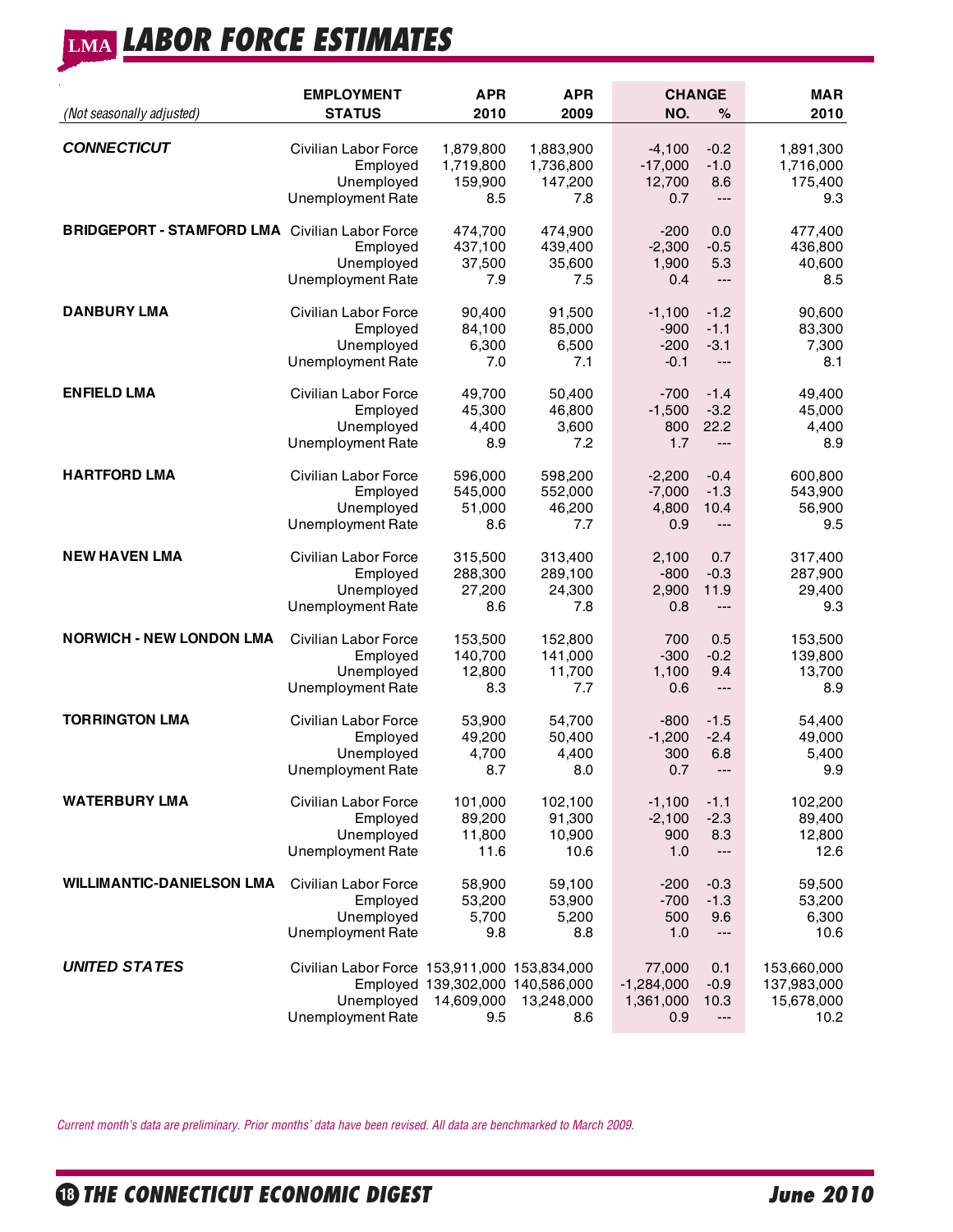# **HOURS AND EARNINGS**

**LMA**

|                                          |          | <b>AVG WEEKLY EARNINGS</b> |            |                   | <b>AVG WEEKLY HOURS</b> |     | <b>AVG HOURLY EARNINGS</b> |            |                                |            |            |
|------------------------------------------|----------|----------------------------|------------|-------------------|-------------------------|-----|----------------------------|------------|--------------------------------|------------|------------|
|                                          |          | <b>APR</b>                 | <b>CHG</b> | <b>MAR</b>        | <b>APR</b>              |     | <b>CHG MAR</b>             | <b>APR</b> |                                | <b>CHG</b> | <b>MAR</b> |
| (Not seasonally adjusted)                | 2010     | 2009                       | Y/Y        | 2010              | 2010 2009               | Y/Y | 2010                       | 2010       | 2009                           | YN         | 2010       |
| <b>PRODUCTION WORKER</b>                 |          |                            |            |                   |                         |     |                            |            |                                |            |            |
| <b>MANUFACTURING</b>                     | \$960.07 | \$909.69                   | \$50.38    | \$959.30          | 41.4 39.5               |     | $1.9$ 41.6                 |            | \$23.19 \$23.03 \$0.16 \$23.06 |            |            |
| <b>DURABLE GOODS</b>                     | 1.004.42 | 944.66                     | 59.76      | 999.81            | 41.3 39.1               | 2.2 | 41.4                       | 24.32      | 24.16                          | 0.16       | 24.15      |
| <b>NON-DUR. GOODS</b>                    | 833.07   | 800.28                     | 32.79      | 842.73            | 41.8 40.5               | 1.3 | 42.2                       | 19.93      | 19.76                          | 0.17       | 19.97      |
| <b>CONSTRUCTION</b>                      | 987.29   | 938.63                     | 48.66      | 982.34            | 37.2 37.5               |     | $-0.3$ 36.6                | 26.54      | 25.03                          | 1.51       | 26.84      |
|                                          |          |                            |            |                   |                         |     |                            |            |                                |            |            |
| <b>ALL EMPLOYEE</b>                      |          |                            |            |                   |                         |     |                            |            |                                |            |            |
| <b>STATEWIDE</b>                         |          |                            |            |                   |                         |     |                            |            |                                |            |            |
| <b>TOTAL PRIVATE</b>                     | 946.05   | 914.95                     | 31.11      | 928.12            | 33.3 32.7               |     | $0.6$ 33.1                 | 28.41      | 27.98                          | 0.43       | 28.04      |
| <b>GOODS PRODUCING</b>                   |          | 1,150.50 1,107.41          |            | 43.09 1,151.71    | 39.0 37.0               |     | 2.0 38.7                   | 29.50      | 29.93                          | $-0.43$    | 29.76      |
| Construction                             |          | 1.060.30 1.017.75          |            | 42.55 1.085.99    | 36.6 35.4               |     | $1.2$ 35.7                 | 28.97      | 28.75                          | 0.22       | 30.42      |
| Manufacturing                            |          | 1,180.64 1,146.76          |            | 33.88 1.180.24    | 39.9 38.2               |     | 1.7 39.9                   | 29.59      | 30.02                          | $-0.43$    | 29.58      |
| <b>SERVICE PROVIDING</b>                 | 906.75   | 875.45                     | 31.30      | 884.80            | 32.2 31.8               | 0.4 | 32.0                       | 28.16      | 27.53                          | 0.63       | 27.65      |
| Trade, Transp., Utilities                | 734.91   | 764.28                     | $-29.37$   | 709.50            | 33.0 33.0               |     | $0.0$ 33.0                 | 22.27      | 23.16                          | $-0.89$    | 21.50      |
| <b>Financial Activities</b>              |          | 1.510.44 1.468.39          |            | 42.05 1.484.82    | 36.3 35.4               | 0.9 | 36.5                       | 41.61      | 41.48                          | 0.13       | 40.68      |
| Prof. & Business Serv.                   |          | 1,005.27 1,019.24          |            | $-13.97$ 1.016.74 | 34.1 33.2               |     | 0.9 33.6                   | 29.48      | 30.70                          | $-1.22$    | 30.26      |
| Education & Health Ser.                  | 783.26   | 782.70                     | 0.56       | 788.10            | 30.3 30.0               | 0.3 | 30.3                       | 25.85      | 26.09                          | $-0.24$    | 26.01      |
| Leisure & Hospitality                    | 393.85   | 401.74                     | $-7.89$    | 376.75            | 26.1 26.5               |     | $-0.4$ 25.1                | 15.09      | 15.16                          | $-0.07$    | 15.01      |
| <b>Other Services</b>                    | 634.27   | 651.78                     | $-17.51$   | 642.06            | 28.7 28.7               |     | 0.029.0                    | 22.10      | 22.71                          | $-0.61$    | 22.14      |
| <b>LABOR MARKET AREAS: TOTAL PRIVATE</b> |          |                            |            |                   |                         |     |                            |            |                                |            |            |
| Bridgeport-Stamford                      |          | 1.009.61 1.058.18          | $-48.57$   | 996.30            | 33.2 32.4               |     | $0.8$ 32.4                 | 30.41      | 32.66                          | $-2.25$    | 30.75      |
| Danbury                                  | 968.90   | 859.47                     | 109.43     | 963.56            | 35.7 33.3               |     | 2.4 35.9                   | 27.14      | 25.81                          | 1.33       | 26.84      |
| Hartford                                 |          | 1.019.30 1.018.71          | 0.59       | 1.034.40          | 35.1 34.3               | 0.8 | 35.1                       | 29.04      | 29.70                          | $-0.66$    | 29.47      |
| New Haven                                | 860.38   | 824.83                     | 35.55      | 831.73            | 33.4 31.7               |     | $1.7$ 32.2                 | 25.76      | 26.02                          | $-0.26$    | 25.83      |
| Norwich-New London                       | 672.36   | 654.81                     | 17.55      | 687.66            | 31.2 30.8               |     | $0.4$ 31.3                 | 21.55      | 21.26                          | 0.29       | 21.97      |
| Waterbury                                | 762.29   | 749.29                     | 13.00      | 751.12            | 33.1 32.2               |     | $0.9$ 32.7                 | 23.03      | 23.27                          | $-0.24$    | 22.97      |

*Current month's data are preliminary. Prior months' data have been revised. All data are benchmarked to March 2009.*

# **BUSINESS AND EMPLOYMENT CHANGES ANNOUNCED IN THE NEWS MEDIA**

- In April 2010, Hotel Sierra in Shelton began hiring 25-30 employees. Fish & Chops restaurant is opening in Southington, employing 40. ESPN plans to add 25 employees. A Verizon Wireless store, with 10 employees, has opened in Danbury. New London's Thames Shipyard & Repair will expand its drydock, creating 10-20 jobs. Ocean State Job Lot has opened in New Britain with 50 employees. Rapid growth of Post University's Accelerated Degree Programs is leading to 110-130 new jobs. No Name Tortilla Grill, with a staff of 20, has opened in Kensington. Bridgeport is hiring 20 police officers. Advanced Auto Parts will open in Norwalk with 12 employees.
- In April 2010, the Mark Ford-Mercury dealership in New Milford closed, leaving 30 people jobless. Low enrollment is causing St. Ann School in Devon, with 19 staff positions, to close.

*Business & Employment Changes Announced in the News Media* lists start-ups, expansions, staff reductions, and layoffs reported by the media, both current and future. The report provides company name, the number of workers involved, date of the action, the principal product or service of the company, a brief synopsis of the action, and the source and date of the media article. This publication is available in both HTML and PDF formats at the Connecticut Department of Labor Web site, http:// www.ctdol.state.ct.us/lmi/busemp.htm.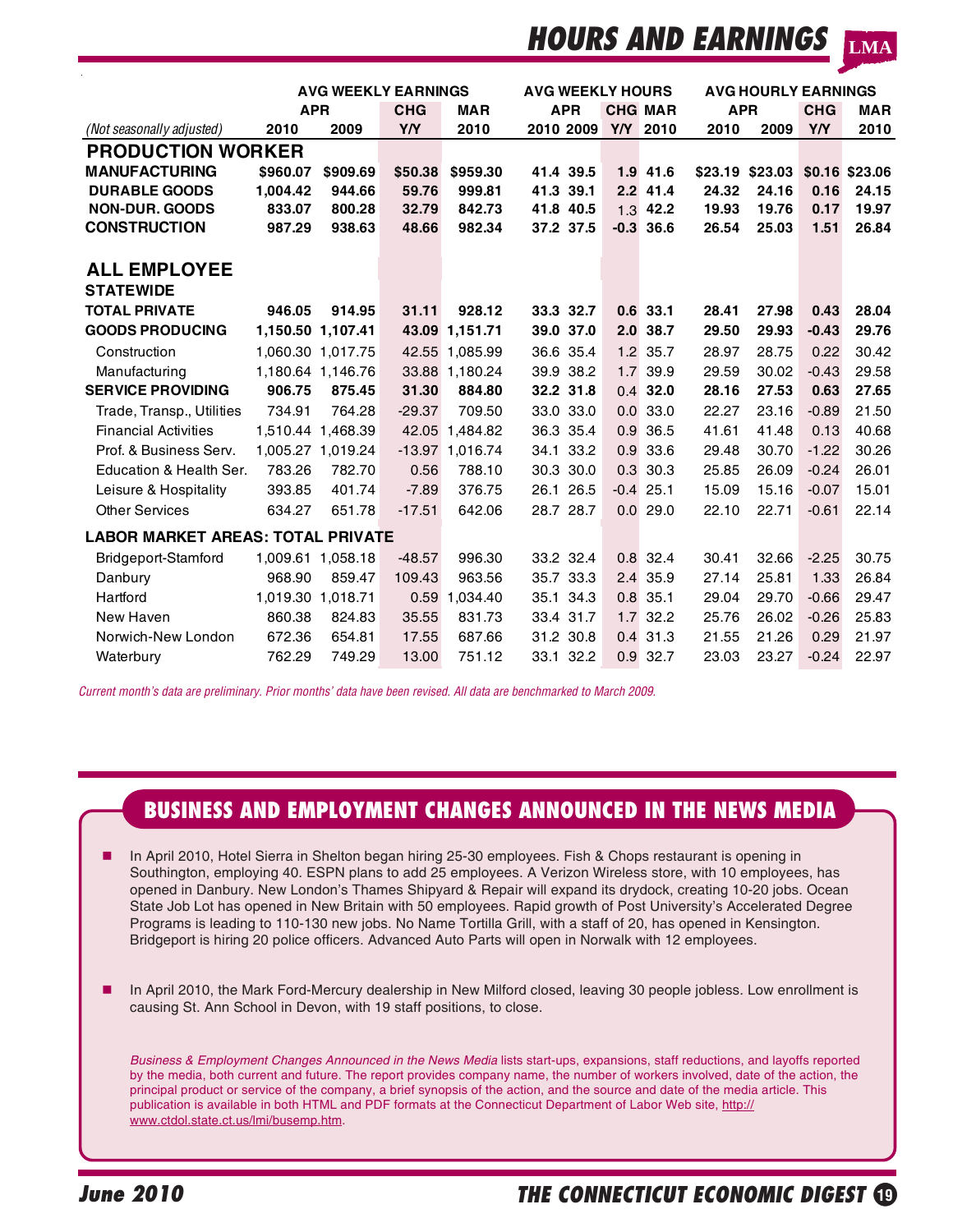# **LABOR FORCE ESTIMATES BY TOWN Town**

*(By Place of Residence - Not Seasonally Adjusted)*

## **APRIL 2010**

| <b>LMA/TOWNS</b><br><b>BRIDGEPORT-STAMFORD</b> | <b>LABOR FORCE</b> | <b>EMPLOYED</b> | UNEMPLOYED | $\frac{\%}{\%}$ | <b>LMA/TOWNS</b><br>HARTFORD cont                                                                | <b>LABOR FORCE</b> | <b>EMPLOYED</b> | UNEMPLOYED | $\%$ |
|------------------------------------------------|--------------------|-----------------|------------|-----------------|--------------------------------------------------------------------------------------------------|--------------------|-----------------|------------|------|
|                                                | 474,684            | 437,145         | 37,539     | 7.9             | Canton                                                                                           | 5,879              | 5,475           | 404        | 6.9  |
| Ansonia                                        | 10,040             | 9,061           | 979        | 9.8             | Colchester                                                                                       | 9,000              | 8,336           | 664        | 7.4  |
| <b>Bridgeport</b>                              | 64,014             | 55,696          | 8,318      | 13.0            | Columbia                                                                                         | 3,083              | 2,871           | 212        | 6.9  |
| Darien                                         | 9,093              | 8,593           | 500        | 5.5             | Coventry                                                                                         | 7,162              | 6,605           | 557        | 7.8  |
| Derby                                          | 6,969              | 6,284           | 685        | 9.8             | Cromwell                                                                                         | 7,998              | 7,374           | 624        | 7.8  |
| Easton                                         | 3,700              | 3,486           | 214        | 5.8             | <b>East Granby</b>                                                                               | 3,018              | 2,814           | 204        | 6.8  |
| Fairfield                                      | 28,372             | 26,400          | 1,972      | 7.0             | East Haddam                                                                                      | 5,268              | 4,901           | 367        | 7.0  |
| Greenwich                                      | 30,191             | 28,493          | 1,698      | 5.6             | East Hampton                                                                                     | 7,270              | 6,650           | 620        | 8.5  |
| Milford                                        | 32,836             | 30,126          | 2,710      | 8.3             | <b>East Hartford</b>                                                                             | 26,000             | 23,122          | 2,878      | 11.1 |
| Monroe                                         | 10,543             | 9,869           | 674        | 6.4             | Ellington                                                                                        | 8,938              | 8,348           | 590        | 6.6  |
| New Canaan                                     | 8,905              | 8,422           | 483        | 5.4             | Farmington                                                                                       | 13,085             | 12,263          | 822        | 6.3  |
| Newtown                                        | 14,218             | 13,365          | 853        | 6.0             | Glastonbury                                                                                      | 18,441             | 17,355          | 1,086      | 5.9  |
| Norwalk                                        | 48,406             | 44,901          | 3,505      | 7.2             | Granby                                                                                           | 6,422              | 5,998           | 424        | 6.6  |
| Oxford                                         | 7,557              | 7,054           | 503        | 6.7             | Haddam                                                                                           | 4,987              | 4,678           | 309        | 6.2  |
| Redding                                        | 4,632              | 4,390           | 242        | 5.2             | Hartford                                                                                         | 50,529             | 43,266          | 7,263      | 14.4 |
| Ridgefield                                     | 11,669             | 11,046          | 623        | 5.3             | Hartland                                                                                         | 1,217              | 1,137           | 80         | 6.6  |
| Seymour                                        | 9,440              | 8,584           | 856        | 9.1             | Harwinton                                                                                        | 3,179              | 2,969           | 210        | 6.6  |
| Shelton                                        | 23,204             | 21,404          | 1,800      | 7.8             | Hebron                                                                                           | 5,541              | 5,199           | 342        | 6.2  |
| Southbury                                      | 9,178              | 8,520           | 658        | 7.2             | Lebanon                                                                                          | 4,396              | 4,075           | 321        | 7.3  |
| Stamford                                       | 67,103             | 62,164          | 4,939      | 7.4             | Manchester                                                                                       | 32,915             | 30,292          | 2,623      | 8.0  |
| <b>Stratford</b>                               | 26,195             | 23,700          | 2,495      | 9.5             | Mansfield                                                                                        | 13,051             | 12,242          | 809        | 6.2  |
| Trumbull                                       | 17,756             | 16,590          | 1,166      | 6.6             | Marlborough                                                                                      | 3,694              | 3,450           | 244        | 6.6  |
| Weston                                         | 4,864              | 4,626           | 238        | 4.9             | Middlefield                                                                                      | 2,408              | 2,229           | 179        | 7.4  |
| Westport                                       | 12,698             | 11,986          | 712        | 5.6             | Middletown                                                                                       | 27,292             | 25,099          | 2,193      | 8.0  |
| Wilton                                         | 8,251              | 7,789           | 462        | 5.6             | <b>New Britain</b>                                                                               | 35,531             | 31,280          | 4,251      | 12.0 |
| Woodbridge                                     | 4,849              | 4,597           | 252        | 5.2             | <b>New Hartford</b>                                                                              | 3,876              | 3,568           | 308        | 7.9  |
|                                                |                    |                 |            |                 | Newington                                                                                        | 16,970             | 15,657          | 1,313      | 7.7  |
| <b>DANBURY</b>                                 | 90,434             | 84,105          | 6,329      | 7.0             | Plainville                                                                                       | 10,344             | 9,358           | 986        | 9.5  |
| <b>Bethel</b>                                  | 10,635             | 9,885           | 750        | 7.1             | Plymouth                                                                                         | 7,075              | 6,262           | 813        | 11.5 |
| <b>Bridgewater</b>                             | 1,016              | 952             | 64         | 6.3             | Portland                                                                                         | 5,475              | 5,038           | 437        | 8.0  |
| <b>Brookfield</b>                              | 9,136              | 8,494           | 642        | 7.0             | <b>Rocky Hill</b>                                                                                | 10,874             | 10,141          | 733        | 6.7  |
| Danbury                                        | 44,114             | 40,917          | 3,197      | 7.2             | Simsbury                                                                                         | 12,168             | 11,444          | 724        | 6.0  |
| New Fairfield                                  | 7,414              | 6,936           | 478        | 6.4             | Southington                                                                                      | 24,642             | 22,773          | 1,869      | 7.6  |
| <b>New Milford</b>                             | 16,021             | 14,934          | 1,087      | 6.8             | South Windsor                                                                                    | 14,941             | 13,965          | 976        | 6.5  |
| Sherman                                        | 2,099              | 1,988           | 111        | 5.3             | <b>Stafford</b>                                                                                  | 7,025              | 6,356           | 669        | 9.5  |
|                                                |                    |                 |            |                 | Thomaston                                                                                        | 4,684              | 4,244           | 440        | 9.4  |
| <b>ENFIELD</b>                                 | 49,686             | 45,277          | 4,409      | 8.9             | Tolland                                                                                          | 8,453              | 7,957           | 496        | 5.9  |
| <b>East Windsor</b>                            | 6,470              | 5,802           | 668        | 10.3            | Union                                                                                            | 476                | 449             | 27         | 5.7  |
| Enfield                                        | 23,835             | 21,701          | 2,134      | 9.0             | Vernon                                                                                           | 17,766             | 16,345          | 1,421      | 8.0  |
| Somers                                         | 4,785              | 4,355           | 430        | 9.0             | <b>West Hartford</b>                                                                             | 29,506             | 27,352          | 2,154      | 7.3  |
| Suffield                                       | 7,466              | 6,924           | 542        | 7.3             | Wethersfield                                                                                     | 13,401             | 12,338          | 1,063      | 7.9  |
| <b>Windsor Locks</b>                           | 7,131              | 6,495           | 636        | 8.9             | Willington                                                                                       | 3,861              | 3,651           | 210        | 5.4  |
|                                                |                    |                 |            |                 | Windsor                                                                                          | 16,515             | 15,156          | 1,359      | 8.2  |
| <b>HARTFORD</b>                                | 595,988            | 545,024         | 50.964     | 8.6             | All Labor Market Areas(LMAs) in Connecticut except three are federally-designated areas for      |                    |                 |            |      |
| Andover                                        | 2,002              | 1,862           | 140        | 7.0             | developing labor statistics. For the sake of simplicity, the federal Bridgeport-Stamford-Norwalk |                    |                 |            |      |
| Ashford                                        | 2,683              | 2,489           | 194        | 7.2             | NECTA is referred to in Connecticut DOL publications as the Bridgeport-Stamford LMA, and the     |                    |                 |            |      |
| Avon                                           | 9,280              | 8,757           | 523        | 5.6             | Hartford-West Hartford-East Hartford NECTA is the Hartford LMA.                                  |                    |                 |            |      |
| <b>Barkhamsted</b>                             | 2,253              | 2,071           | 182        | 8.1             | The Bureau of Labor Statistics has identified 17 towns in the northwest part of the state as a   |                    |                 |            |      |
| Berlin                                         | 11,634             | 10,785          | 849        | 7.3             | separate area for reporting labor force data. For the convenience of our data users, these       |                    |                 |            |      |
| Bloomfield                                     | 10,377             | 9,371           | 1,006      | 9.7             | towns are included in the Torrington LMA. For the same purpose, five towns which are             |                    |                 |            |      |
| <b>Bolton</b>                                  | 3,058              | 2,868           | 190        | 6.2             | part of the Springfield, MA area are published as the Enfield LMA. Similarly the towns of        |                    |                 |            |      |
| <b>Bristol</b>                                 | 34,892             | 31,667          | 3,225      | 9.2             | Putnam, Thompson and Woodstock-part of the Worcester, MA area-plus four towns estimated          |                    |                 |            |      |
| <b>Burlington</b>                              | 5,453              | 5,072           | 381        | 7.0             | separately are included in the Willimantic-Danielson LMA.                                        |                    |                 |            |      |

### **LABOR FORCE CONCEPTS**

The **civilian labor force** comprises all state residents age 16 years and older classified as employed or unemployed in accordance with criteria described below. Excluded are members of the military and persons in institutions (correctional and mental health, for example).

The **employed** are all persons who did any work as paid employees or in their own business during the survey week, or who have worked 15 hours or more as unpaid workers in an enterprise operated by a family member. Persons temporarily absent from a job because of illness, bad weather, strike or for personal reasons are also counted as employed whether they were paid by their employer or were seeking other jobs.

The **unemployed** are all persons who did not work, but were available for work during the survey week (except for temporary illness) and made specific efforts to find a job in the prior four weeks. Persons waiting to be recalled to a job from which they had been laid off need not be looking for work to be classified as unemployed.

# O**<sup>20</sup> THE CONNECTICUT ECONOMIC DIGEST June 2010**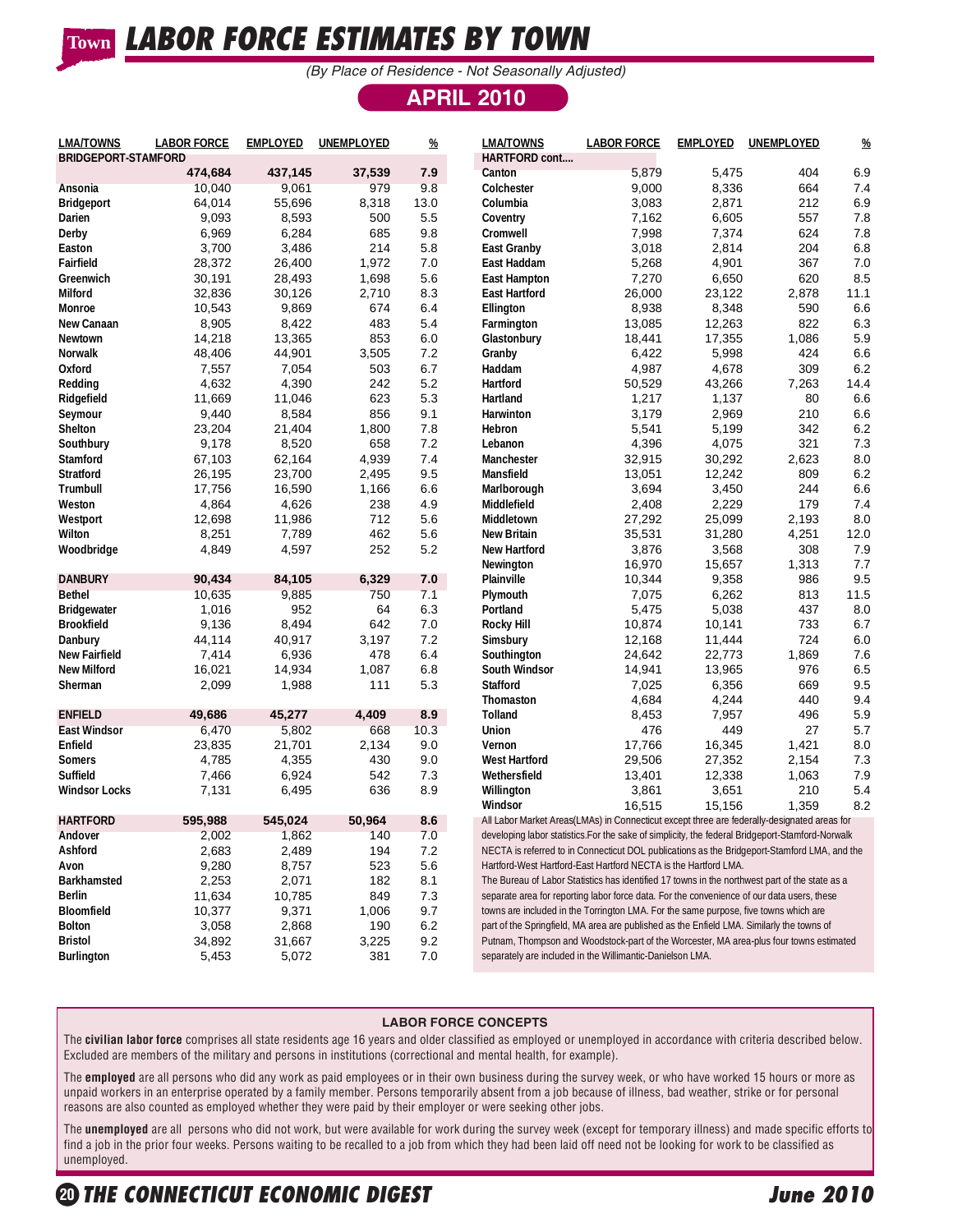# **LABOR FORCE ESTIMATES BY TOWN**

**Town**

*(By Place of Residence - Not Seasonally Adjusted)*

## **APRIL 2010**

| <b>LMA/TOWNS</b>          | <b>LABOR FORCE</b>                                                                  | <b>EMPLOYED</b>  | <b>UNEMPLOYED</b> | $\frac{\%}{\sqrt{2}}$ | <b>LMA/TOWNS</b>             | <b>LABOR FORCE</b> | <b>EMPLOYED</b> | UNEMPLOYED | %           |
|---------------------------|-------------------------------------------------------------------------------------|------------------|-------------------|-----------------------|------------------------------|--------------------|-----------------|------------|-------------|
| <b>NEW HAVEN</b>          | 315,492                                                                             | 288,319          | 27,173            | 8.6                   | <b>TORRINGTON</b>            | 53,889             | 49,195          | 4,694      | 8.7         |
| Bethany                   | 3,186                                                                               | 2,975            | 211               | 6.6                   | Bethlehem                    | 1,980              | 1,837           | 143        | 7.2         |
| <b>Branford</b>           | 17,481                                                                              | 16,286           | 1,195             | 6.8                   | Canaan                       | 602                | 552             | 50         | 8.3         |
| Cheshire                  | 14,803                                                                              | 13,863           | 940               | 6.4                   | Colebrook                    | 795                | 760             | 35         | 4.4         |
| Chester                   | 2,287                                                                               | 2,148            | 139               | 6.1                   | Cornwall                     | 817                | 762             | 55         | 6.7         |
| Clinton                   | 8,121                                                                               | 7,476            | 645               | 7.9                   | Goshen                       | 1,613              | 1,505           | 108        | 6.7         |
| Deep River                | 2,621                                                                               | 2,425            | 196               | 7.5                   | Kent                         | 1,552              | 1,455           | 97         | 6.3         |
| Durham                    | 4,343                                                                               | 4,108            | 235               | 5.4                   | Litchfield                   | 4,305              | 3,979           | 326        | 7.6         |
| East Haven                | 16,529                                                                              | 14,949           | 1,580             | 9.6                   | <b>Morris</b>                | 1,259              | 1,162           | 97         | 7.7         |
| Essex                     | 3,842                                                                               | 3,596            | 246               | 6.4                   | Norfolk                      | 916                | 857             | 59         | 6.4         |
| Guilford                  | 13,148                                                                              | 12,350           | 798               | 6.1                   | North Canaan                 | 1,717              | 1,564           | 153        | 8.9         |
| Hamden                    | 31,259                                                                              | 28,824           | 2,435             | 7.8                   | Roxbury                      | 1,323              | 1,256           | 67         | 5.1         |
| Killingworth              | 3,646                                                                               | 3,432            | 214               | 5.9                   | Salisbury                    | 1,896              | 1,782           | 114        | 6.0         |
| Madison                   | 10,192                                                                              | 9,585            | 607               | 6.0                   | Sharon                       | 1,530              | 1,428           | 102        | 6.7         |
| Meriden                   | 32,638                                                                              | 29,108           | 3,530             | 10.8                  | Torrington                   | 19,624             | 17,512          | 2,112      | 10.8        |
| New Haven                 | 57,003                                                                              | 50,326           | 6,677             | 11.7                  | Warren                       | 728                | 683             | 45         | 6.2         |
| North Branford            | 8,469                                                                               | 7,864            | 605               | 7.1                   | Washington                   | 1,884              | 1,765           | 119        | 6.3         |
| North Haven               | 13,401                                                                              | 12,368           | 1,033             | 7.7                   | Winchester                   | 5,963              | 5,337           | 626        | 10.5        |
| Old Saybrook              | 5,569                                                                               | 5,179            | 390               | 7.0                   | Woodbury                     | 5,381              | 4,998           | 383        | 7.1         |
| Orange                    | 7,267                                                                               | 6,856            | 411               | 5.7                   |                              |                    |                 |            |             |
| Wallingford               | 25,857                                                                              | 23,843           | 2,014             | 7.8                   | <b>WATERBURY</b>             | 100,970            | 89,218          | 11,752     | 11.6        |
| Westbrook                 | 3,769                                                                               | 3,489            | 280               | 7.4                   | <b>Beacon Falls</b>          | 3,296              | 3,016           | 280        | 8.5         |
| <b>West Haven</b>         | 30,063                                                                              | 27,271           | 2,792             | 9.3                   | Middlebury                   | 3,865              | 3,609           | 256        | 6.6         |
|                           |                                                                                     |                  |                   |                       | Naugatuck                    | 17,053             | 15,313          | 1,740      | 10.2        |
| *NORWICH-NEW LONDON       |                                                                                     |                  |                   |                       | Prospect                     | 5,266              | 4,813           | 453        | 8.6         |
|                           | 139,712                                                                             | 128,367          | 11,345            | 8.1                   | Waterbury                    | 50,449             | 43,261          | 7,188      | 14.2        |
| Bozrah                    | 1,513                                                                               | 1,394            | 119               | 7.9                   | Watertown                    | 12,055             | 11,024          | 1,031      | 8.6         |
| Canterbury                | 3,300                                                                               | 3,024            | 276               | 8.4                   | Wolcott                      | 8,987              | 8,183           | 804        | 8.9         |
| East Lyme                 | 10,153                                                                              | 9,391            | 762               | 7.5                   |                              |                    |                 |            |             |
| Franklin                  | 1,195                                                                               | 1,116            | 79                | 6.6                   | <b>WILLIMANTIC-DANIELSON</b> |                    |                 |            |             |
| Griswold                  | 7,409                                                                               | 6,756            | 653               | 8.8                   |                              | 58,921             | 53,176          | 5,745      | 9.8         |
| Groton                    | 19,345                                                                              | 17,741           | 1,604             | 8.3                   | Brooklyn                     | 3,961              | 3,584           | 377        | 9.5         |
| Ledyard                   | 8,692                                                                               | 8,083            | 609               | 7.0                   | Chaplin                      | 1,496              | 1,392           | 104        | 7.0         |
|                           | 2,606                                                                               | 2,425            | 181               | 6.9                   | Eastford                     | 1,026              | 955             | 71         | 6.9         |
| Lisbon                    |                                                                                     | 1,087            | 74                | 6.4                   |                              | 1,275              | 1,170           | 105        | 8.2         |
| Lyme                      | 1,161<br>11,123                                                                     |                  | 869               | 7.8                   | Hampton                      | 9,673              | 8,661           | 1,012      | 10.5        |
| Montville<br>New London   | 13,983                                                                              | 10,254<br>12,540 | 1,443             | 10.3                  | Killingly<br>Plainfield      | 8,447              |                 | 858        | 10.2        |
|                           |                                                                                     |                  |                   |                       |                              |                    | 7,589           |            |             |
| No. Stonington            | 3,360                                                                               | 3,117            | 243               | 7.2<br>9.2            | Pomfret<br>Putnam            | 2,316              | 2,102           | 214<br>516 | 9.2<br>9.8  |
| Norwich                   | 21,147<br>4,242                                                                     | 19,198           | 1,949<br>271      |                       |                              | 5,254              | 4,738<br>961    | 54         | 5.3         |
| Old Lyme                  |                                                                                     | 3,971            |                   | 6.4                   | Scotland                     | 1,015              |                 |            |             |
| Preston<br>Salem          | 2,927                                                                               | 2,726            | 201<br>172        | 6.9                   | Sterling                     | 2,134              | 1,925           | 209<br>662 | 9.8<br>12.0 |
|                           | 2,658                                                                               | 2,486            | 188               | 6.5                   | Thompson                     | 5,529              | 4,867           |            |             |
| Sprague                   | 1,859                                                                               | 1,671            |                   | 10.1                  | Windham                      | 12,086             | 10,899          | 1,187      | 9.8         |
| Stonington                | 10,742                                                                              | 10,038           | 704               | 6.6                   | Woodstock                    | 4,708              | 4,333           | 375        | 8.0         |
| Voluntown                 | 1,673                                                                               | 1,516            | 157               | 9.4                   |                              |                    |                 |            |             |
| Waterford                 | 10,627                                                                              | 9,834            | 793               | 7.5                   |                              |                    |                 |            |             |
|                           | *Connecticut portion only. For whole NECTA, including Rhode Island town, see below. |                  |                   |                       | Not Seasonally Adjusted:     |                    |                 |            |             |
| <b>NORWICH-NEW LONDON</b> |                                                                                     |                  |                   |                       | <b>CONNECTICUT</b>           | 1,879,800          | 1,719,800       | 159,900    | 8.5         |
|                           | 153,531                                                                             | 140,749          | 12,782            | 8.3                   | UNITED STATES                | 153,911,000        | 139,302,000     | 14,609,000 | 9.5         |
| Westerly, RI              | 13,819                                                                              | 12,382           | 1,437             | 10.4                  |                              |                    |                 |            |             |
|                           | Labor Force estimates are prepared following statistical procedures developed       |                  |                   |                       | Seasonally Adjusted:         |                    |                 |            |             |
|                           | by the U.S. Department of Labor, Bureau of Labor Statistics                         |                  |                   |                       | <b>CONNECTICUT</b>           | 1,903,900          | 1,732,500       | 171,400    | 9.0         |

### **LABOR FORCE CONCEPTS (Continued)**

The **unemployment rate** represents the number unemployed as a percent of the civilian labor force.

With the exception of those persons temporarily absent from a job or waiting to be recalled to one, persons with no job and who are not actively looking for one are counted as "not in the labor force".

Over the course of a year, the size of the labor force and the levels of employment undergo fluctuations due to such seasonal events as changes in weather, reduced or expanded production, harvests, major holidays and the opening and closing of schools. Because these seasonal events follow a regular pattern each year, their influence on statistical trends can be eliminated by adjusting the monthly statistics. **Seasonal Adjustment** makes it easier to observe cyclical and other nonseasonal developments.

**UNITED STATES 154,715,000 139,455,000 15,260,000 9.9**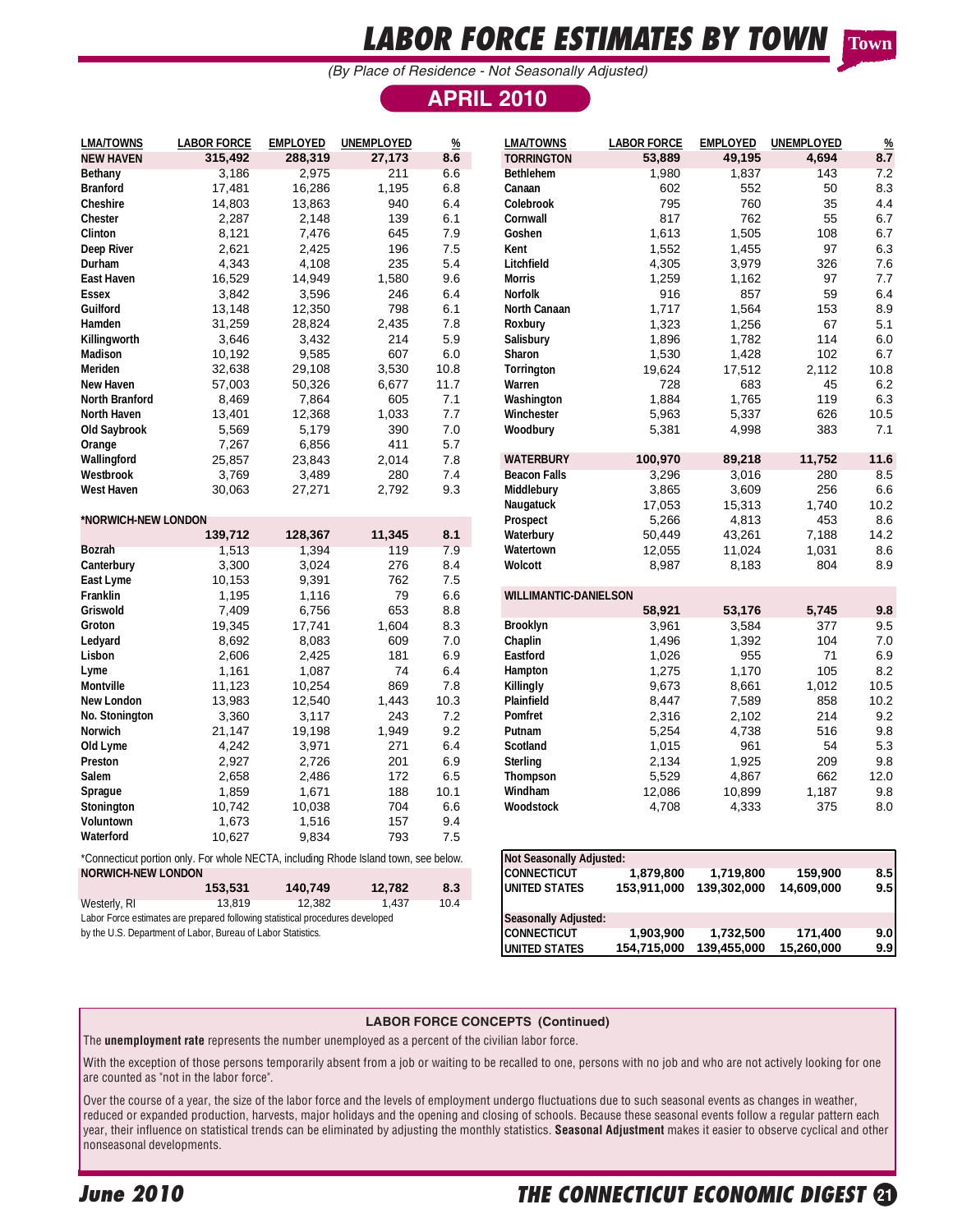# **HOUSING PERMIT ACTIVITY BY TOWN Town**

| <b>TOWN</b>                                                                                              | <b>APR</b><br>2010                                       | 2010                                                                    | <b>YR TO DATE</b><br>2009        | <b>TOWN</b>                                                                         | APR<br>2010                                                    | 2010                                                              | <b>YR TO DATE</b><br>2009                                        | <b>TOWN</b>                                                                              | <b>APR</b><br>2010                                             | <b>YR TO DATE</b><br>2010                             | 2009                                               |
|----------------------------------------------------------------------------------------------------------|----------------------------------------------------------|-------------------------------------------------------------------------|----------------------------------|-------------------------------------------------------------------------------------|----------------------------------------------------------------|-------------------------------------------------------------------|------------------------------------------------------------------|------------------------------------------------------------------------------------------|----------------------------------------------------------------|-------------------------------------------------------|----------------------------------------------------|
| Andover                                                                                                  | 0                                                        | $\overline{0}$                                                          | 0                                | <b>Griswold</b>                                                                     | na                                                             | na                                                                | na                                                               | Preston                                                                                  | $\overline{0}$                                                 | 0                                                     | $\overline{2}$                                     |
| Ansonia                                                                                                  | $\Omega$                                                 | 3                                                                       | 0                                | Groton                                                                              | 5                                                              | 9                                                                 | 7                                                                | <b>Prospect</b>                                                                          | na                                                             | na                                                    | na                                                 |
| Ashford                                                                                                  | 1                                                        | 1                                                                       | 1                                | Guilford                                                                            | 1                                                              | 5                                                                 | 6                                                                | Putnam                                                                                   | 1                                                              | 4                                                     | 4                                                  |
| Avon                                                                                                     | 2                                                        | 6                                                                       | 1                                | Haddam                                                                              | 4                                                              | 10                                                                | 3                                                                | <b>Redding</b>                                                                           | na                                                             | na                                                    | na                                                 |
| <b>Barkhamsted</b>                                                                                       | na                                                       | na                                                                      | na                               | Hamden                                                                              | 1                                                              | 9                                                                 | 5                                                                | Ridgefield                                                                               | 0                                                              | $\overline{2}$                                        | $\overline{c}$                                     |
| <b>Beacon Falls</b>                                                                                      | na                                                       | na                                                                      | na                               | Hampton                                                                             | 0                                                              | 2                                                                 | 1                                                                | <b>Rocky Hill</b>                                                                        | 1                                                              | 4                                                     | $\overline{5}$                                     |
| <b>Berlin</b>                                                                                            | 5                                                        | 15                                                                      | 5                                | <b>Hartford</b>                                                                     | 14                                                             | 14                                                                | 0                                                                | Roxbury                                                                                  | na                                                             | na                                                    | na                                                 |
| <b>Bethany</b>                                                                                           | na                                                       | na                                                                      | na                               | <b>Hartland</b>                                                                     | na                                                             | na                                                                | na                                                               | <b>Salem</b>                                                                             | 3                                                              | 3                                                     | $\mathbf{1}$                                       |
| <b>Bethel</b>                                                                                            | 6                                                        | 20                                                                      | 6                                | <b>Harwinton</b>                                                                    | $\overline{c}$                                                 | $\mathbf{2}$                                                      | 2                                                                | <b>Salisbury</b>                                                                         | na                                                             | na                                                    | na                                                 |
| <b>Bethlehem</b>                                                                                         | na                                                       | na                                                                      | na                               | Hebron                                                                              | na                                                             | na                                                                | na                                                               | <b>Scotland</b>                                                                          | 0                                                              | 0                                                     | 0                                                  |
| <b>Bloomfield</b>                                                                                        | na                                                       | na                                                                      | na                               | Kent                                                                                | $\mathbf{1}$                                                   | $\mathbf{1}$                                                      | $\mathbf{1}$                                                     | Seymour                                                                                  | $\mathbf 0$                                                    | 6                                                     | 3                                                  |
| <b>Bolton</b>                                                                                            | $\mathbf{0}$                                             | 5                                                                       | $\mathbf{1}$                     | <b>Killingly</b>                                                                    | 3                                                              | 16                                                                | 6                                                                | <b>Sharon</b>                                                                            | $\mathbf 0$                                                    | 3                                                     | $\mathbf{1}$                                       |
| <b>Bozrah</b>                                                                                            | $\Omega$                                                 | $\mathbf 0$                                                             | 0                                | Killingworth                                                                        | na                                                             | na                                                                | na                                                               | <b>Shelton</b>                                                                           | $\Omega$                                                       | $\overline{4}$                                        | 6                                                  |
| <b>Branford</b>                                                                                          | na                                                       | na                                                                      | na                               | Lebanon                                                                             | $\mathbf 0$                                                    | $\mathbf 0$                                                       | $\overline{2}$                                                   | <b>Sherman</b>                                                                           | na                                                             | na                                                    | na                                                 |
| <b>Bridgeport</b>                                                                                        | 10                                                       | 14                                                                      | 15                               | Ledyard                                                                             | $\mathbf{1}$                                                   | $\overline{2}$                                                    | $\mathbf{1}$                                                     | <b>Simsbury</b>                                                                          | $\mathbf{1}$                                                   | $\overline{4}$                                        | $\mathbf{1}$                                       |
| <b>Bridgewater</b>                                                                                       | na                                                       | na                                                                      | na                               | Lisbon                                                                              | $\mathbf 0$                                                    | $\mathbf{1}$                                                      | $\mathbf{1}$                                                     | <b>Somers</b>                                                                            | $\mathbf 0$                                                    | $\overline{4}$                                        | 3                                                  |
| <b>Bristol</b>                                                                                           | 6                                                        | 13                                                                      | 4                                | Litchfield                                                                          | na                                                             | na                                                                | na                                                               | <b>South Windsor</b>                                                                     | $\overline{2}$                                                 | $\overline{4}$                                        | $\overline{4}$                                     |
| <b>Brookfield</b>                                                                                        | na                                                       | na                                                                      | na                               | Lyme                                                                                | $\mathbf 0$                                                    | $\mathbf 0$                                                       | 0                                                                | <b>Southbury</b>                                                                         | $\Omega$                                                       | $\mathbf{1}$                                          | $\mathbf{1}$                                       |
| <b>Brooklyn</b>                                                                                          | $\mathbf{2}$                                             | 9                                                                       | 5                                | <b>Madison</b>                                                                      | $\mathbf 0$                                                    | $\overline{2}$                                                    | 5                                                                | Southington                                                                              | 10                                                             | 35                                                    | 13                                                 |
| <b>Burlington</b>                                                                                        | 3                                                        | 10                                                                      | 4                                | <b>Manchester</b>                                                                   | 3                                                              | 12                                                                | $\overline{4}$                                                   | <b>Sprague</b>                                                                           | $\Omega$                                                       | $\overline{2}$                                        | $\overline{4}$                                     |
| Canaan                                                                                                   | 0                                                        | $\pmb{0}$                                                               | 0                                | <b>Mansfield</b>                                                                    | 0                                                              | 6                                                                 | 6                                                                | <b>Stafford</b>                                                                          | na                                                             | na                                                    | na                                                 |
| Canterbury                                                                                               | 0                                                        | 5                                                                       | 1                                | Marlborough                                                                         | 0                                                              | 2                                                                 | 1                                                                | <b>Stamford</b>                                                                          | $\Omega$                                                       | 14                                                    | 10                                                 |
| Canton                                                                                                   | 0                                                        | 5                                                                       | 2                                | <b>Meriden</b>                                                                      | 0                                                              | 4                                                                 | 9                                                                | <b>Sterling</b>                                                                          | na                                                             | na                                                    | na                                                 |
| Chaplin                                                                                                  | $\mathbf 0$                                              | $\mathbf 0$                                                             | 0                                | Middlebury                                                                          | na                                                             | na                                                                | na                                                               | <b>Stonington</b>                                                                        | $\overline{c}$                                                 | 8                                                     | $\overline{c}$                                     |
| <b>Cheshire</b>                                                                                          | 6                                                        | 14                                                                      | 1                                | <b>Middlefield</b>                                                                  | 0                                                              | 0                                                                 | 0                                                                | <b>Stratford</b>                                                                         | 3                                                              | $\overline{7}$                                        | 3                                                  |
| <b>Chester</b>                                                                                           | na                                                       | na                                                                      | na                               | <b>Middletown</b>                                                                   | $\overline{7}$                                                 | 23                                                                | 22                                                               | <b>Suffield</b>                                                                          | 0                                                              | $\overline{4}$                                        | 4                                                  |
| <b>Clinton</b>                                                                                           | 1                                                        | $\mathbf{1}$                                                            | 0                                | <b>Milford</b>                                                                      | 7                                                              | 27                                                                | 29                                                               | <b>Thomaston</b>                                                                         | na                                                             | na                                                    | na                                                 |
| <b>Colchester</b>                                                                                        | 2                                                        | 12                                                                      | 1                                | <b>Monroe</b>                                                                       | 1                                                              | 3                                                                 | 1                                                                | <b>Thompson</b>                                                                          | na                                                             | na                                                    | na                                                 |
| <b>Colebrook</b>                                                                                         | 0                                                        | 0                                                                       | 0                                | <b>Montville</b>                                                                    | 10                                                             | 22                                                                | 7                                                                | <b>Tolland</b>                                                                           | 0                                                              | 1                                                     | 3                                                  |
| Columbia                                                                                                 | $\Omega$                                                 | $\mathbf{1}$                                                            | 2                                | <b>Morris</b>                                                                       | 1                                                              | 1                                                                 | 0                                                                | <b>Torrington</b>                                                                        | 1                                                              | $\overline{2}$                                        | 0                                                  |
| Cornwall                                                                                                 | $\Omega$                                                 | $\Omega$                                                                | 0                                | Naugatuck                                                                           | $\mathbf{1}$                                                   | $\mathbf{1}$                                                      | 4                                                                | <b>Trumbull</b>                                                                          | $\mathbf{1}$                                                   | 3                                                     | 0                                                  |
| <b>Coventry</b>                                                                                          | 6                                                        | 11                                                                      | 6                                | <b>New Britain</b>                                                                  | na                                                             | na                                                                | na                                                               | Union                                                                                    | $\mathbf{1}$                                                   | $\overline{2}$                                        | $\mathbf{1}$                                       |
| <b>Cromwell</b>                                                                                          | 3                                                        | $\overline{7}$                                                          | $\overline{7}$                   | <b>New Canaan</b>                                                                   | $\overline{2}$                                                 | 5                                                                 | $\mathbf 0$                                                      | <b>Vernon</b>                                                                            | 22                                                             | 28                                                    | 5                                                  |
| <b>Danbury</b>                                                                                           | 11                                                       | 44                                                                      | 121                              | <b>New Fairfield</b>                                                                | na                                                             | na                                                                | na                                                               | Voluntown                                                                                | 0                                                              | $\mathbf 0$                                           | $\mathbf{1}$                                       |
| <b>Darien</b>                                                                                            | na                                                       | na                                                                      | na                               | <b>New Hartford</b>                                                                 | $\mathbf{1}$                                                   | 3                                                                 | 3                                                                | Wallingford                                                                              | 5                                                              | 32                                                    | 10                                                 |
| <b>Deep River</b>                                                                                        | $\mathbf{0}$                                             | $\overline{2}$                                                          | $\overline{2}$                   | <b>New Haven</b>                                                                    | 3                                                              | $\overline{7}$                                                    | $\overline{2}$                                                   | Warren                                                                                   | $\Omega$                                                       | $\mathbf 0$                                           | $\mathbf{1}$                                       |
| <b>Derby</b>                                                                                             | na                                                       | na                                                                      | na                               | <b>New London</b>                                                                   | 3                                                              | 9                                                                 | $\overline{7}$                                                   | Washington                                                                               | na                                                             | na                                                    | na                                                 |
| Durham                                                                                                   | 1                                                        | 3                                                                       | 4                                | <b>New Milford</b>                                                                  | 2                                                              | $\overline{2}$                                                    | 4                                                                | Waterbury                                                                                | 3                                                              | 11                                                    | $\boldsymbol{9}$                                   |
| <b>East Granby</b>                                                                                       | $\Omega$                                                 | $\mathbf{1}$                                                            | $\overline{2}$                   | <b>Newington</b>                                                                    | 1                                                              | $\mathbf{1}$                                                      | 3                                                                | Waterford                                                                                | 1                                                              | $\overline{4}$                                        | $\overline{4}$                                     |
| East Haddam                                                                                              | 1                                                        | 9                                                                       | 2                                | <b>Newtown</b>                                                                      | 1                                                              | $\mathbf{1}$                                                      | 3                                                                | Watertown                                                                                | 3                                                              | 9                                                     | $\,6$                                              |
| <b>East Hampton</b>                                                                                      | $\overline{c}$                                           | 6                                                                       | $\overline{c}$                   | <b>Norfolk</b>                                                                      | 0                                                              | $\mathbf{1}$                                                      | $\mathsf 0$                                                      | <b>West Hartford</b>                                                                     | $\mathbf{1}$                                                   | 3                                                     | 11                                                 |
| <b>East Hartford</b>                                                                                     | na                                                       | na                                                                      | na                               | <b>North Branford</b>                                                               | na                                                             | na                                                                | na                                                               | <b>West Haven</b>                                                                        | na                                                             | na                                                    | na                                                 |
| <b>East Haven</b>                                                                                        | 0                                                        | $\mathbf{1}$                                                            | 1                                | <b>North Canaan</b>                                                                 | 0                                                              | 0                                                                 | 1                                                                | Westbrook                                                                                | $\mathbf{1}$                                                   | 3                                                     | 5                                                  |
| <b>East Lyme</b>                                                                                         | 4                                                        | 12                                                                      | 4                                | <b>North Haven</b>                                                                  | 3                                                              | $\ensuremath{\mathsf{3}}$                                         | 0                                                                | Weston                                                                                   | na                                                             | na                                                    | na                                                 |
| <b>East Windsor</b>                                                                                      | 12                                                       | 26                                                                      | 2                                | <b>North Stonington</b>                                                             | 0                                                              | 0                                                                 | 1                                                                | Westport                                                                                 | 3                                                              | 15                                                    | 3                                                  |
| <b>Eastford</b>                                                                                          | $\mathbf 0$                                              | $\mathbf 0$                                                             | 0                                | <b>Norwalk</b>                                                                      | 0                                                              | 6                                                                 | 180                                                              | Wethersfield                                                                             | na                                                             | na                                                    | na                                                 |
| Easton                                                                                                   | 0                                                        | $\mathbf 0$                                                             | 2                                | <b>Norwich</b>                                                                      | 16                                                             | 19                                                                | 80                                                               | Willington                                                                               | $\mathbf{1}$                                                   | $\mathbf{1}$                                          | 0                                                  |
| Ellington                                                                                                | 4                                                        | 11                                                                      | 12                               | Old Lyme                                                                            | na                                                             | na                                                                | na                                                               | Wilton                                                                                   | na                                                             | na                                                    | na                                                 |
| <b>Enfield</b>                                                                                           | na                                                       | na                                                                      | na                               | <b>Old Saybrook</b>                                                                 | $\mathbf 0$                                                    | $\overline{2}$                                                    | 4                                                                | Winchester                                                                               | 1                                                              | $\mathbf{1}$                                          | $\mathbf{1}$                                       |
| <b>Essex</b>                                                                                             | $\Omega$                                                 | $\overline{c}$                                                          | 2                                | Orange                                                                              | na                                                             | na                                                                | na                                                               | Windham                                                                                  | 0                                                              | $\overline{4}$                                        | $\overline{4}$                                     |
| <b>Fairfield</b><br>Farmington<br><b>Franklin</b><br>Glastonbury<br>Goshen<br>Granby<br><b>Greenwich</b> | 4<br>3<br>28<br>$\overline{4}$<br>$\mathbf{1}$<br>0<br>9 | $\overline{7}$<br>8<br>29<br>14<br>$\overline{4}$<br>$\mathbf{1}$<br>32 | 8<br>5<br>0<br>6<br>6<br>0<br>22 | Oxford<br><b>Plainfield</b><br><b>Plainville</b><br>Plymouth<br>Pomfret<br>Portland | 3<br>$\overline{c}$<br>$\overline{c}$<br>$\mathbf 0$<br>0<br>1 | 9<br>$\overline{7}$<br>$\boldsymbol{9}$<br>3<br>$\mathbf{1}$<br>6 | 12<br>$\overline{4}$<br>5<br>0<br>$\mathbf{1}$<br>$\overline{c}$ | Windsor<br><b>Windsor Locks</b><br><b>Wolcott</b><br>Woodbridge<br>Woodbury<br>Woodstock | na<br>na<br>$\overline{2}$<br>na<br>$\overline{c}$<br>$\Omega$ | na<br>na<br>5<br>na<br>$\overline{c}$<br>$\mathbf{1}$ | na<br>na<br>5<br>na<br>$\mathbf 0$<br>$\mathbf{1}$ |

*For further information on the housing permit data, contact Kolie Sun of DECD at (860) 270-8167.*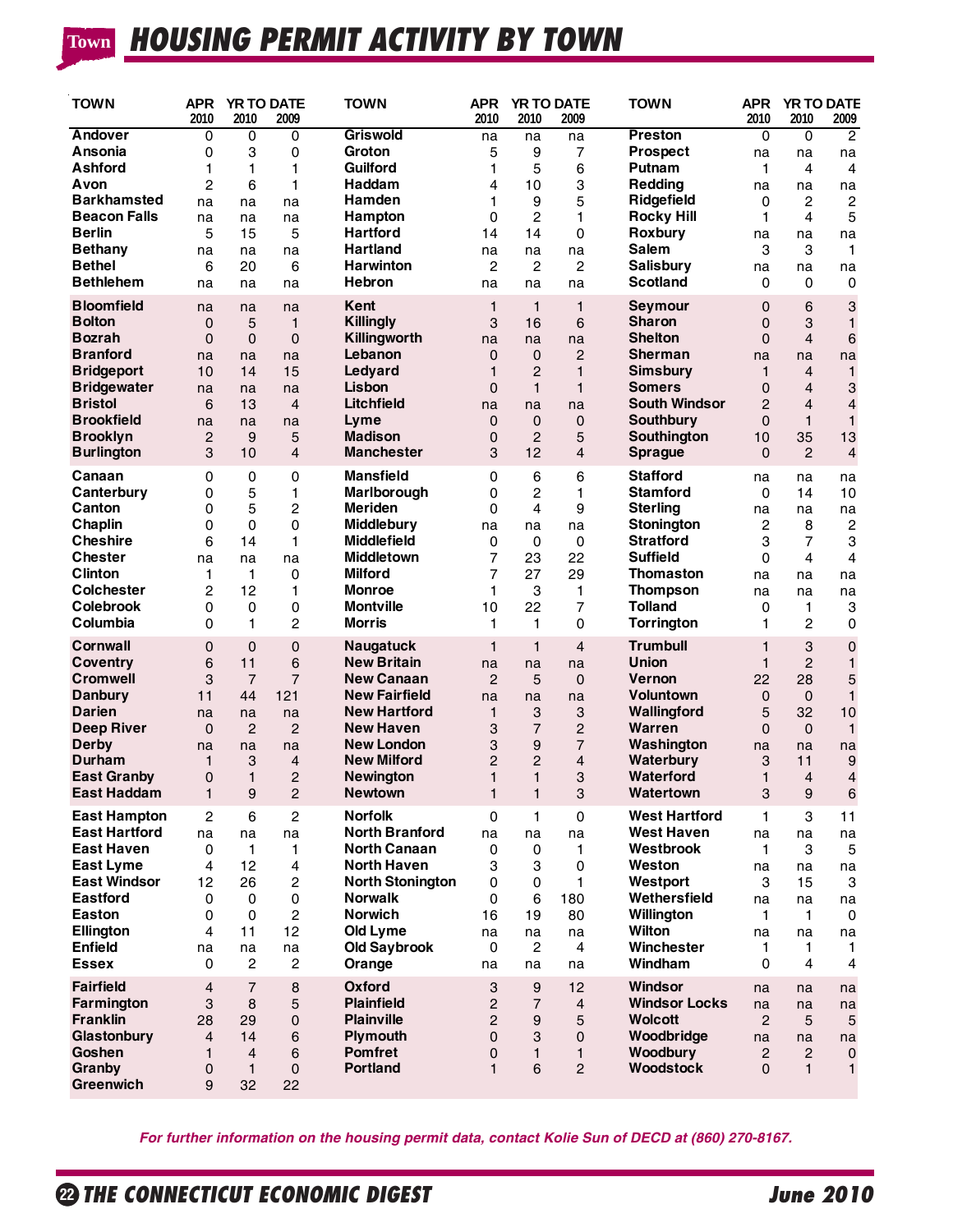#### *BUSINESS STARTS AND TERMINATIONS*

Registrations and terminations of business entities as recorded with the Secretary of the State and the Connecticut Department of Labor (DOL) are an indication of new business formation and activity. DOL business starts include new employers which have become liable for unemployment insurance taxes during the quarter, as well as new establishments opened by existing employers. DOL business terminations are those accounts discontinued due to inactivity (no employees) or business closure, and accounts for individual business establishments that are closed by still active employers. The Secretary of the State registrations include limited liability companies, limited liability partnerships, and foreignowned (out-of-state) and domestic-owned (in-state) corporations.

#### *CONSUMER PRICE INDEX*

The Consumer Price Index (CPI), computed and published by the U.S. Bureau of Labor Statistics, is a measure of the average change in prices over time in a fixed market basket of goods and services. It is based on prices of food, clothing, shelter, fuels, transportation fares, charges for doctors' and dentists' services, drugs and other goods and services that people buy for their day-to-day living. The Northeast region is comprised of the New England states, New York, New Jersey and Pennsylvania.

#### *EMPLOYMENT COST INDEX*

The Employment Cost Index (ECI) covers both wages and salaries and employer costs for employee benefits for all occupations and establishments in both the private nonfarm sector and state and local government. The ECI meas employment shifts among industries and occupations. The base period for all data is June 1989 when the ECI is 100.

#### *HOURS AND EARNINGS ESTIMATES*

Production worker earnings and hours estimates include full- and part-time employees working within manufacturing industries. Hours worked and earnings data are computed based on payroll figures for the week including the 12th of the month. Average hourly earnings are affected by such factors as premium pay for overtime and shift differential as well as changes in basic hourly and incentive rates of pay. Average weekly earnings are the product of weekly hours worked and hourly earnings. These data are developed in cooperation with the U.S. Department of Labor, Bureau of Labor Statistics.

#### *INDIAN GAMING DATA*

Indian Gaming Payments are amounts received by the State as a result of the slot compact with the two Federally recognized tribes in Connecticut, which calls for 25 percent of net slot receipts to be remitted to the State. Indian Gaming Slots are the total net revenues from slot machines only received by the two Federally recognized Indian tribes.

#### *INITIAL CLAIMS*

Average weekly initial claims are calculated by dividing the total number of new claims for unemployment insurance received in the month by<br>the number of weeks in the month. A minor change in methodology took effect with d Data have been revised back to January 1980.

#### *INSURED UNEMPLOYMENT RATE*

Primarily a measure of unemployment insurance program activity, the insured unemployment rate is the 13-week average of the number of people claiming unemployment benefits divided by the number of workers covered by the unemployment insurance system.

#### *LABOR FORCE ESTIMATES*

Labor force estimates are a measure of the work status of people who live in Connecticut. Prepared under the direction of the U.S. Bureau of Labor Statistics, the statewide estimates are the product of a signal-plus noise model, which uses results from the Current Population Survey (CPS), a monthly survey of Connecticut households, counts of claimants for unemployment benefits, and establishment employment estimates. Beginning with the publication of January 2005 data, an improved methodology is being used to develop labor force estimates, by which monthly state model-based employment and unemployment estimates are controlled to add to the national CPS levels. This will ensure that national economic events are reflected in the state estimates, and it will significantly reduce end-of-year revisions. (For more information, please see the Connecticut Economic Digest, December 2004 issue.) Labor force data, reflecting persons employed by place of residence, are not directly comparable to the place-of-work industry employment series. In the labor force estimates, workers involved in labor disputes are<br>counted as employed. The labor force data also includes agricultural workers, unpaid of these conceptual differences, total labor force employment is almost always different from nonfarm wage and salary employment.

#### *LABOR MARKET AREAS*

All Labor Market Areas (LMAs) in Connecticut except three are federally-designated areas for developing labor statistics. For the sake of<br>simplicity, the federal Bridgeport-Norwalk-Stamford Metropolitan Statistical Area (M publications as the Bridgeport-Stamford LMA, and the Hartford-West Hartford-East Hartford MSA is called the Hartford LMA. The Bureau of Labor Statistics has identified the 17 towns in the in the northwestern part of the state as a separate area for reporting labor force data. For the convenience of our data users, data for these towns are included in the Torrington LMA. For the same purpose, data for the towns of East Windsor, Enfield, Somers, Suffield and Windsor Locks, which are officially part of the Springfield MSA, are published as the Enfield LMA. Similarly, the towns of Putnam, Thompson and Woodstock - part of the Worcester MSA - are included in the Willimantic-Danielson LMA. Also,<br>data for Westerly, Rhode Island are included in the Norwich-New London LMA. Industry in Connecticut Department of Labor publications are prepared following the same statistical procedures developed by the U.S. Department of Labor, Bureau of Labor Statistics, whether for federally designated or state-determined areas.

#### *LEADING AND COINCIDENT EMPLOYMENT INDICES*

The leading employment index is a composite of six individual largely employment-related series -- the average workweek of manufacturing production and construction workers, Hartford help-wanted advertising index, short-duration (less than 15 weeks) unemployment rate, initial<br>claims for unemployment insurance, total housing permits, and Moody's BAA corporat housing permits are closely related to construction employment and the corporate bond yield adds important information about the movement in interest rates. The coincident employment index is a composite indicator of four individual employment-related series -- the total unemployment rate, nonfarm employment (employer survey), total employment (state residents employed measured by a household survey), and the insured unemployment rate. All data are seasonally adjusted and come from the Connecticut Labor Department, the Federal Reserve Bank of Boston, and the Board of Governors of the Federal Reserve System.

#### *NONFARM EMPLOYMENT ESTIMATES*

Nonfarm employment estimates are derived from a survey of businesses to measure *jobs* by industry. The estimates include all full- and parttime wage and salary employees who worked during or received pay for the pay period which includes the 12th of the month. Excluded from these estimates are proprietors, self-employed workers, private household employees and unpaid family workers. In some cases, due to space constraints, all industry estimates are not shown. Call (860) 263-6275 for a more comprehensive breakout of nonfarm employment estimates. These data are developed in cooperation with the U.S. Department of Labor, Bureau of Labor Statistics.

#### *UI COVERED WAGES*

UI covered wages is the total amount paid to those employees who are covered under the Connecticut's Unemployment Insurance (UI) law for services performed during the quarter. The fluctuations in the 1992-93 period reflect the effect of the changes in the tax law and the massive restructuring in the state's economy.